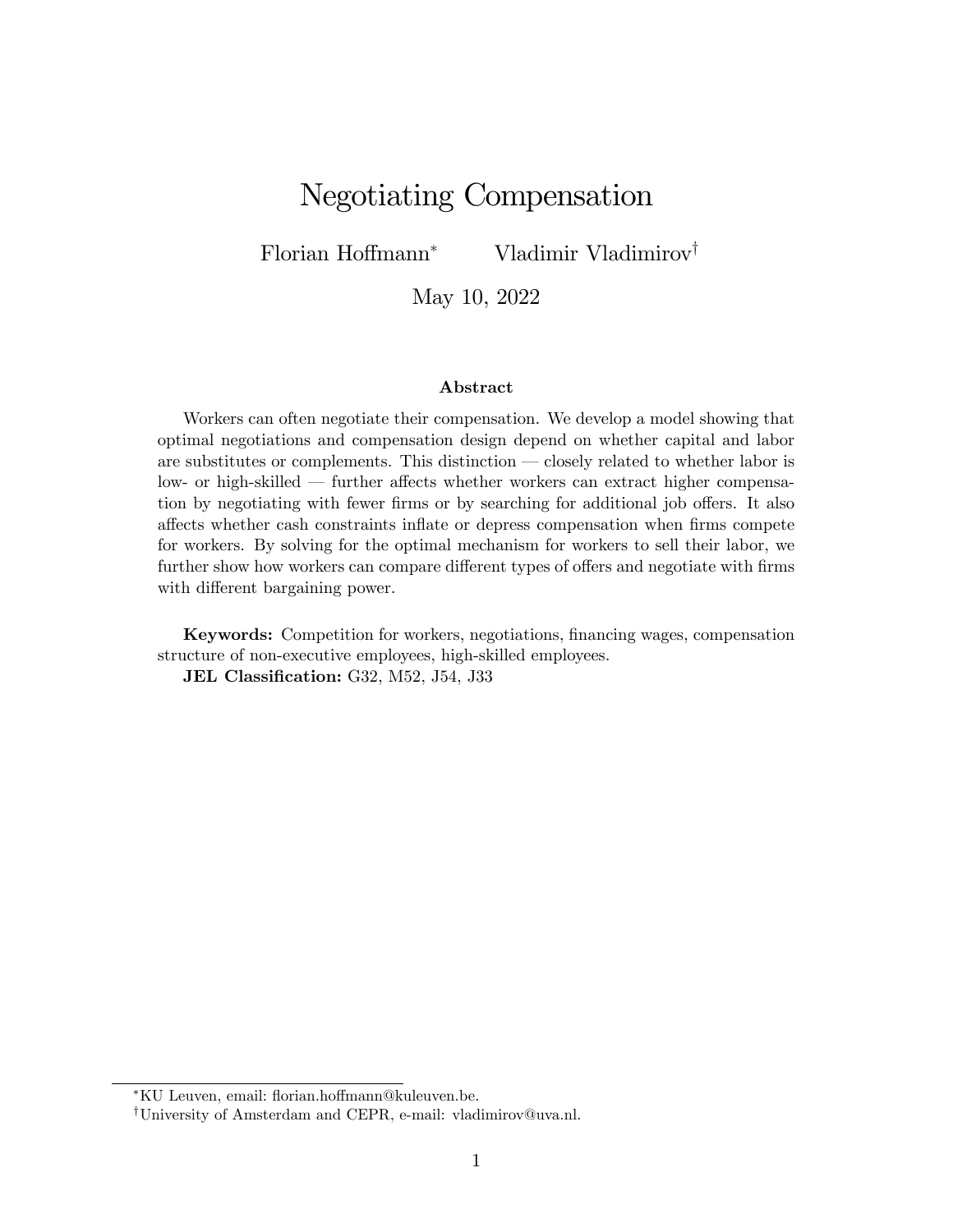ìWith workers in high demand, the most costly mistake they can make is leaving the bargaining table without asking for more." New York Times, April 15, 2022

## 1 Introduction

In April 2022, the New York Times ran an article on negotiating pay, recounting the job search experience of Sabrina Hill  $\sim$  a single parent with a degree in social sciences. Within a month, she had conducted multiple interviews and received an offer paying \$20.000 more in base salary than her old job as data analyst. At that point "she asked for perks she had never considered in previous negotiations, like restricted stock units" that she also received.

Sabrina Hillís experience showcases a broader phenomenon. Attracting talented workers can mean the difference between firm success and failure but is hard in tight labor markets. In the last decades, this problem has plagued not only the search for top executives (Edmans et al., 2021) but also for rank-and-Öle employees (BLS, 2021). As a result, the vast majority of hiring managers expect job candidates to negotiate their compensation, with 30%-55% actually doing so (Hall and Krueger, 2012; Brenzel et al., 2014; RobertHalf, 2019). Reflecting this phenomenon, practical advice on how workers can negotiate higher compensation and handle multiple job offers has proliferated (Knight, 2017; DePaul, 2020). Yet academic work has remained largely silent on the topic. Existing work primarily approaches compensation design from the perspective of what is best for firms, focusing on problems such as finding the best workers and incentivizing effort at the lowest cost (Grossman and Hart, 1983). It remains an open question how compensation needs to adapt to be most attractive to workers.

In this paper, we study optimal compensation and negotiation design from the perspective of workers trying to maximize their compensation. We show that workers seek different types of compensation and pursue different negotiation tactics depending on whether capital and labor are substitutes or complements  $\overline{\phantom{a}}$  a distinction closely related to whether labor is low- or high-skilled (Krusell et al., 2000; Fonseca and van Doornik, 2022). Three positive predictions stand out. First, while high-skilled workers, such as engineers or scientists, can extract higher compensation by negotiating for higher variable pay (e.g., performance bonuses or stock-based pay), negotiating for higher fixed pay (e.g., base salary or signon bonuses) is preferable for lower-skilled workers. Second, while both higher competition and negotiating compensation make workers better off, the benefit from trying to generate additional job offers as opposed to negotiating with the firms that have already shown interest differs. While an engineer is better of negotiating, for a warehouse manager, generating additional competition is a better way to drive up compensation. Third, the interaction between negotiations and compensation design matters from a corporate finance perspective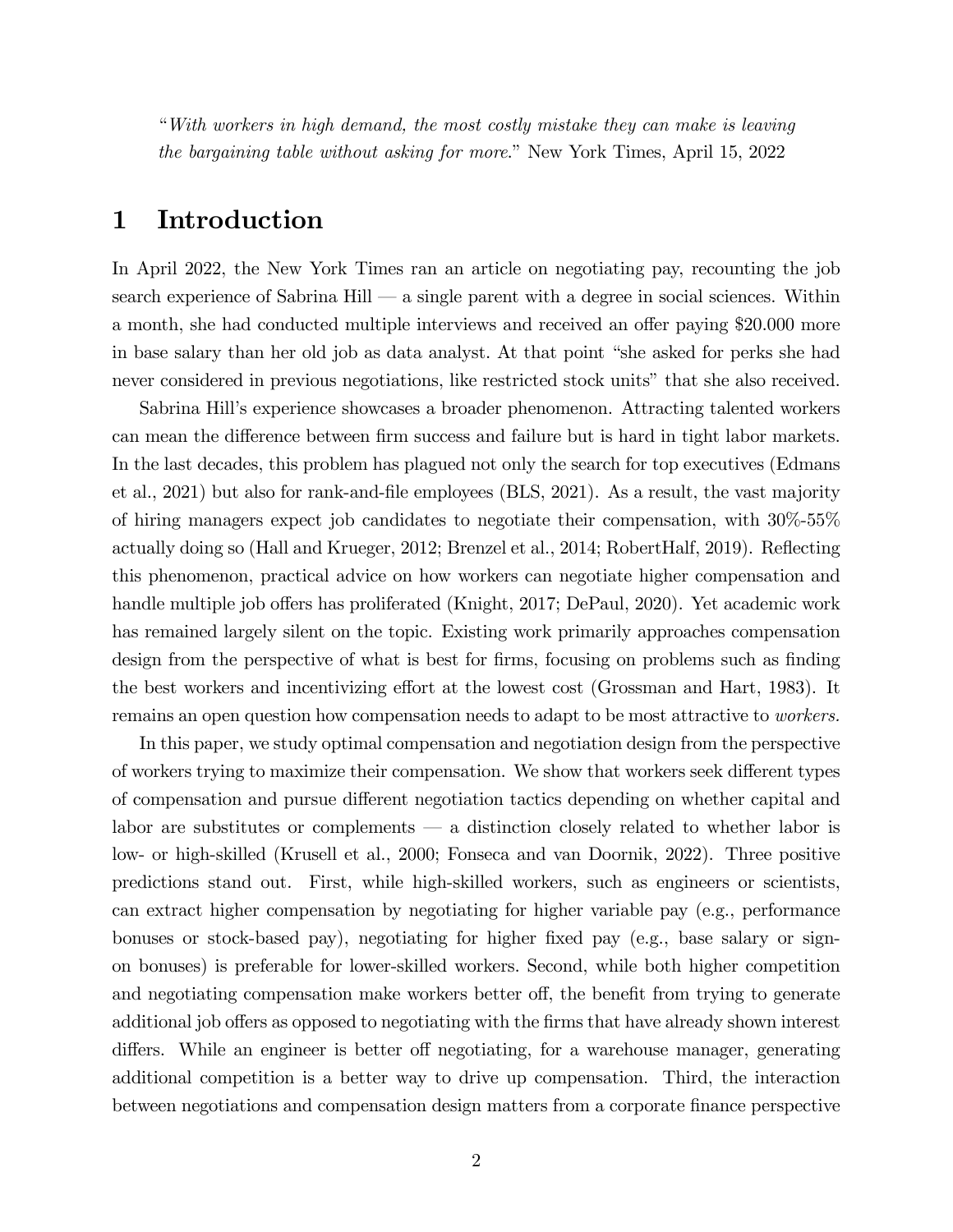not only because it affects the firms' investor base (when workers are paid in equity) but also because it affects how much external financing firms need. Furthermore, we show that cash-constrained Örms compete for high-skilled labor more aggressively than unconstrained firms. By contrast, cash constraints depress wages in firms reliant on less-skilled labor.

Our paper develops a model in which several Örms compete to hire a worker whose skills are in short supply. The firms have limited cash but have access to external financing. Competition and negotiations between workers and firms are plagued by information frictions about the potential quality of the match. These information frictions make workers uncertain about how much firms will be willing to pay to hire them. Specifically, while it is commonly known that hiring increases firm value, workers are not quite certain how much value their labor adds.<sup>[1](#page-2-0)</sup> In this environment, a worker needs to decide how best to maximize her compensation. The first alternative is negotiating with the firms that have already shown interest in hiring her. In practice, this requires from applicants to explore what is usual in the industry and try to understand the firms' growth prospects and constraints. Based on this, the workers can make the necessary calculations to demand, for example, a fixed wage of at least \$80,000; or pose demands for stock options pay. The alternative to negotiations that we consider is generating an additional job offer. The worker then lets the firms improve sequentially on each other's offers until only one firm remains.

Our paperís starting point is to show that if workers decide to negotiate, they optimally choose different types of compensation depending on whether capital and labor are complements or substitutes. What is specific about the case of complements is that labor creates more value at more productive firms; while in the case of substitutes, the benefit of hiring is lower for firms with more productive capital investments.

Consider negotiations in the case of complements (typical for high-skilled labor). In the simplest type of negotiation, involving one firm only, the best that a worker can do is make a take-it-or-leave-it demand for highly convex variable compensation, such as in call options. Specifically, the worker's problem is that she is uncertain about the highest compensation that she can ask for. Thus, she faces the risk that the firm will reject demands for very high compensation, as it may not be able to afford it. Variable compensation is optimal because it mitigates this problem. Specifically, variable compensation is of little value if the firm's prospects are not very good. Thus, even firms with poorer prospects would be able to meet aggressive demands for such compensation. Simultaneously, variable compensation, and in particular call options, allow the worker to extract more of the upside from firms with better

<span id="page-2-0"></span> $1B$ efore joining a firm, workers typically have less information about its growth prospects, its internal organization, and the quality of internal collaboration, which could give rise to such information asymmetry. We show that the qualitative insights are robust to endowing workers with private information.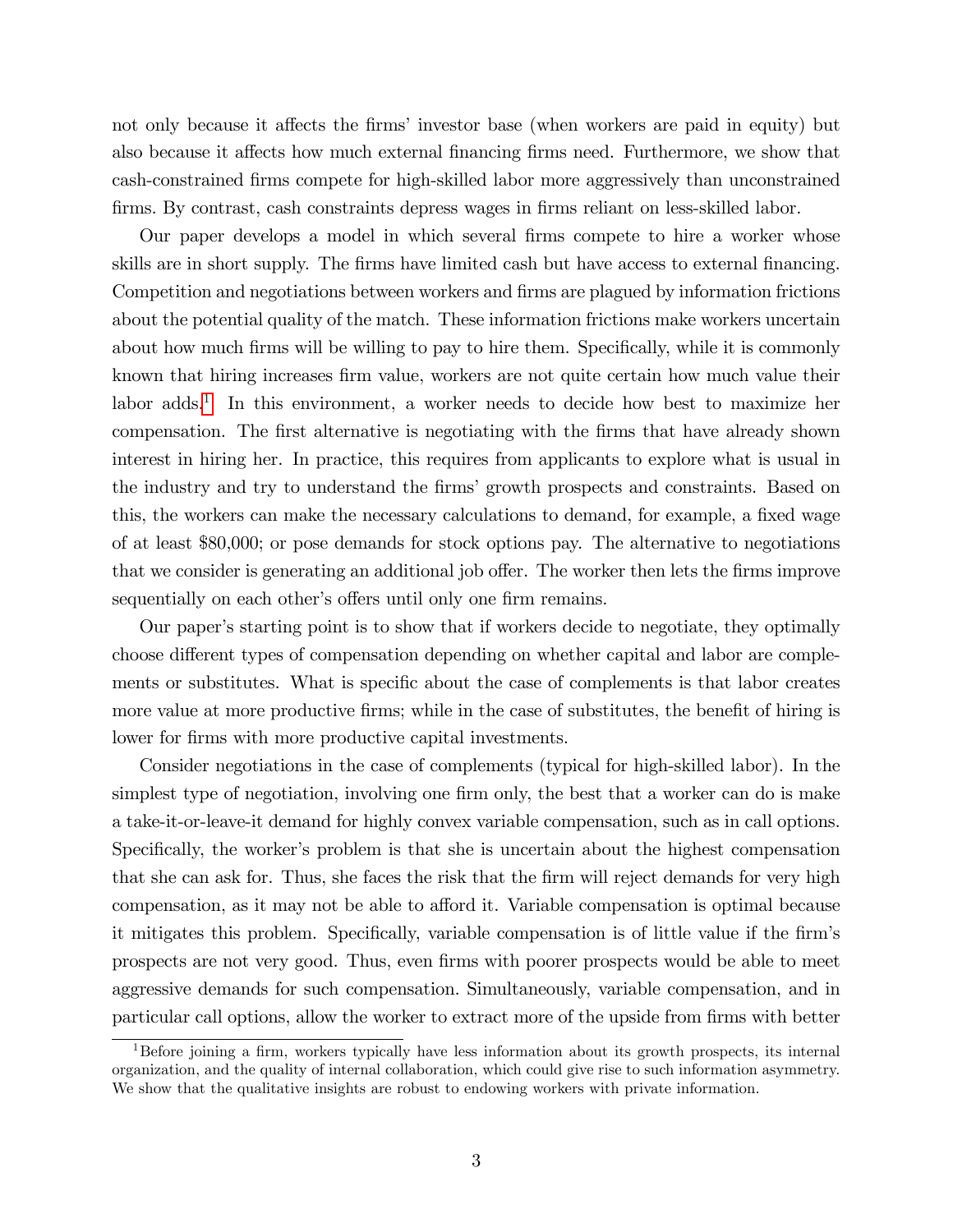prospects that benefit more from hiring.

By contrast, if capital and labor are substitutes (typical for low-skilled labor), workers optimally negotiate for Öxed wages. The problem faced by workers is that their labor generates less value at more-productive firms, making such firms less willing to offer higher compensation. Fixed wages are optimal because they achieve two objectives. They reduce the likelihood that more-productive firms reject aggressive wage demands, as fixed wages leave most of the upside of higher productivity to the firm. Simultaneously, fixed wages maximize workers' compensation in low cash flow state. Such protection is important given that it is the less-productive Örms that are more interested in hiring. Notably, we show that these results are unaffected by whether firms or workers have private information.

The alternative to negotiations for workers is to search for an additional job offer. Competition, which we model as alternating offers by firms, drives workers' pay up. However, the trade-off is that compensation design is decided by firms. In this case, firms prefer to offer fixed wages, regardless of whether capital and labor are complements or substitutes. Unlike variable pay, the value of which depends on the firm's private information about its productivity, fixed wages are minimally affected by information asymmetries. Thus, by offering fixed pay, firms can minimize the cost that workers undervalue their compensation offers.

Both negotiating compensation and searching for additional job offers can lead to higher expected compensation. However, while negotiating can extract higher pay if capital and labor are complements, the same does not hold in case of substitutes. The explanation for this result is that when capital and labor are complements, variable compensation allows a worker to extract a larger portion of the value generated by her labor than would be possible with the fixed compensation optimally offered by firms. As a result, negotiating for variable pay can dominate attracting additional job offers in fixed pay. Negotiations are particularly beneficial when the firm's willingness to pay for labor is less sensitive to its productivity, as then the risk that negotiations will discourage less productive firms from hiring is lower.

By contrast, attracting additional competition is better than negotiations if capital and labor are substitutes. In this case, the worker can never come close enough to extracting a sufficiently large portion of the value she generates at the firm. The best she can do is negotiate for fixed wages, which is also the type of compensation that firms prefer to offer. But when the choice is between negotiating for a higher fixed payment or searching for an additional firm offering fixed payments, the latter option always dominates (Bulow and Klemperer, 1996). Relating the degree of complementarity to workers' skills (Krusell, et al., 2000), we can summarize our main positive predictions as follows: Low-skilled workers extract higher pay (in particular, base pay and sign-on bonuses) by choosing to generate additional job offers. Negotiations dominate attracting additional competition only for high-skilled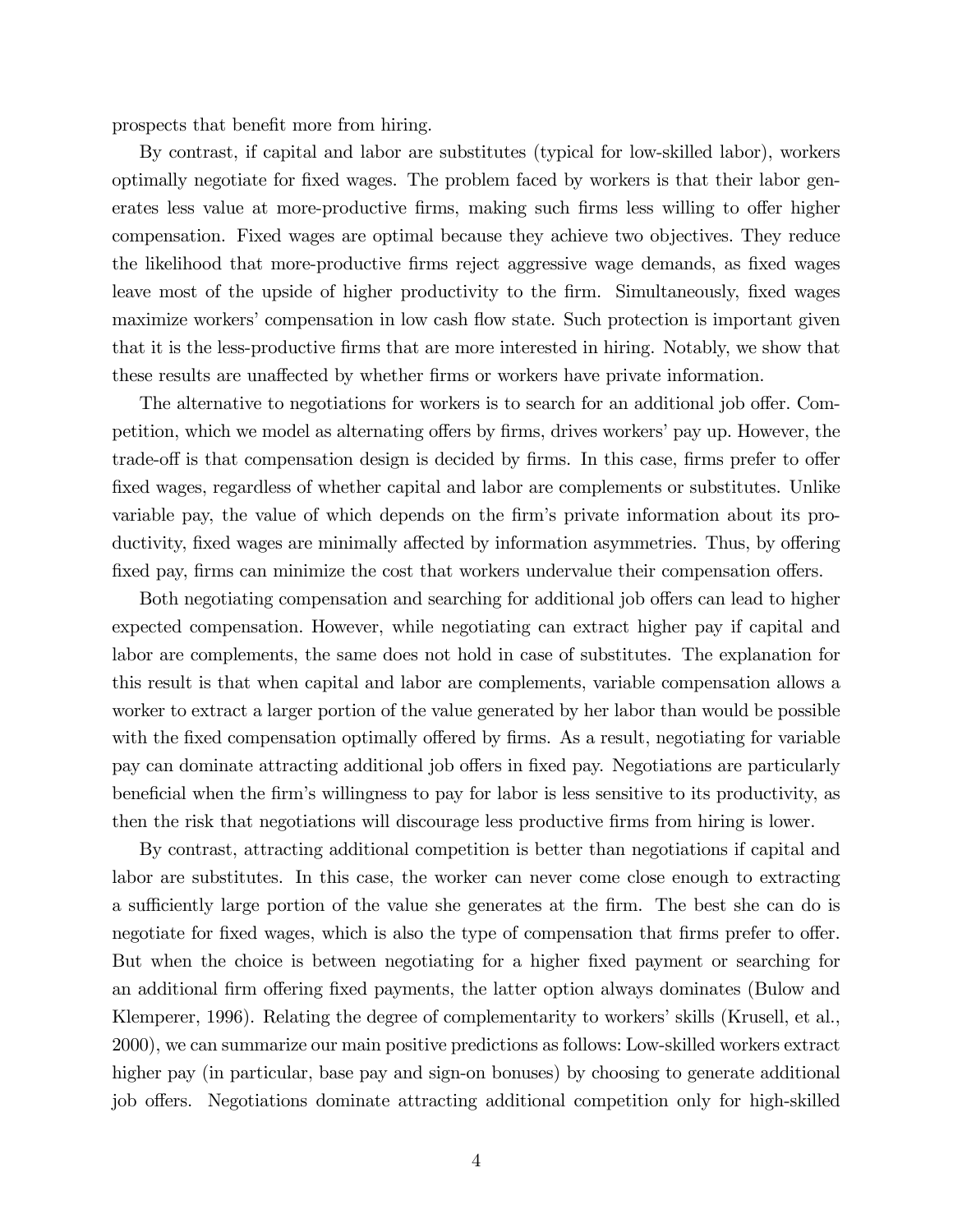workers. In that case, workers negotiate for higher variable compensation, such as higher performance bonuses or equity-based pay.

On the normative side, a key gap in the literature addressed by our paper is to derive the optimal mechanism for workers to "sell" their labor when negotiations involve multiple firms. To deal with the problem that the standard conditions considered by the optimal mechanism design literature are not satisfied, we impose several realistic restrictions. Specifically, we require that only the firm with the highest willingness to pay for labor (if any) hires and pays the worker and, at the time of hiring, does not regret the compensation it offers. Given these restrictions, we show that the best mechanism is for workers to let firms sequentially compete with alternating offers on compensation levels until only one firm remains. The worker negotiates for her preferred compensation structure only with the last-remaining firm. As discussed, the type of compensation demanded by workers will depend then on whether capital and labor are complements or substitutes. This sequential mechanism leads to a substantial improvement to auction-like mechanisms in which the worker can restrict what type of compensation firms should offer.

The main challenge for workers with the optimal mechanism we describe is finding a way to compare compensation levels if firms offer different types of compensation (e.g., fixed wages or equity). We show that compensation contracts can be ranked then efficiently based on the answer to the following question: "*What would be the compensation contracts' expected* value if the firm would be indifferent between hiring and not hiring with that contract?" Such ranking guarantees that when competition forces a firm to raise its offer to the point at which it is indifferent between hiring and not hiring, the worker ranks that final compensation offer fairly. In particular, a firm does not drop out from competing to hire the worker before all firms with a lower willingness to pay for labor have dropped out.

Though workers are hired by the firm willing to pay the most for labor, cash constraints distort the efficient match between workers and firms. We show that cash-constrained firms compete more aggressively to hire a worker if capital and labor are complements but less aggressively if they are substitutes. In the case of complements, the higher aggressiveness arises because financiers overestimate a firm's prospects when it offers (close to) the highest wage that it can afford, as they form their expectations over all types that can afford that wage. Hence, when a firm has raised its wage offer to the point at which it is just indifferent between hiring and not hiring (i.e., it is the lowest type that can afford this wage), it is cross-subsidized by higher types. The resulting cheap financing distorts the highest wage that the firm is willing to offer upward. In the case of substitutes, the effects reverse, as lower types are willing to pay more for labor and, thus, financiers underestimate the firm's type when it makes the highest offer it can afford.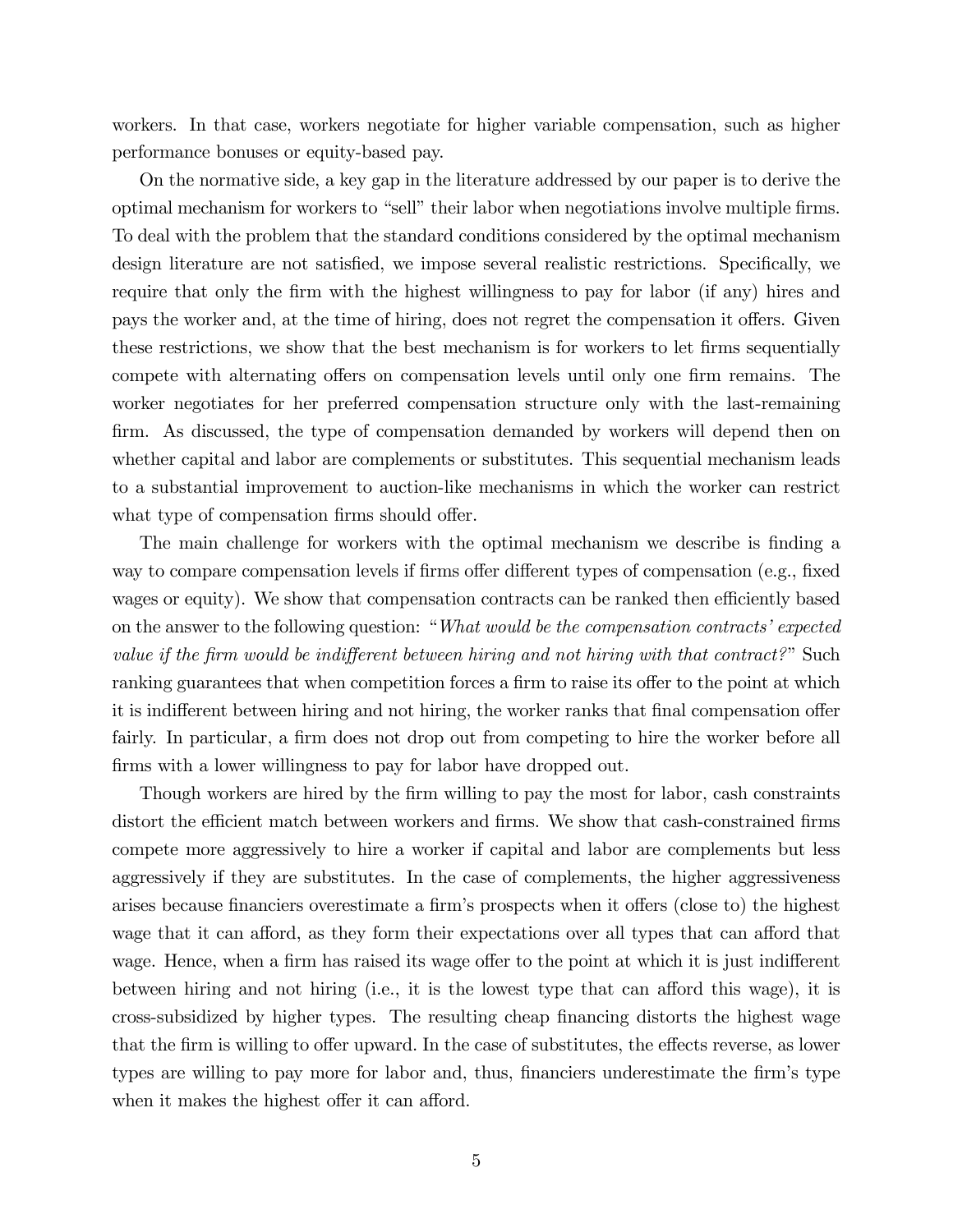**Related Literature.** The empirical consensus over the last decades is that labor markets are not perfectly competitive (see Card (2022) for an overview). Yet, to the best of our knowledge, our paper is among the first to investigate the differential impact of competition and negotiations on optimal compensation design and study how that impact depends on whether capital and labor are complements or substitutes. Though we follow the standard approach in labor economics to model competition among Örms as a sequential auction (Postel-Vinay and Robin, 2002; Cahuc et al., 2006; Bagger et al., 2014), our key departure is to investigate the impact of asymmetric information between workers and firms. Considering asymmetric information has several main implications.

Fist, compensation structure becomes a central determinant for how surplus in negotiations is shared. In the only other paper that we are aware of that studies the impact of bargaining power on workers' compensation structure, Bova and Yang (2017) argue that the combination of strong product market competition and strong employee bargaining power makes fixed compensation optimal. By making asymmetric information the main friction in our model, we show that worker bargaining power has the opposite effect if capital and labor are complements. Our predictions are qualitatively similar to Bova and Yang (2017) only for the case in which capital and labor are substitutes.

Second, asymmetric information leads to a trade-off between devoting time to negotiations or searching for new job offers, which is not considered in symmetric information models in which workers improve their compensation by searching for new offers (e.g., Postel-Vinay and Robin, 2002). While this trade-off has been studied in the auction literature (Bulow and Klemperer, 1996), the answer in that literature is clear-cut: generating additional competition is always better when bidders are symmetric and payments are in cash. By contrast, we show that when compensation also contains a variable component, negotiations dominate if capital and labor are complements but not when they are substitutes. This insight has broader implications beyond job negotiations, such as in the context of M&A where state-contingent payments and negotiations are also common (Eckbo et al., 2020).

Another contribution of our paper is that it derives the optimal selling mechanism when compensation can be in state-contingent claims. Deriving such a mechanism is challenging since the standard regularity conditions considered by the optimal mechanism design literature are not satisfied. Thus, prior work has focused on finding corresponding conditions for linear instruments, such as equity, which can achieve full rent extraction in special cases (Bernhardt and Liu, 2019; Liu and Bernhardt, 2021). Instead, our approach is to impose restrictions that are typically satisfied in our setting: only the firm willing to pay for labor the most (if any) hires and pays the worker, and it should not regret the contract it has offered at the time of hiring. The appeal of the mechanism we derive  $-$  let firms compete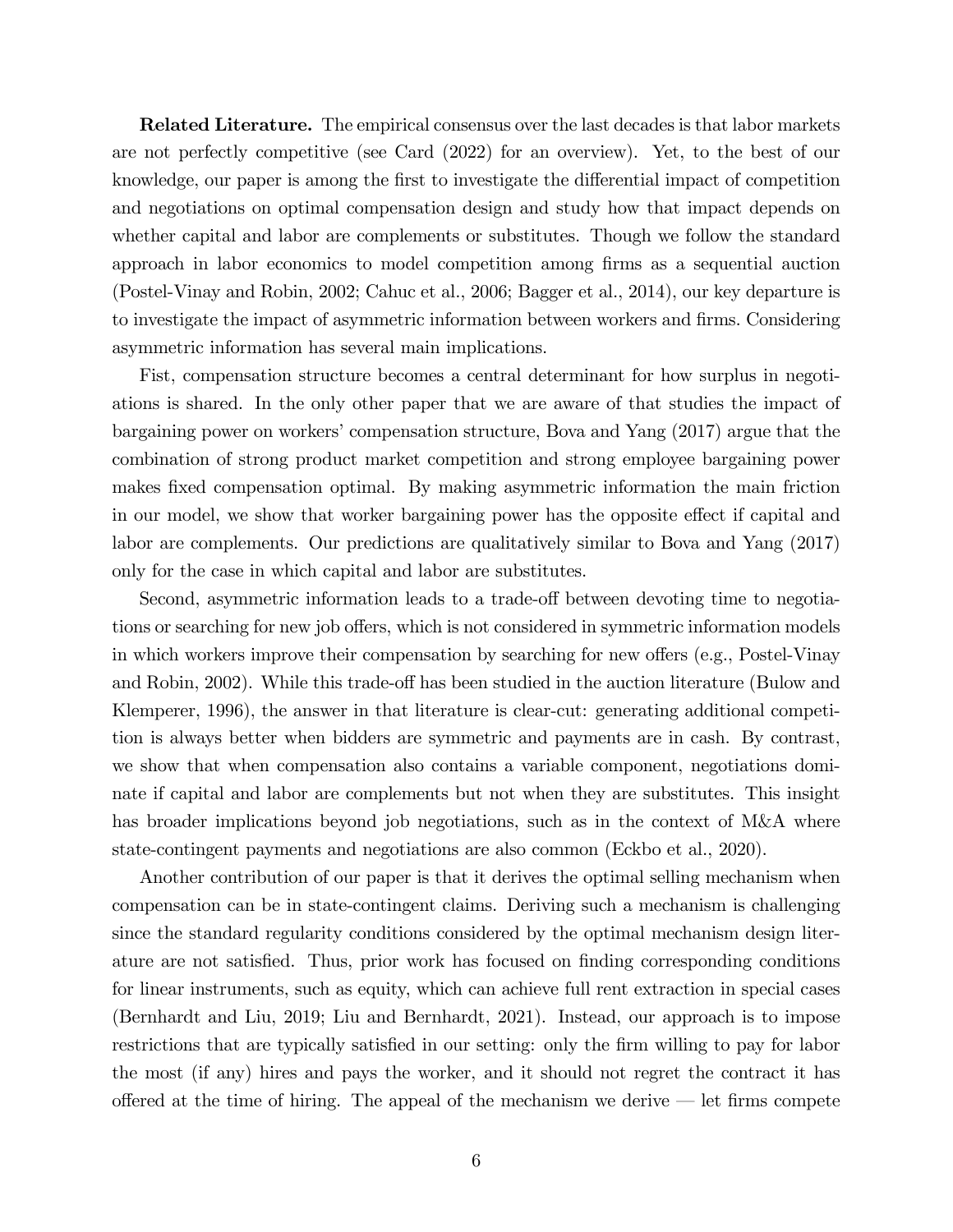on compensation levels and negotiate compensation structure only with the last remaining  $f_{\text{firm}}$  is that it is simple and familiar. It is a straightforward modification of the optimal mechanism when payments are in cash only (Lopomo, 2000). Furthermore, it is almost ìdetails-free,îas it requires workers to learn only about the Önal Örm they negotiate with.

A gap in the literature addressed by this paper is how workers can compare compensation offers when firms choose from different types of compensation and when workers have different bargaining power vis- $\alpha$ -vis different firms. In existing work analyzing auctions with contingent claims, the focus is, instead, on the case in which bidders have the same bargaining power and, in equilibrium, make the same types of offers (Hansen, 1985; DeMarzo et al., 2005). Interestingly, this literature applies the so-called Linkage Principle to show that equity-like instruments stimulate more competition among bidders than cash auctions.<sup>[2](#page-6-0)</sup> By contrast, in our paper, equity-based compensation is optimal (if capital and labor are complements), because it allows workers to extract higher rent, while minimizing the risk that the worker's offers are rejected. Notably, competition and the Linkage Principle are irrelevant for this explanation – indeed, in our setting, variable pay is strictly optimal only once one firm is left; Compensation design is irrelevant while firms are still competing.<sup>[3](#page-6-1)</sup>

### 2 Model

We study a parsimonious model investigating the key determinants of workers' compensation structure in cases in which the key friction is asymmetric information about firm type and labor is in short supply. The model features  $i \in \{1, ..., n\}$  deep-pocketed firms that compete to hire a single worker (she). There are two stages: A hiring stage,  $t = 0$ , in which compensation offers are extended and negotiated, and the worker decides which firm (if any) to join, and a subsequent production stage,  $t = 1$ , in which firms undertake their projects, cash flows are realized, and the worker is compensated. All parties are risk-neutral, and there is no discounting.

<span id="page-6-0"></span>**Projects and firm types.** Each firm i seeks to hire the worker to run a project that

<sup>&</sup>lt;sup>2</sup>The reason is that any given bid translates into a higher payment for higher types – e.g., if a 10% equity offer has an expected value of \$100 to a low type, then matching that offer will extract more than \$100 from a higher type. This effect is the essence of Milgrom and Weber's (1982) Linkage Principle.

<span id="page-6-1"></span> $3$ More broadly, our paper contributes to the discussion of why firms offer equity-based compensation to workers below the executive level, given that such compensation is unlikely to have any incentive effects (Holmström, 1982). Our perspective on the role of bargaining power and whether capital and labor are complements or substitutes adds to prior work that has argued that equity-based compensation helps: avoid wage renegotiations when the firm's equity value is correlated with the worker' outside options (Oyer, 2004); align the incentives of managers with the interests of investors (Lazear, 2004); exploit the overoptimism of boundedly rational the worker (Bergman and Jenter, 2007); provide a hedge against not being promoted (Chen, 2020); or hedge Knightian uncertainty (Fulghieri and Dicks, 2019).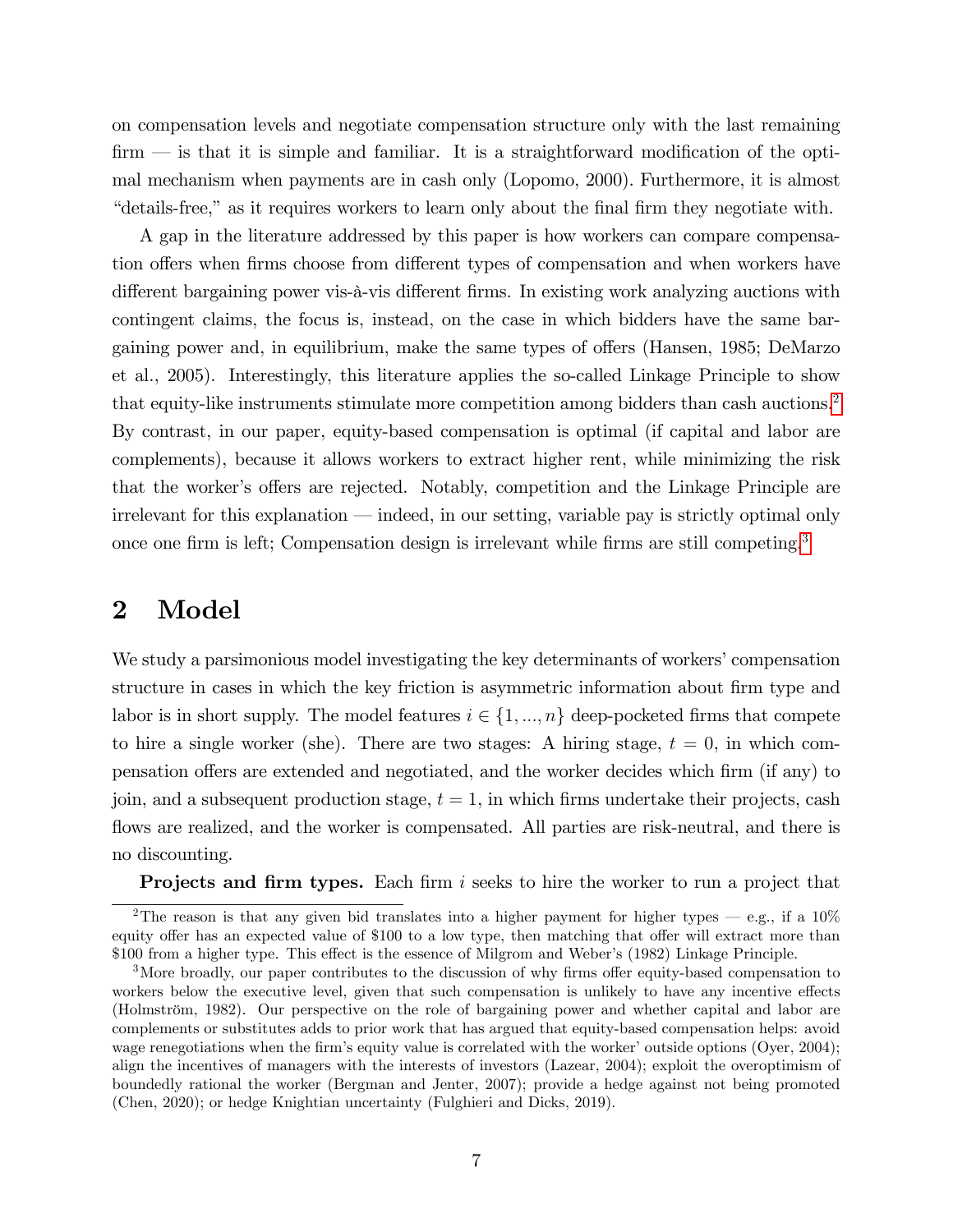can either fail, in which case cash flow is low and equal to  $x > 0$ , or succeed, in which case cash flow is high,  $x + \Delta x > x^4$  $x + \Delta x > x^4$  The respective probability of success depends on two key firm- or project-level inputs. First, it depends on the quality of the firm's (existing) capital investments – its expected capital productivity – which we denote by  $\theta_i$  and sometimes refer to as the firm's "type." Capital productivity is each firm's private information, and outsiders only know that it is drawn, independently for each  $i$ , from distribution  $F_i$  with support normalized to  $[0, 1]$ . Second, firm is success probability depends on its human capital, in particular on the outcome  $h_i$  of its hiring efforts, where  $h_i = H$  denotes that firm i was successful in hiring the worker and  $h_i = N$  indicates that firm i could not hire.

We denote the probability of firm i realizing high cash flow by  $p_{h_i}(\theta_i)$ , which is strictly increasing in both arguments, i.e., in capital productivity,  $\frac{\partial}{\partial \theta} p_h(\theta) > 0$  for all h, and following a successful hire,  $p_H(\theta_i) > p_N(\theta_i)$  for all  $\theta_i$ . Importantly, we allow for both the case in which capital (productivity) and labor are complements,  $\frac{\partial}{\partial \theta_i} [p_H(\theta_i) - p_N(\theta_i)] \geq 0$ , as is documented for high-skilled labor, as well as the case in which they are substitutes,  $\partial$  $\frac{\partial}{\partial \theta_i} [p_H(\theta_i) - p_N(\theta_i)] < 0$ , which analogously would capture low-skilled labor (Krusell et al.,  $2000$ <sup>[5](#page-7-1)</sup>. Thus, in the former (complementarity) case, high productivity firms benefit more from hiring, while in the latter (substitutability) case, the benefit from hiring is higher for low productivity Örms. For illustrative purposes, we will repeatedly rely on a simple functional form for the probability of success,

<span id="page-7-2"></span>
$$
p_h(\theta_i) = p_h + \Delta_h \theta_i, \text{ for } h \in \{H, N\}, \ \theta_i \in [0, 1], \tag{1}
$$

where  $p_h, \Delta_h > 0$ ,  $p_h + \Delta_h \le 1$ , and  $p_H + \Delta_H \theta_i > p_N + \Delta_N \theta_i$  for all  $\theta_i$ . Given the specification in [\(1\)](#page-7-2), capital and labour are complements if  $\Delta_H/\Delta_N \geq 1$  and substitutes if  $\Delta_H/\Delta_N < 1$ . It is important to note, however, that our qualitative results do not depend on the concrete functional form in  $(1)$ .<sup>[6](#page-7-3)</sup>

<span id="page-7-0"></span><sup>&</sup>lt;sup>4</sup> The binary cash flow assumption is taken for illustrative purposes only. All results extend to the case of continuous cash áows, given standard assumptions on the production technology similar to Nachman and Noe (1994).

<span id="page-7-1"></span><sup>&</sup>lt;sup>5</sup>One could interpret  $x + p_N(\theta) \Delta x$  as the expected payoff from the firm's capital investments or, more generally, as the payoff from the firm's "existing business," which consists of all its tangible and intangible investments and current workforce. Hence, we could alternatively interpret  $\theta_i$  as the size of the overall physical and intangible capital deployed to the project. For completeness, note that complementarity and substitutability are typically defined by the cross partial of the production function with respect to capital and labor, which has the same sign as the cross partial with respect to labor and the productivity of capital.

<span id="page-7-3"></span> $6$ Our insights extend to a more general formulation of the expected cash flows from production nesting both binary as well as continuous cash flows subject to suitable normalization:  $\Pi(K, L, \theta) :=$  $\Pi\left(\left(v\left(\theta K\right)^{\sigma}+\left(1-v\right)L^{\sigma}\right)^{\frac{1}{\sigma}}\right)$ , where K and L stand for the level of capital and labor investments, and  $\theta$  captures the firm's capital productivity. However, since the added generality is not needed for our results, we stick to the simple specification used in the main text.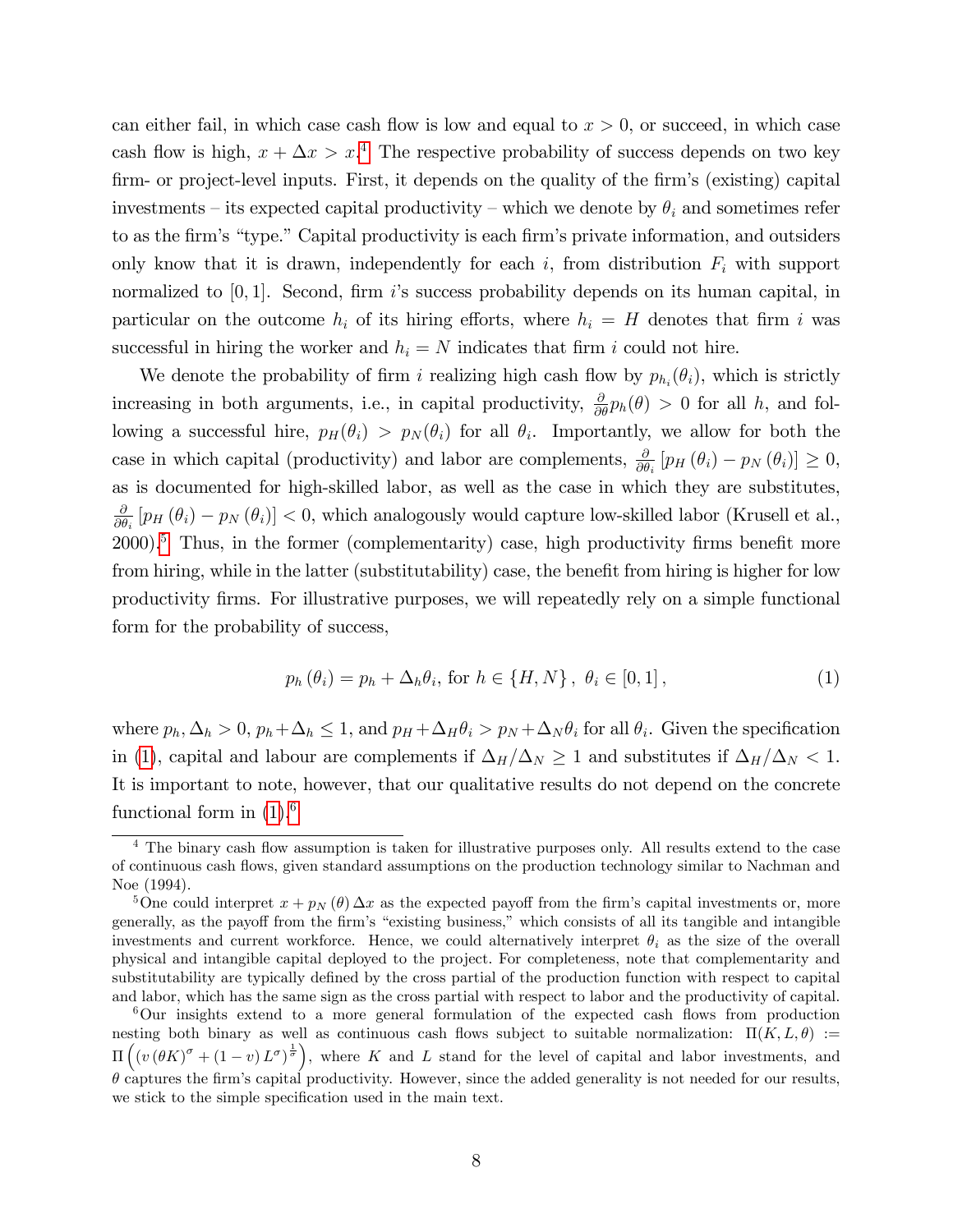**Compensation Contracts.** Upon successful hiring by firm i, its owners split cash flow with the worker according to a compensation contract  $\{w_i, \Delta w_i\}$  that stipulates a payment to the worker of  $w_i$  in the low cash flow state and of  $w_i + \Delta w_i$  in the high cash flow state. We refer to w as fixed pay and to  $\Delta w$  as variable pay, where we drop the subscript i where it does not lead to confusion. The worker has an outside option of  $\underline{w} \geq 0$ , which can be thought of as expected compensation in her current employment or in unemployment. We stipulate that all  $n$  firms are "serious employers," in the sense that their willingness to pay for the worker exceeds the worker's outside option, i.e.,  $p_H - p_N + (\Delta_H - \Delta_N) \theta \geq \underline{w}$  for all  $\theta$ . Further, we assume that the worker is protected by limited liability and that contracts are monotone,  $w, \Delta w \geq 0$ . Intuitively, the latter assumption means that the worker should have no incentives to sabotage the project in the high cash flow state (Innes, 1990). Contract o§ers are determined in a competitive negotiation process which we describe next.

Negotiations and Competition. We differentiate between competition, as captured by the number of firms attempting to hire the worker, and negotiations, which is captured by whether the worker can choose the optimal way to sell her labor, which in turn is linked to the worker's bargaining power. Following Bulow and Klemperer (1996), we consider the following trade-off. Learning to negotiate requires the worker to "devote resources to expanding the market than to collecting the information and making the calculations required to figure out the best mechanism  $(p. 108)$ ." In practice, the latter involves spending time on learning more about the Örms, their growth prospects, and constraints. The alternative for the worker is to spend the same time to conduct additional interviews and attract one more firm willing to hire her. While (similar to Bulow and Klemperer, 1996) we do not explicitly model the process of learning how to negotiate or searching for new offers, we adopt this language in reference to the intuition behind the trade-off between competition and negotiations.

In our baseline model, the worker faces one firm that is interested in hiring her. Learning how to negotiate means that the worker can make a take-it-or-leave-it offer to the firm of the form  $\{w, \Delta w\}$  including menus of such contracts. To highlight that negotiations affect not only compensation levels but also compensation structure, we benchmark the results against the case in which the firm can make a take-it-or-leave-it offer to the worker.<sup>[7](#page-8-0)</sup> If the worker chooses not to negotiate but attract competition from one more firm, the worker makes no offers. In this case, the firms compete with alternating offers until only one firm remains. The worker is hired at the compensation offered by the last remaining firm. As we will show, this way of modeling competition among Örms will be without loss of generality.

<span id="page-8-0"></span>Once we have derived the main results and trade-offs for the case with  $n \leq 2$  firms, we

<sup>7</sup>Analyzing intermediate distributions of bargaining power is challenging, as there is no universally accepted solution concept, such as Nash bargaining, when information is asymmetric.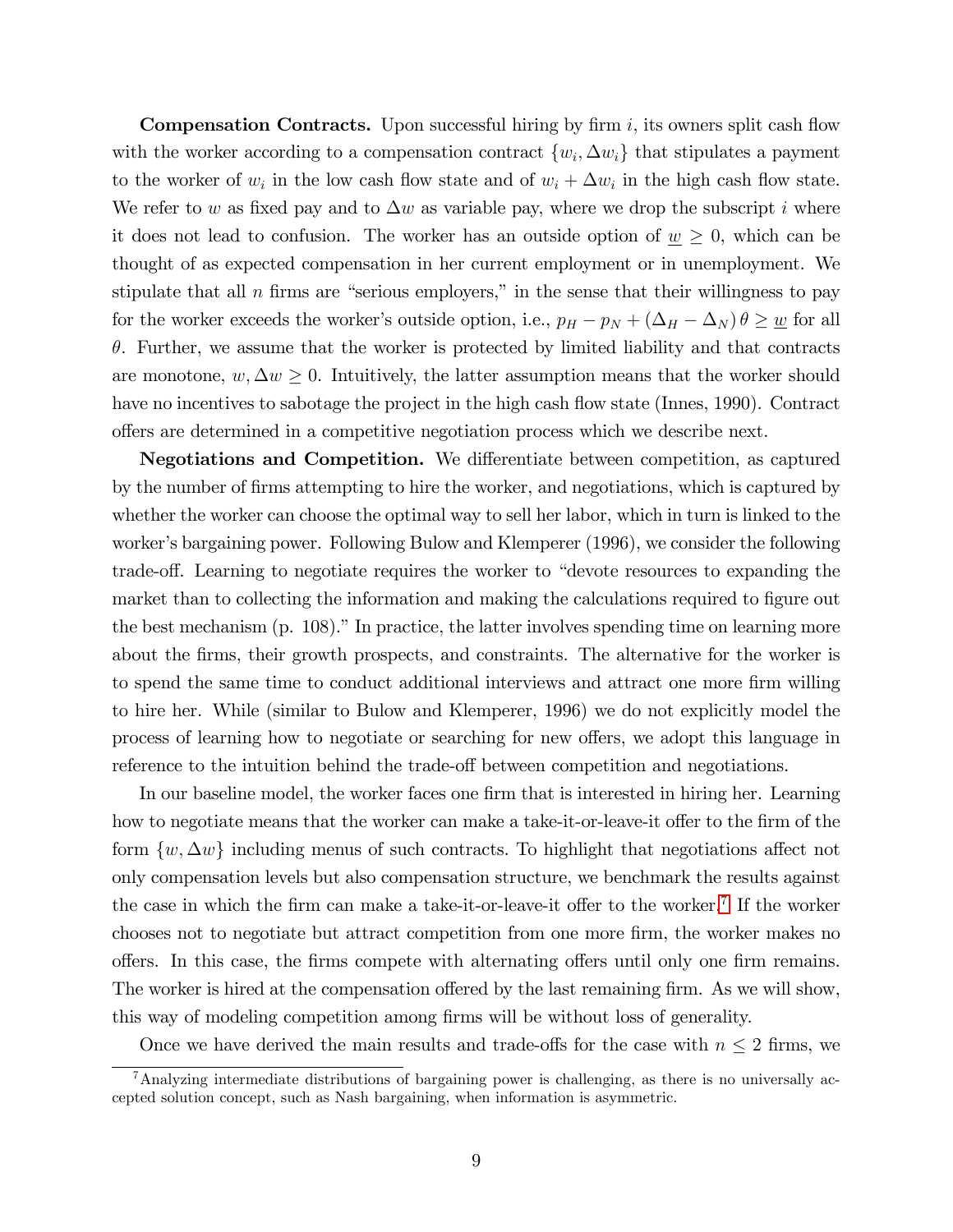extend this baseline model to the case in which there are multiple firms  $n > 2$  trying to hire the worker. We relegate the description of this extension to Section [4,](#page-16-0) where we solve for the optimal mechanism for workers to sell their human capital. Furthermore, in Section [5](#page-21-0) we extend the model to the case in which (some) firms have to raise external financing in order to fund the worker's compensation.

# 3 Competition, Negotiations, and Compensation Structure

In what follows we derive and compare the worker's expected compensation from negotiations (Section [3.1\)](#page-9-0) and competition (Section [3.2\)](#page-13-0), respectively.

### <span id="page-9-0"></span>3.1 Compensation Structure if the Worker Negotiates

Suppose that the worker devotes her limited resources to learning how to negotiate, and as a result can make a take-it-or-leave-it offer ("demand") to the firm about the minimum compensation she requires to join. Under symmetric information, the worker would ask for compensation  $\{w_i, \Delta w_i\}$  that extracts all the value that she creates at the firm and makes the firm indifferent between hiring and not hiring

<span id="page-9-1"></span>
$$
x - w + p_H(\theta) (\Delta x - \Delta w) = x + p_N(\theta) \Delta x.
$$
 (2)

The problem under asymmetric information is that the worker does not know how much value she creates. This asymmetry would not be a problem if the worker could demand a compensation contract for which expression [\(2\)](#page-9-1) is satisfied for all  $\theta$ , as then the worker would extract all value generated by her labor regardless of the firm's productivity type. Such a "first-best" contract  $\{w^{fb}, \Delta w^{fb}\}\$  would stipulate that

$$
\Delta w^{fb} = \left(1 - \frac{\Delta_N}{\Delta_H}\right) \Delta x \tag{3}
$$

<span id="page-9-2"></span>
$$
w^{fb} = p_H \left( \frac{\Delta_N}{\Delta_H} - \frac{p_N}{p_H} \right) \Delta x.
$$
 (4)

This first-best contract is feasible if  $w^{fb}$ ,  $\Delta w^{fb} \geq 0$ , which requires that  $1 \leq \frac{\Delta_H}{\Delta_N}$  $\frac{\Delta_H}{\Delta_N} \leq \frac{p_H}{p_N}$  $\frac{p_H}{p_N}$ . If feasible, this contract is always optimal.

If it is not feasible, let W be a (possibly degenerate) menu of contracts and let  $\Omega_W \subseteq [0,1]$ be the set of types accepting a contract from this menu. Denote the contract accepted by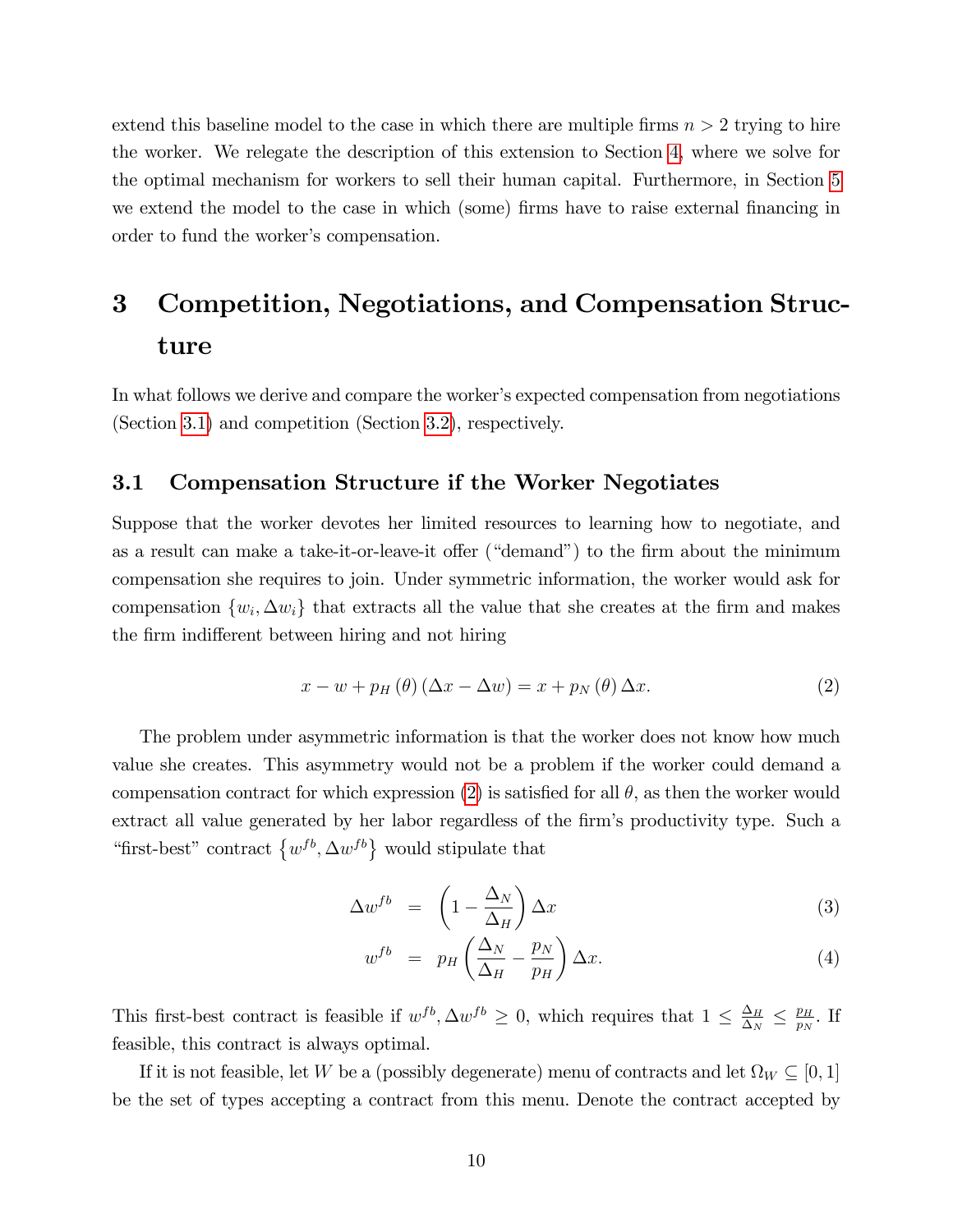type  $\theta$  with  $\{w_{\theta}, \Delta w_{\theta}\}.$  The worker's problem is to choose W to maximize her expected payo§

$$
\int_{\Omega_W} \left( w_{\theta} + p_H \left( \theta \right) \Delta w_{\theta} \right) dF \left( \theta \right) + \int_{[0,1] \setminus \Omega_W} \underline{w} dF \left( \theta \right) \tag{5}
$$

subject to the firm's individual rationality and incentive compatibility constraints and the feasibility restrictions  $w_{\theta}, \Delta w_{\theta} \geq 0$ .

#### 3.1.1 Complementarity Between Capital and Labor

Suppose, first, that labor and capital are complements, i.e.  $\frac{\Delta_H}{\Delta_N} \geq 1$ . If it also holds that  $\Delta_H$  $\frac{\Delta_H}{\Delta_N} > \frac{p_H}{p_N}$  $\frac{p_H}{p_N}$ , the first-best contract is not feasible, as it would require paying the worker a negative fixed wage,  $w^{fb} < 0$  (see [\(4\)](#page-9-2)). Intuitively, to extract the value generated by her labor, the worker demands compensation with a large "upside"  $\Delta w$ . The rationale is that she creates more value at more productive firms, which are more likely to generate such an upside. However, granting the worker too much of the upside makes hiring unprofitable for the firm (unless the worker's fixed pay is negative). Thus, the worker faces a tradeoff between rent extraction and efficiency: more aggressive demands for compensation can extract more of the value she generates for the firm, but such demands are are more like to be rejected. In what follows, we formalize this trade-off and argue that it is mitigated by paying the worker only in variable pay.

Let  $\{w, \Delta w\} \in W$  and define  $\tilde{\theta}$  as the type indifferent between hiring and not hiring for this contract. From expression [\(2\)](#page-9-1), it holds

<span id="page-10-1"></span>
$$
\widetilde{\theta}(w, \Delta w) \equiv \frac{w + p_N \Delta x - p_H (\Delta x - \Delta w)}{\Delta_H (\Delta x - \Delta w) - \Delta_N \Delta x}.
$$
\n(6)

Since the firm's expected payoff from hiring compared to non-hiring increases in its type, all types  $\theta \geq \tilde{\theta}$  prefer hiring with  $\{w, \Delta w\}$  to not hiring.<sup>[8](#page-10-0)</sup> Hence, all such types will choose a contract from W (as they can always choose  $\{w, \Delta w\}$ ). Taking  $\tilde{\theta}$  to be the lowest type that accepts a contract from W, it will hold that  $\Omega_W = [\theta, 1]$ . The rent extraction – efficiency trade-off is now readily apparent: Demanding a higher compensation (higher w or  $\Delta w$ ) will raise  $\hat{\theta}$  and, thus, reduce set of types that accept that offer.

Demanding a contract that pays the worker only in the high cash flow state mitigates this rent-extraction efficiency trade-off, because it allows the worker to extract more of the value she generates at the firm from all types  $\theta \geq \tilde{\theta}$  that accept the worker's offer. To see this, consider the Örmís information rent from hiring a worker with a compensation contract

<span id="page-10-0"></span><sup>&</sup>lt;sup>8</sup>To see this, suppose to a contradiction that  $\frac{\partial}{\partial \theta} p_H(\theta) (\Delta x - \Delta w) < \frac{\partial}{\partial \theta} p_N(\theta) \Delta x$  at  $\hat{\theta}$  and so  $\Delta w \ge$ <br> $\left(1 - \frac{\Delta_N}{\Delta_H}\right) \Delta x$ . Plugging into (??), we obtain that  $w \leq p_H\left(\frac{\Delta_N}{\Delta_H} - \frac{p_N}{p_H}\right) \Delta x < 0$ , giv  $\int \Delta x$ . Plugging into (??), we obtain that  $w \leq p_H \left( \frac{\Delta_N}{\Delta_H} - \frac{p_N}{p_H} \right)$  $\alpha \geq 0$ , giving a contradiction.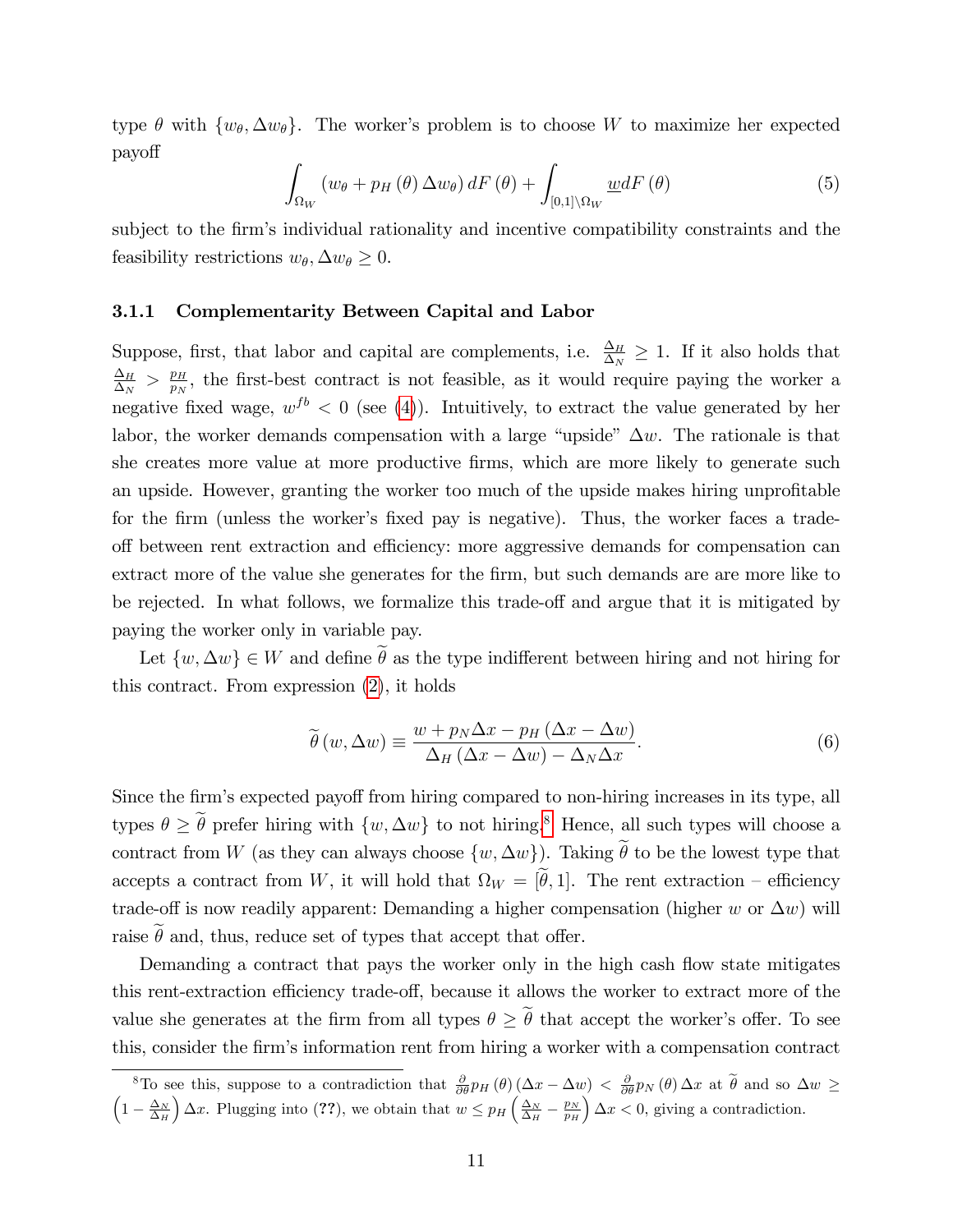$\{w, \Delta w\}$ 

<span id="page-11-0"></span>
$$
x - w + p_H(\theta) (\Delta x - \Delta w) - x - p_N(\theta) \Delta x
$$
  
=  $(\theta - \tilde{\theta}) (\Delta_H (\Delta x - \Delta w) - \Delta_N \Delta x).$  (7)

This rent is strictly positive for all  $\theta > \tilde{\theta}$ , when  $\frac{\Delta_H}{\Delta_N} > \frac{p_H}{p_N}$  $\frac{p_H}{p_N}$ . As expression [\(7\)](#page-11-0) illustrates, extracting more of the firm's rent, while keeping the set of types  $[\theta, 1]$  that accepts the worker's offer unchanged, requires shifting the worker's compensation from the low to the high cash flow state as much as possible (i.e., minimizing  $\Delta x - \Delta w$ : see Panel A in Figure [1\)](#page-13-1). A simple contract compensating the worker only in the high cash flow state achieves precisely this goal. No menu of contracts can improve on this offer, as any non-degenerate menu would have to include a compensation contract with  $w > 0$  and would leave more of the surplus to the Örm. One implementation of such a contract is through call options.

With the rent-extraction efficiency trade-off mitigated, the worker finds it optimal to demand a compensation contract implementing a lower cutoff  $\tilde{\theta}$ . Intuitively, variable compensation (and, in particular, call options) is not valuable to firms in which the worker's labor does not create too much value. This makes it easier to design a contract that is acceptable for less productive Örms, while at the same time still allowing the worker to extract a large portion of the value from hiring from more productive firms.

#### 3.1.2 Substitutability Between Capital and Labor

If capital and labor are substitutes, i.e.,  $\frac{\Delta_H}{\Delta_N} < 1$ , the worker faces the opposite problem: the surplus from hiring decreases in the firm's productivity. Hence, extracting all surplus from both low- and high-productivity firms requires that the worker's expected compensation also decreases in the firm's productivity. This would require that the worker is paid less in the high than the low cash flow state,  $\Delta w^{fb} < 0$ , which is infeasible (see [\(3\)](#page-9-2)).

More precisely, since higher types are willing to pay less for labor when capital and labor are substitutes, it holds that  $\Omega_W = [0, \theta]$ , where  $\theta$  is the highest type that accepts an offer from  $W$ . Rewriting the firm's information rent  $(7)$  as

<span id="page-11-1"></span>
$$
(\tilde{\theta} - \theta) \left( \Delta_N \Delta x - \Delta_H \left( \Delta x - \Delta w \right) \right). \tag{8}
$$

we see immediately that this rent is strictly positive for all  $\theta < \tilde{\theta}$ , as  $\Delta_H (\Delta x - \Delta w) < \Delta_N \Delta x$ when capital and labor are substitutes.

A compensation contract makes a worker better off if the worker extracts more of the surplus she creates for the firm, reducing the firm's rent. As expression [\(8\)](#page-11-1) illustrates, for any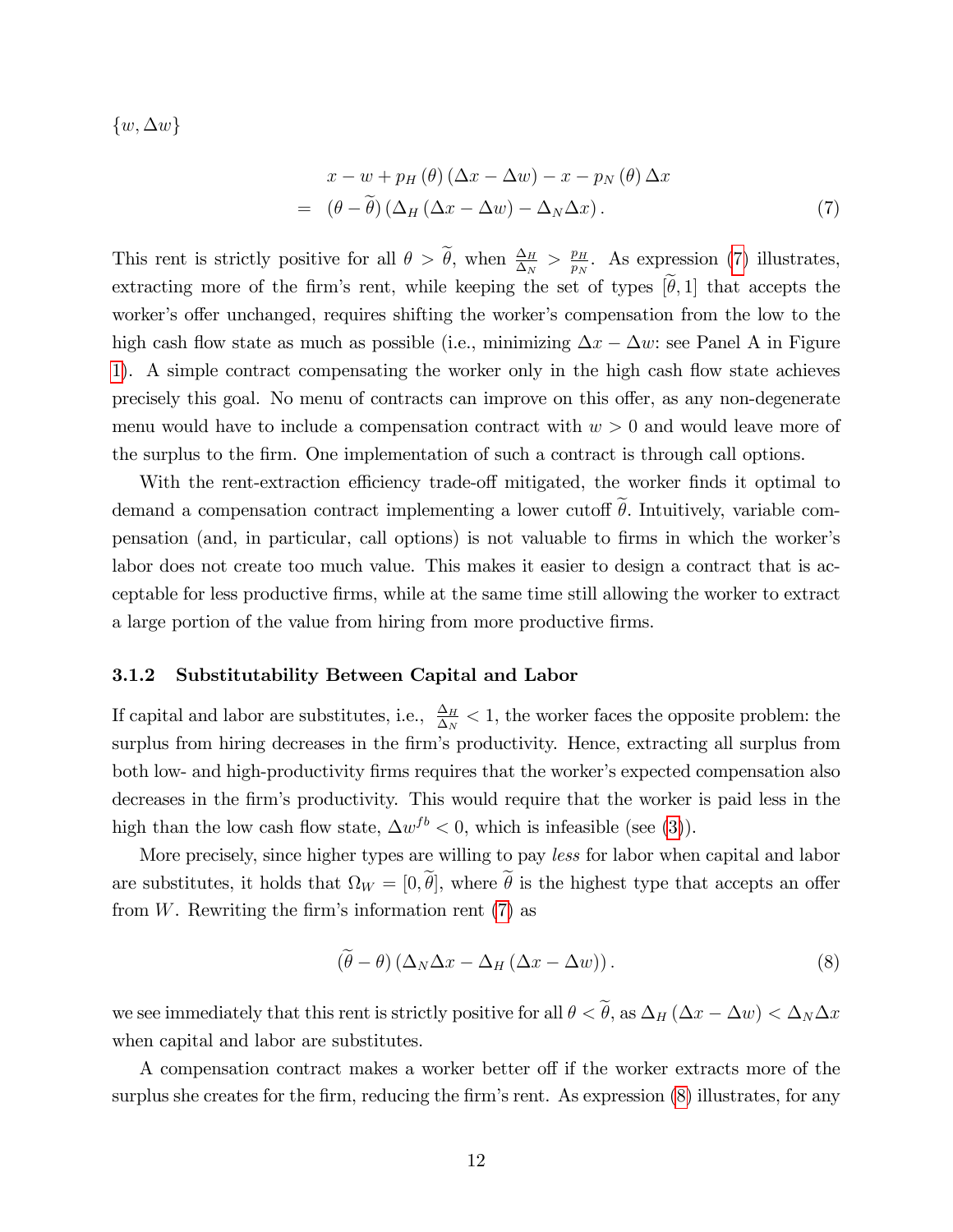given set of types  $[0, \theta]$  that accepts the worker's offer, minimizing the firm's rent, requires minimizing the worker's claim on the upside  $\Delta w$ , i.e., shifting compensation from the high to the low cash flow state (Panel B in Figure [1\)](#page-13-1). Hence, a simple fixed wage contract (for which  $\Delta w = 0$ ) is optimal. Once again, no menu of contracts can improve on this offer, as any non-degenerate menu would have to include a compensation contract with  $\Delta w > 0$  and would leave more of the surplus to the firm.

Intuitively, demanding a fixed wage is optimal for two main reasons. First, a fixed wage maximizes the worker's compensation in the low cash flow state. Such protection is needed, as low-productivity firms are those that stand to gain more from hiring the worker when capital and labor are substitutes. Second, high-productivity firms are more likely to reject aggressive compensation demands by the worker, as they benefit less from hiring. Hence, to extract more surplus from such types, while avoiding the risk that they reject her offer, the worker needs to leave them with a larger claim on the upside. Fixed wages achieve precisely this goal, as they minimize the worker's claim on the upside.

<span id="page-12-0"></span>**Proposition 1** Suppose that a worker can make the firm a take-it-or-leave-it offer. If the first-best contract  $\{w^{fb}, \Delta w^{fb}\}\$ is feasible, it is always optimal. If it is not feasible, then:  $(i)$  If capital and labor are complements, the worker demands only variable and no fixed pay.  $(ii)$  If capital and labor are substitutes, the worker demands only a fixed wage. No menu can improve on these contracts.

A key implication of the preceding analysis is that firms in which labor complements capital and, thus, hiring can lead to large leaps in productivity will offer compensation in call options. Instead, firms where hiring workers will even out the differences between high- and low-productivity firms, as capital and labor are substitutes, will offer fixed compensation. These predictions imply a positive association between the use of call options and firm productivity that is unrelated to incentive effects.

<span id="page-12-1"></span>Corollary 1 The use of call options when capital and labor are complements and fixed wages when capital and labor are substitutes will lead to a positive association between the use of call options and firm productivity that is unrelated to effort incentives.

As noted in the Introduction, it is worth noting that the use of call options and fixed pay in Proposition [1](#page-12-0) is *unrelated* to stimulating competition among firms (through the socalled Linkage Principle), which is the explanation for the use of call options in auctions (DeMarzo et al., 2005). Instead, the rationale comes from the objective of extracting a higher compensation, while minimizing the probability that the last remaining firm will reject the worker' demands.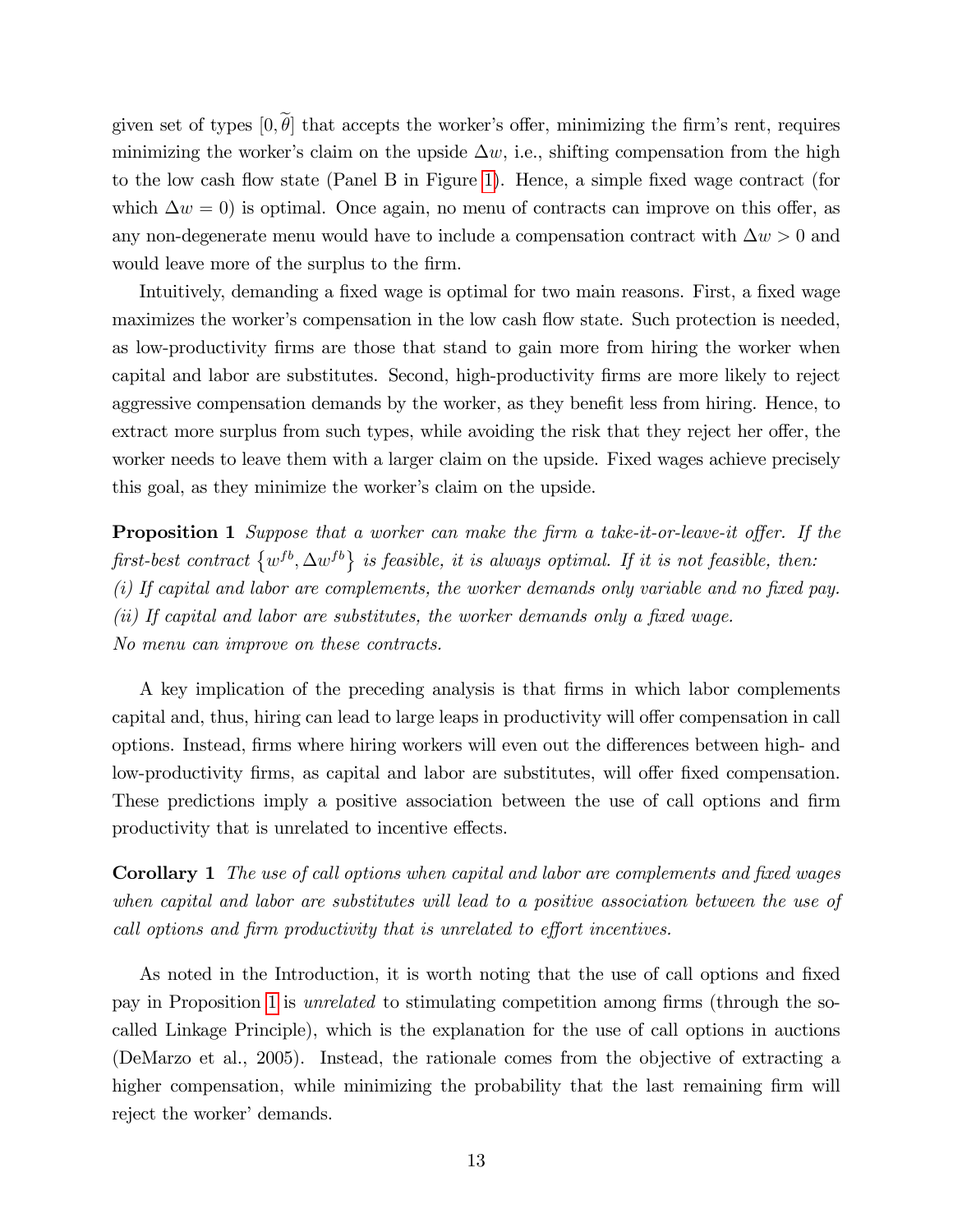

<span id="page-13-1"></span>Panel A: Complements.

Panel B: Substitutes.

Figure 1: Rent extraction through compensation design. The dashed line represents the firm's expected payoff if it does not hire. The thick solid line shows how the worker can extract more of the value generated by her labor if she asks for call options (in the case of complements) or a fixed wage (in the case of substitutes), respectively.

### 3.1.3 Robustness: Compensation Structure Does Not Depend on Who Has Private Information

The qualitative result from Proposition [1](#page-12-0) does not depend on whether the worker or the firm is better informed. In Proposition [B.1](#page-43-0) in Appendix [B.1,](#page-43-1) we solve for a version of the model in which the worker has private information about the firm's true productivity type  $\sim$  possibly because she is an expert in the field, and the firm lacks such experts.<sup>[9](#page-13-2)</sup> We then have a game of signaling in which the worker's choice of compensation can signal information about the quality of the worker-firm match. We show that in the equilibrium of this game, the worker chooses compensation in call options if capital and labor are complements and fixed wages if capital and labor are substitutes. We relegate a detailed discussion of the intuition behind these results as well as all formal derivations to Appendix [B.1.](#page-43-1)

### <span id="page-13-0"></span>3.2 Competition and Compensation

To see that negotiations affect not only compensation levels but also compensation structure, we benchmark the results from Proposition [1](#page-12-0) against the case in which the firm makes a take-it-or-leave-it-offer to the worker. This offer needs to compensate the worker for forgoing her outside option w

<span id="page-13-3"></span>
$$
w + \int_0^1 p_H(\theta) d\widetilde{F}(\theta) \Delta w - \underline{w} \ge 0.
$$
 (9)

<span id="page-13-2"></span><sup>&</sup>lt;sup>9</sup>Alternatively, we could assume that the worker's information,  $\theta$ , is about her ability. The analysis will then correspond to the case in which capital and labor are complements, as it is unlikely that the worker's type affects the firm's outside option of not hiring.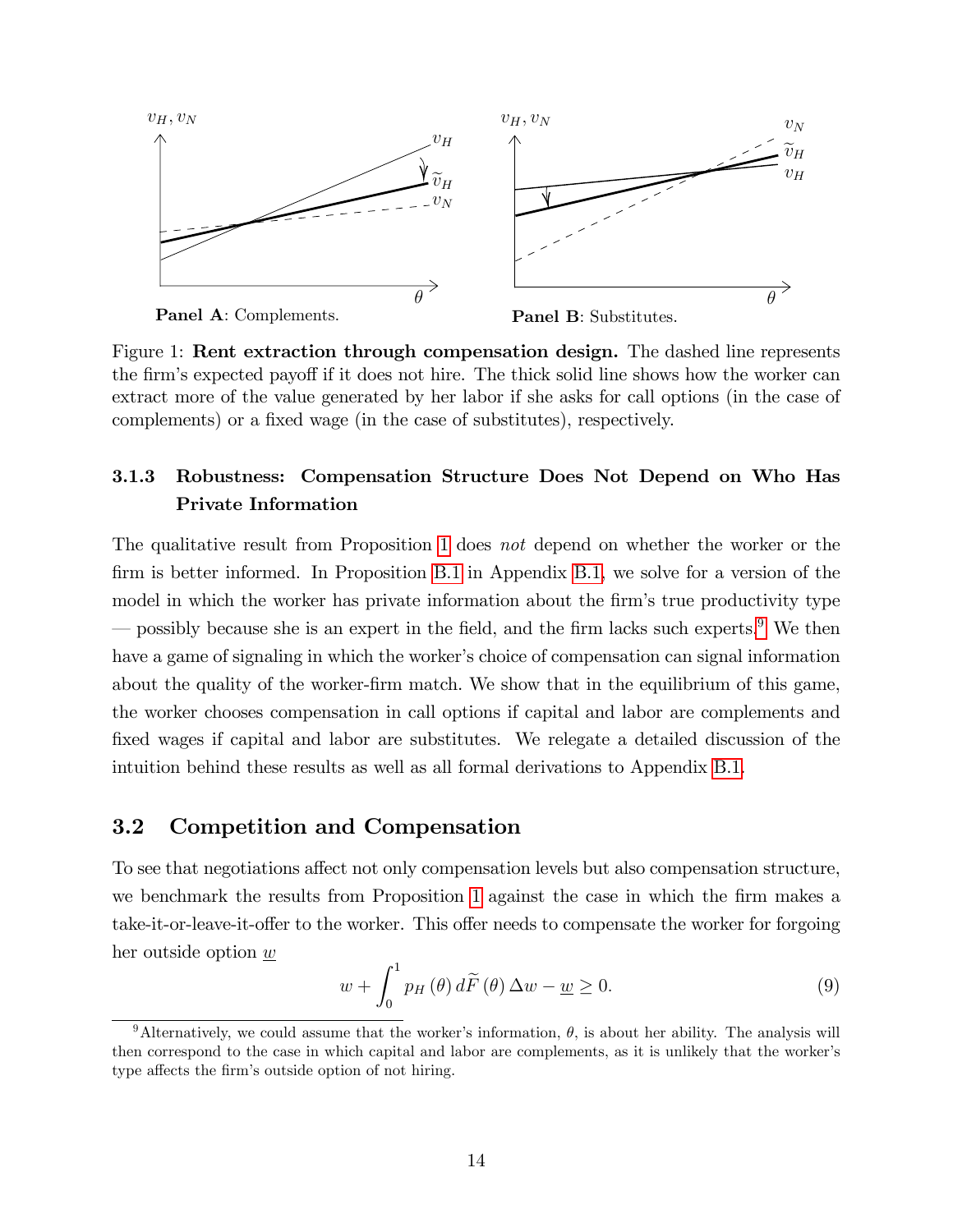where  $\widetilde{F}$  is the worker's posterior distributions over  $\theta$  after receiving an offer  $\{w, \Delta w\}$ . Since we have a game of incomplete information, our equilibrium concept is perfect Bayesian equilibrium. That is, on the equilibrium path,  $\widetilde{F}$  is formed using Bayes rule. To deal with potential multiplicity of equilibria, out-of-equilibrium beliefs are refined using Cho and Kreps' (1987) Intuitive Criterion.

The firm's residual payoff, net of its outside option, is

$$
x - w + p_H(\theta) (\Delta x - \Delta w) - x - p_N(\theta) \Delta x, \qquad (10)
$$

and the firm's problem is to design the offer  $\{w, \Delta w\}$  in a way that maximizes this payoff, subject to [\(9\)](#page-13-3) and  $w, \Delta w \geq 0$ .

The main insight from this benchmark is that it is optimal for the firm to offer a fixed wage that the firm guarantees paying in all cash flow states. When a firm chooses the worker's compensation contracts, the firm's choices are interpreted as signals about the quality  $\theta$  of its projects. In the only perfect Bayesian equilibrium that arises, the firm offers fixed wages guaranteed by external Önancing because such compensation avoids misvaluation by the worker. Clearly, the firm will offer the lowest fixed wage satisfying the worker's participation constraint, i.e.,  $w = \underline{w} (\Delta w = 0)$ .

<span id="page-14-0"></span>**Lemma 1** If there is only one firm that makes the worker a take-it-or-leave-it offer, the firm hires the worker by promising her a fixed wage of  $w$ .

**Competition.** Suppose, now, that the worker searches for an additional offer instead of negotiating. Recall that when firms compete, they compete with alternating offers. That is, they sequentially improve on each other's offers until only one firm remains. When a firm makes an offer, it commits to dropping out if the worker rejects its offer. The worker can reject the offer or accept conditional on not finding a better offer. In the latter case, the firm has the option to make a new offer after the other firms have made their offers. If there are no such offers, the worker takes the last-standing offer.

Crucially, when firms compete, they do so on fixed wages. To see this, observe that the only change to Lemma [1](#page-14-0) is that the worker's outside option is endogenous, and  $w$  needs to be replaced by the minimum that the worker would accept above the last-standing offer. With such competition, each firm will have a weakly dominant strategy to keep increasing its compensation offer until its final offer extracts all surplus from hiring. Offering more is clearly suboptimal. Dropping out at an earlier point is also suboptimal, as the firm could have hired the worker and generated positive surplus. With such competition, the worker will be hired with a fixed wage by the firm willing to pay for labor the most, and the worker's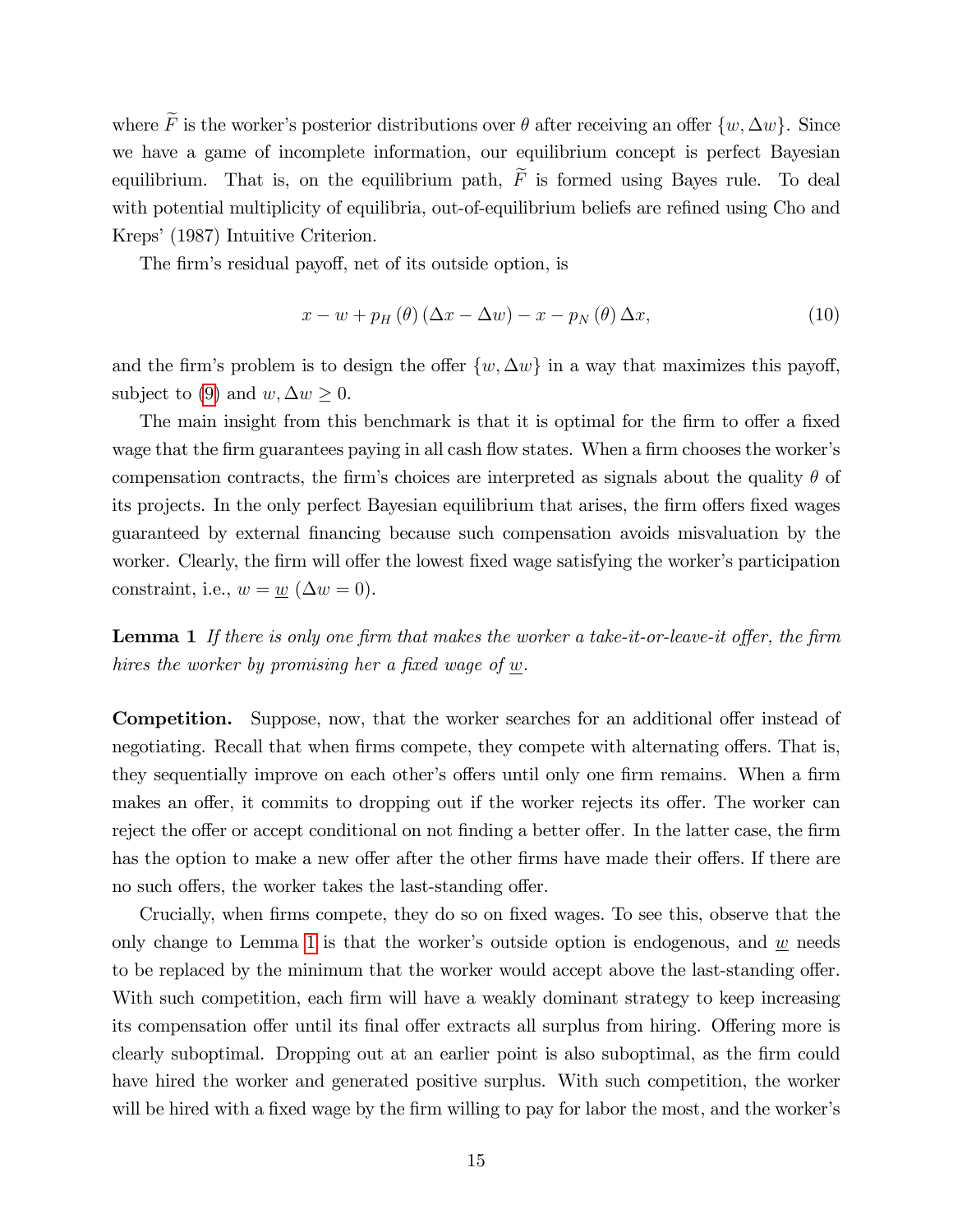compensation will correspond to the valuation of the Örm with the second-highest valuation of its labor. Comparing these insights to Proposition [1,](#page-12-0) we obtain:

<span id="page-15-0"></span>**Proposition 2** (i) When firms compete, they do so on fixed wages. (ii) Attracting additional competition affects the level of fixed compensation, while negotiating also affects the structure of compensation.

### 3.3 Choosing Between Negotiations and Competition

Our main result in this section is that the choice between competition and negotiations depends on whether capital and labor are complements or substitutes. In particular, if capital and labor are complements, the workers can extract higher expected compensation by negotiating for variable pay than from attracting competition from one more firm that competes in fixed wages. By contrast, competition always dominates negotiations when capital and labor are substitutes and the worker negotiates for Öxed compensation.

Consider the case in which capital and labor are substitutes. In this case, workers choose to negotiate for fixed wages, which is the same type of compensation that also firms offer when competing to hire the worker (Proposition [1](#page-12-0)[-2\)](#page-15-0). With compensation structure being the same in both cases, attracting one more firm is always better for the workers than negotiation. The result goes back to Bulow and Klemperer (1996): In expectation, the value increase that comes from adding one more firm offering fixed compensation is higher than what can be extracted from optimal negotiations on fixed compensation.

The result no longer holds, however, if capital and labor are complements. In this case, the ability to ask for a different compensation structure magnifies the worker's ability to extract value from the firm. This benefit dominates adding one more firm offering fixed compensation, as variable compensation allows the worker to extract a large portion of the value generated by her labor. In particular, if the first-best contract is feasible,  $\Delta_H/\Delta_N \in$  $[1, \frac{p_H}{n_H}]$  $\frac{p_H}{p_L}$ , negotiations always leads to a higher expected compensation. In general, the reason negotiations dominate for lower degrees of complementarity is that then the value-added from hiring for the firm is less sensitive to the firm's true productivity. As a result, aggressive demands for call options will be accepted even by lower types, while still allowing the worker to extract large surplus from more productive firms.

<span id="page-15-1"></span>**Proposition 3** (i) If capital and labor are complements and  $\Delta_H/\Delta_N \in [1, T)$ , where  $T \in$  $(p_H/p_N,\infty)$ , negotiating leads to higher expected compensation than adding competition from one more firm. (ii) If capital and labor are substitutes,  $\Delta_H/\Delta_N \in [0, 1)$ , generating additional competition always leads to higher expected compensation than negotiations.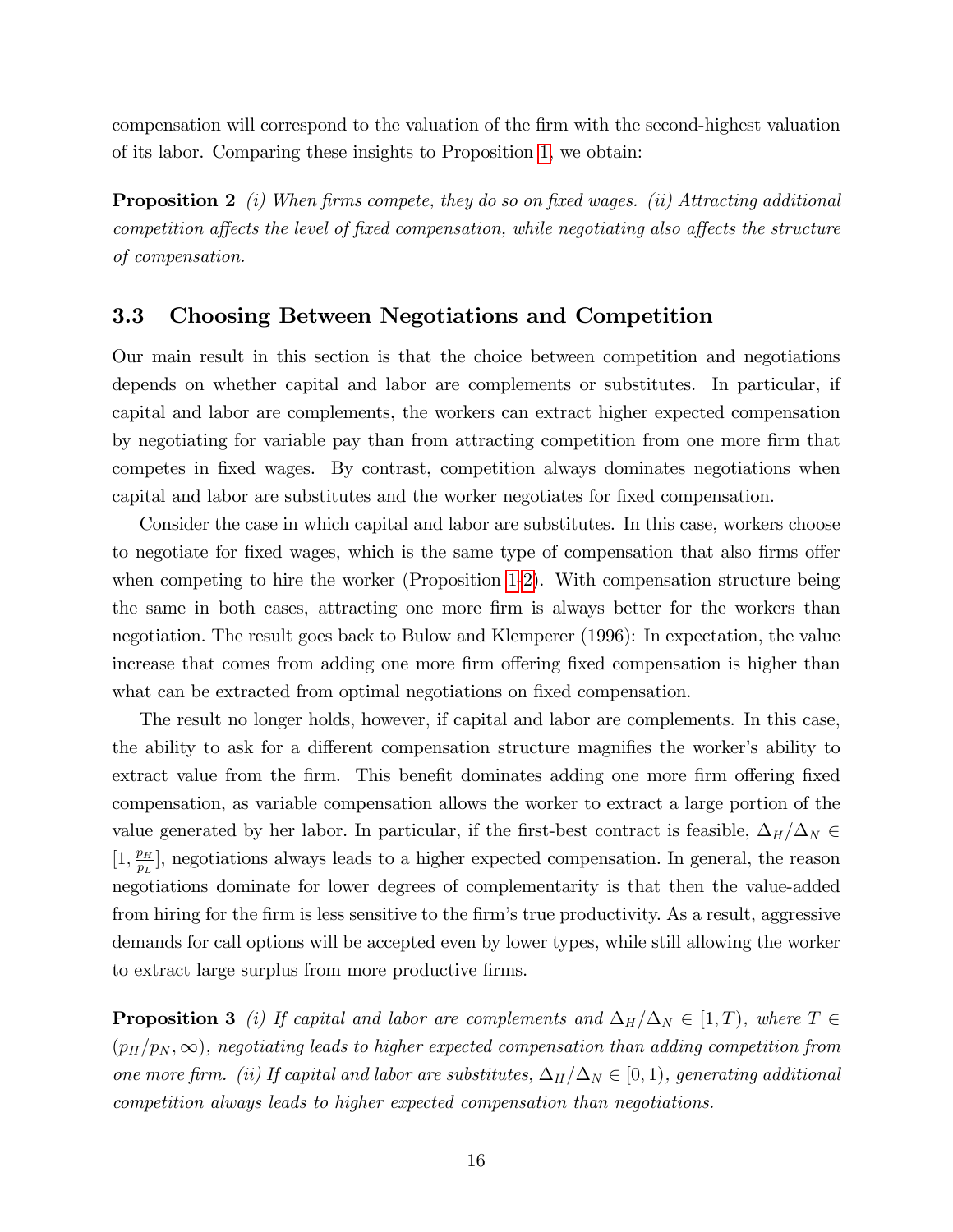

<span id="page-16-1"></span>Figure 2: **Competition vs. negotiations.** The figure plots the difference in the worker's expected compensation between competition and negotiations.

Example 1. To see that negotiations can lead to a much higher expected compensation, consider the example in which  $\theta$  is uniformly distributed. If the worker negotiates and  $\Delta_H$  $\frac{m}{\Delta_N}$   $\in$  $\left[1,\frac{p_H}{n_H}\right]$  $p_N$ |, her expected compensation is

$$
U_{neg} = \left(p_H - p_N + \frac{1}{2} \left(\Delta_H - \Delta_N\right)\right) \Delta x.
$$

If, instead, the worker attracts competition from a second firm, the worker's compensation corresponds to the valuation of the Örm with the second-higher willingness to pay. Thus, her expected compensation is

$$
U_{comp} = (p_H - p_N + \mathbb{E}[\min(\theta_1, \theta_2)] (\Delta_H - \Delta_N)) \Delta x = \left(p_H - p_N + \frac{1}{3}(\Delta_H - \Delta_N)\right) \Delta x.
$$

Hence, the expected compensation from negotiating is higher than from competition. If  $p_H \approx p_N$  negotiations lead to 50% higher expected compensation than competition for  $\Delta_H$  $\frac{\overline{\Delta}_{1}}{\Delta_{N}}$   $\in$  $\left[1,\frac{p_H}{n_H}\right]$  $p_N$ i . Figure [2](#page-16-1) illustrates Proposition [3](#page-15-1) using this example by comparing the expected compensation following competition and optimal negotiations.  $\blacktriangle$ 

# <span id="page-16-0"></span>4 Optimal Negotiations With Multiple Firms  $(n > 2)$

In the preceding analysis, we modeled competition as an alternating offers game in which the Örm willing to pay for labor the most hires the worker. This approach is without loss of generality for any number of Örms. It is a standard result that all mechanisms in which the Örm with the highest valuation outcompetes all others and pays in cash lead to the same expected payoff for the firm and the workers if the firms' valuations are private and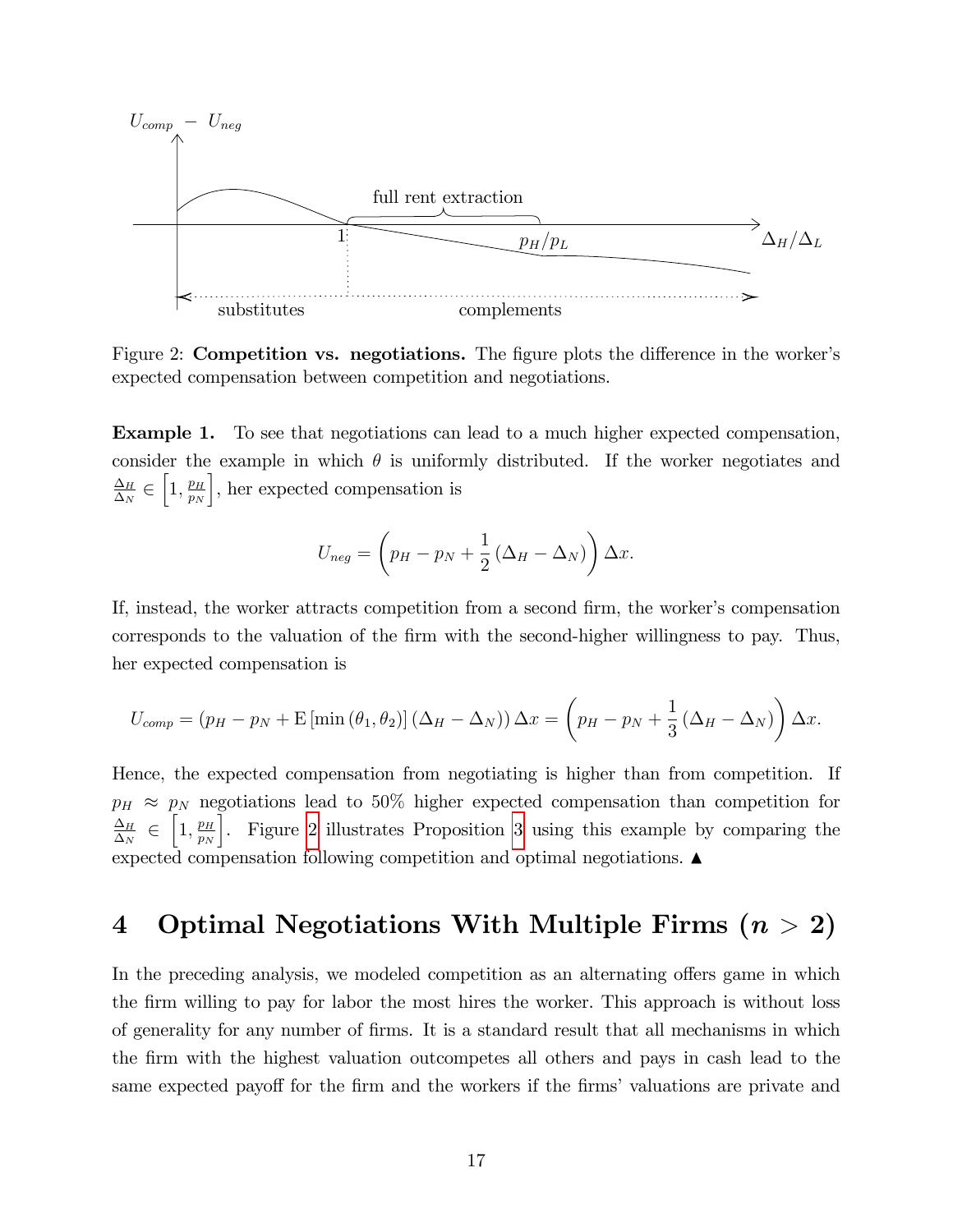independently drawn from the same distribution (Myerson,  $1981$ ).<sup>[10](#page-17-0)</sup> It is also worth noting that a sequential competition can finish after only two offers. In particular, another payoffequivalent equilibrium of the alternating offer game we studied in the previous section is that the first firm offers the same compensation it would offer as in a first-price auction. Since such an offer will reveal the first firm's valuation of labor, the second firm will either counter with an offer equal to that valuation if its own valuation is higher or it will drop out.

The open question to which we turn next is what is the best way for workers to sell their human capital when they can negotiate with multiple firms. In what follows, we describe the mechanism, show with an example that it improves on mechanisms discussed by prior work, and then formally derive its optimality.

### 4.1 The Optimal Negotiation Mechanism

The best known implementation of Myerson's (1981) optimal mechanism when offers are in cash only is an English auction followed by a take-it-or-leave-it offer to the last remaining firm (Lopomo, 2000). The main modification to this mechanism we propose involves the offer made in the final negotiation stage.

Specifically the mechanism is as follows: The worker asks firm  $i = 1$  to make an offer higher than her outside option  $\underline{w}$ . If the firm makes such an offer, the worker can come back to it again if she does not find a better offer; if the firm does not make such an offer, it drops out. The worker then approaches firm  $i = 2$  and asks her to improve on the last-standing offer (i.e., the worker's new outside option) or drop out. For now, we assume that all firms offer fixed compensation  $\sim$  crucially, we relax this assumption in the next section and show that it is without loss of generality. Once all remaining firms have either made an offer that is higher than the last-standing offer or have dropped out, the game proceeds to the next round. In that round, all remaining firms need to decide again sequentially on whether to improve on the last-standing offer or drop out. The game continues in this fashion until only one firm remains. We denote the last remaining firm's offer (that no other firm is willing to match) with  $\underline{w}^*$ . The worker then negotiates with the last remaining firms as dictated by Proposition [1,](#page-12-0) where the only modification we need to apply to this proposition is that the worker updates her beliefs about the type of the last remaining Örm. In particular, the worker's posterior beliefs are formed using Bayes rule over  $\left[\frac{\underline{w}^* - (p_H - p_N)\Delta x}{(\Delta_H - \Delta_N)\Delta x}\right]$  $\left[\frac{(-\left(p_H - p_N\right)\Delta x}{\left(\Delta_H - \Delta_N\right)\Delta x}, 1\right]$ , since the last remaining firm's type must be at least equal to that of the last firm that has dropped out.

Note that, just as in the case of competition, each firm will have a weakly dominant strategy to keep increasing its compensation offer until its final offer extracts all surplus

<span id="page-17-0"></span> $10<sup>10</sup>$  Offering fixed compensation will also be optimal in mechanisms in which firms make a single offer, such as in a first-rice auction, and are free to choose the structure of pay (DeMarzo et al., 2005).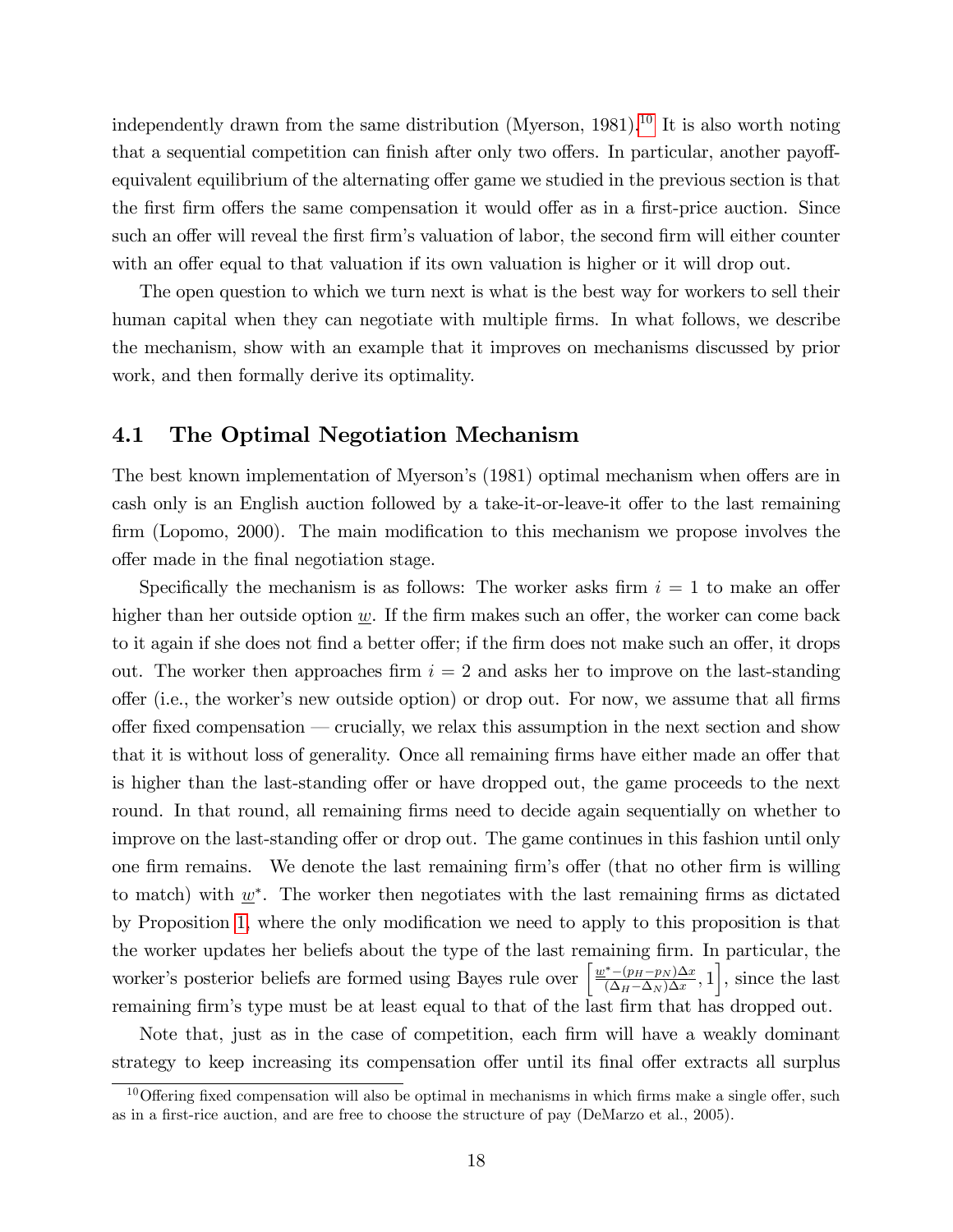|                                                    | Expected compensation |                |
|----------------------------------------------------|-----------------------|----------------|
|                                                    | Fixed wages           | Call Options   |
| Sequential competition $+$ final TIOLI offer       | $0.25\Delta x$        | $0.28\Delta x$ |
| Two sequential TIOLI offers                        | $0.24\Delta x$        | $0.24\Delta x$ |
| Each firm makes a single offer; highest offer wins | $0.20\Delta x$        | $0.24\Delta x$ |
| Sequential competition $w/o$ final TIOLI offer     | $0.20\Delta x$        | $0.24\Delta x$ |

Table 1: Expected Compensation for Different Mechanisms.

from hiring. That is,  $\underline{w}^*$  corresponds to the value-added from hiring of the firm with the second-highest willingness to pay for the worker. As the following example shows, the simple sequential mechanism we outline presents a substantial improvement on mechanisms in which the worker tries to maximize her compensation by restricting the types of offers that firms can make.

Example 2. Consider the following example in which capital and labor are complements. Let  $p_H = p_N = \frac{c}{c+1}$ ,  $\Delta_H = \frac{1}{c+1}$ , and  $\Delta_N = 0$ . Hence, it holds that  $p_H(\theta) = \frac{c+\theta}{c+1}$ ,  $p_N = \frac{c}{c+1}$ , and hiring creates positive surplus for all  $\theta \in [0, 1]$ . For this example, assume that there are two firms trying to hire the worker,  $\theta$  is uniformly distributed on [0,1], and  $c = 0.7$ . We compare the expected compensation from the sequential mechanism we have proposed with two mechanisms where the worker restricts firms to offer certain types of contracts  $\sim$  we consider the examples of fixed wages or call options. In the first of these mechanisms, the firms compete with alternating offers using the type of contracts that are chosen by the worker until only one firm remains (effectively an English auction); in the second mechanism, the worker asks each firm to make a single offer from a certain type, with the worker choosing the higher higher offer (i.e., the worker effectively runs a first-price auction). These mechanisms are also compared to a simple approach of sequentially making a TIOLI offer to the first firm and then to the second firm. If the second firm accepts, the worker joins that firm. Otherwise, the worker joins the first firm, as long as it has accepted the initial offer. We derive the optimal strategies for each of these mechanisms in Appendix [B.3.](#page-49-0)  $\blacktriangle$ 

The key insight from Example 2 is that the choice of the selling mechanism is at least as important as that of compensation structure. The sequential mechanism we have described always leads to the highest expected compensation. In particular, it dominates the first-price auction in call options, which prior work has shown to lead to the highest expected compensation among all standard mechanisms, such as the English, second, and first-price auctions (DeMarzo et al., 2005).<sup>[11](#page-18-0)</sup> In fact, in this example, the proposed sequential mechanism dom-

<span id="page-18-0"></span> $11\text{As it is standard, the English and the second-price auctions are payoff equivalent. While the first-price$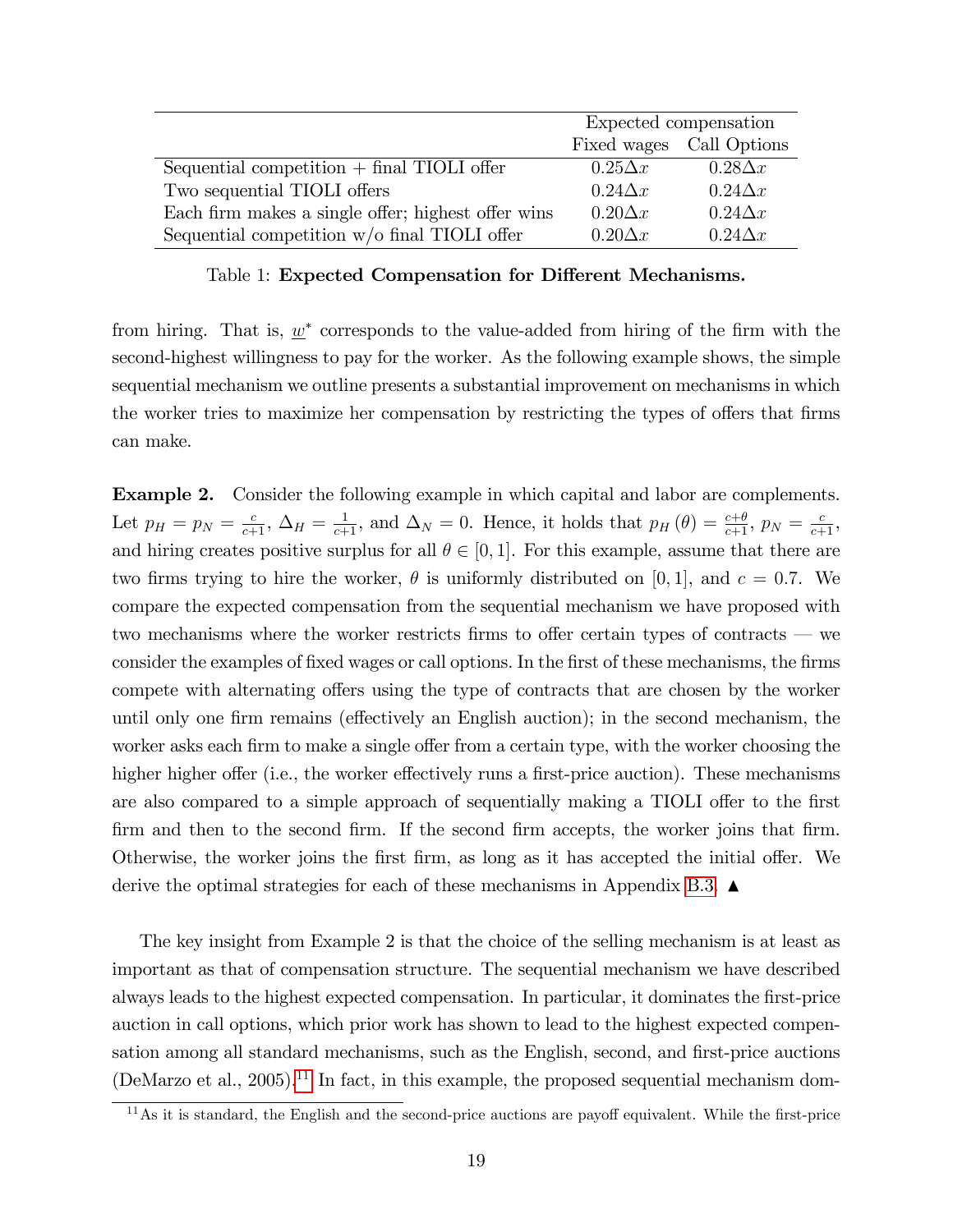inates the first price auction in call options *regardless* of whether the worker negotiates for fixed compensation or call options with the last remaining firm.

Conditions for Optimality. Deriving the optimal mechanism when workers can choose their compensation structure is challenging, as some of the main assumptions made in the mechanism design literature are not satisfied.<sup>[12](#page-19-0)</sup> However, we can show that the mechanism we have described is optimal conditional on several realistic restrictions on the set of admissible mechanism: (i) the firm willing to pay the most for the worker's labor (if any firm) is the one hiring the worker and paying her compensation; (ii) that firm does not regret hiring  $-$  i.e., at the time of hiring (as opposed to before any offers are made), the offered compensation is incentive compatible and individually rational for the firm. Notably, we do not require that the mechanism be efficient, as it can be that the worker is not hired by any of the firms.

<span id="page-19-1"></span>**Proposition 4** Letting firms compete on compensation levels by sequentially improving on each other's offers, followed by a negotiation with the last remaining firm about compensation structure, yields higher expected compensation than any incentive compatible mechanism in which the firm with the highest type (if any) hires and pays the worker and does not re-gret it. The compensation negotiations with the last remaining firm follow Proposition [1,](#page-12-0) with the worker's posterior beliefs being that the last-remaining firm's type is a draw from  $\frac{w^*-(p_H-p_N)\Delta x}{\Delta x}$  $\frac{(\Delta_H - p_N)\Delta x}{(\Delta_H - \Delta_N)\Delta x}, 1 \right].$ 

The conditions imposed by Proposition [4](#page-19-1) are the same as those required that an English auction followed by a final take-it-or-leave-it offer implements when offers are in cash only is an optimal selling mechanism (Lopomo, 2000). We show that by modifying only the final step (in which the worker negotiates with the last-remaining firm), we can show optimality among a much broader set of mechanisms that allow for offers in any type of state-contingent claims. We believe that the simplicity and familiarity of our mechanism are key to its appeal. Another advantage is that the mechanism is almost details free, as the worker only needs to learn about the last remaining firm.

Though the modification we propose is simple, its implications go beyond improving on mechanisms discussed in prior work (Example 2). As Proposition [3](#page-15-1) shows, which we extend to  $n \geq 2$ , the change overturns Bulow and Klemperer's (1996) classical result that

auction is slightly better in the case of call options, the difference is inidistinguishable (when rounding at the two decimal level).

<span id="page-19-0"></span> $12$ Specifically, the bidders' virtual valuation is a complicated object that depends on the contract's structure and is, in general, not monotone in  $\theta$ . For recent advances, restricting attention to equity auctions, see Sogo et al. (2016) and Liu (2016). Prior approaches, such as DeMarzo et al. (2005), restrict attention to symmetric mechanisms without optimally designed reserve prices. Note that the final take-it-or-leave-it offer in our mechanism can be interpreted as a reserve price, optimally chosen once only one firm remains.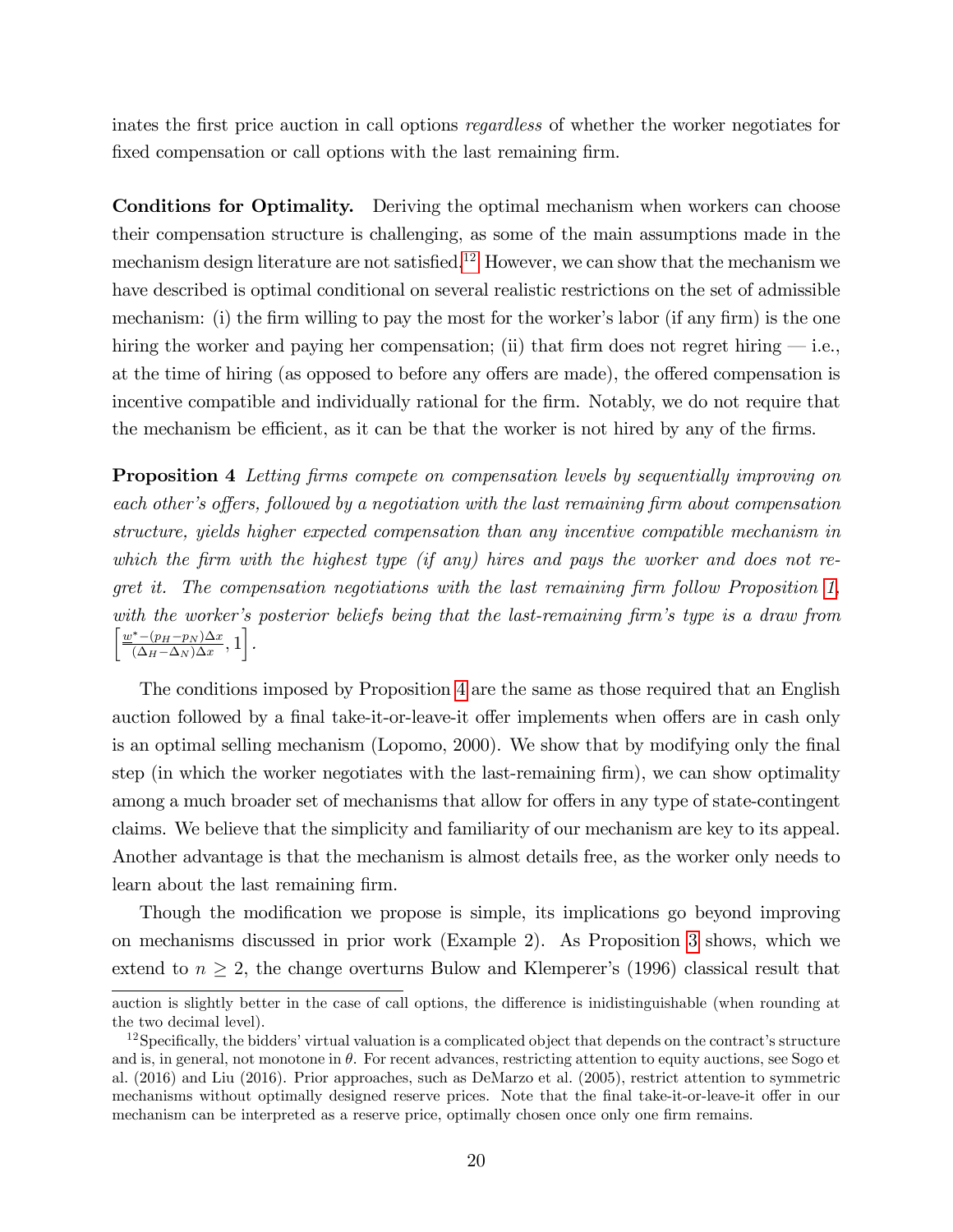competition is better than negotiations. In what follows, we extend the mechanism to allow firms to make any type of compensation offers while trying to outcompete other firms.

### 4.2 Identifying the Firm Willing to Pay Most for Labor

The main challenge for workers that remains is finding a way to rank compensation levels when firms compete by making different types of offers, such as when some firms offer fixed wages while others equity-based pay. In this section, we show that there is a simple way for making such comparisons. The analysis starts with the case in which a worker has a strong bargaining position vis- $\ddot{a}$ -vis all firms but allows these firms to offer any type of compensation they wish. Subsequently, we tackle the case in which the worker cannot dictate terms to all firms.

The worker's objective after any given offer is to optimally set the minimum requirements for new offers. For example, following an offer for  $$80,000$  and options for  $0.3\%$  of the firm's equity, the worker may require that new fixed wage offers must be for at least \$100,000, and equity compensation must offer at least  $0.1\%$  of the firm's equity. The crucial step lies in setting these minimum requirements. The difficulty is that unlike ranking fixed-wage offers, ranking offers that include, for example, equity or options is far from trivial.

This problem can be solved as follows. Let the last standing compensation offer by "Firm" A" be  $\{w_a, \Delta w_a\}$ . For Firm B to beat Firm A's offer, the worker requires Firm B to choose from the set of all contracts  $\{w_b, \Delta w_b\}$  that satisfy

<span id="page-20-0"></span>
$$
w_b + p_H\left(\widetilde{\theta}\left(w_b, \Delta w_b\right)\right) \Delta w_b > w_a + p_H\left(\widetilde{\theta}\left(w_a, \Delta w_a\right)\right) \Delta w_a, \tag{11}
$$

where  $\tilde{\theta}(w, \Delta w)$  is defined in [\(6\)](#page-10-1). If Firm B rejects the offer, it drops out; if it accepts, the worker may come back to it. The worker then goes to Firm A, and the game proceeds until only one firm remains. Intuitively, condition  $(11)$  states that the worker ranks compensation offers based on the answer to the following question:

> "What would be the compensation contract's expected value if the firm  $\qquad \qquad \text{(Q)}$ would be indifferent between hiring and not hiring at that compensation?"

This ranking effectively undervalues all contracts for which the firm makes a profit from hiring but ranks those for which the firm is indifferent between hiring and not hiring based on their true value. Hence, a firm drops out from competing to hire the worker only after all Örms with lower valuations have dropped out. Furthermore, the worker extracts the maximum possible information about the firms' types, as she can perfectly infer the types of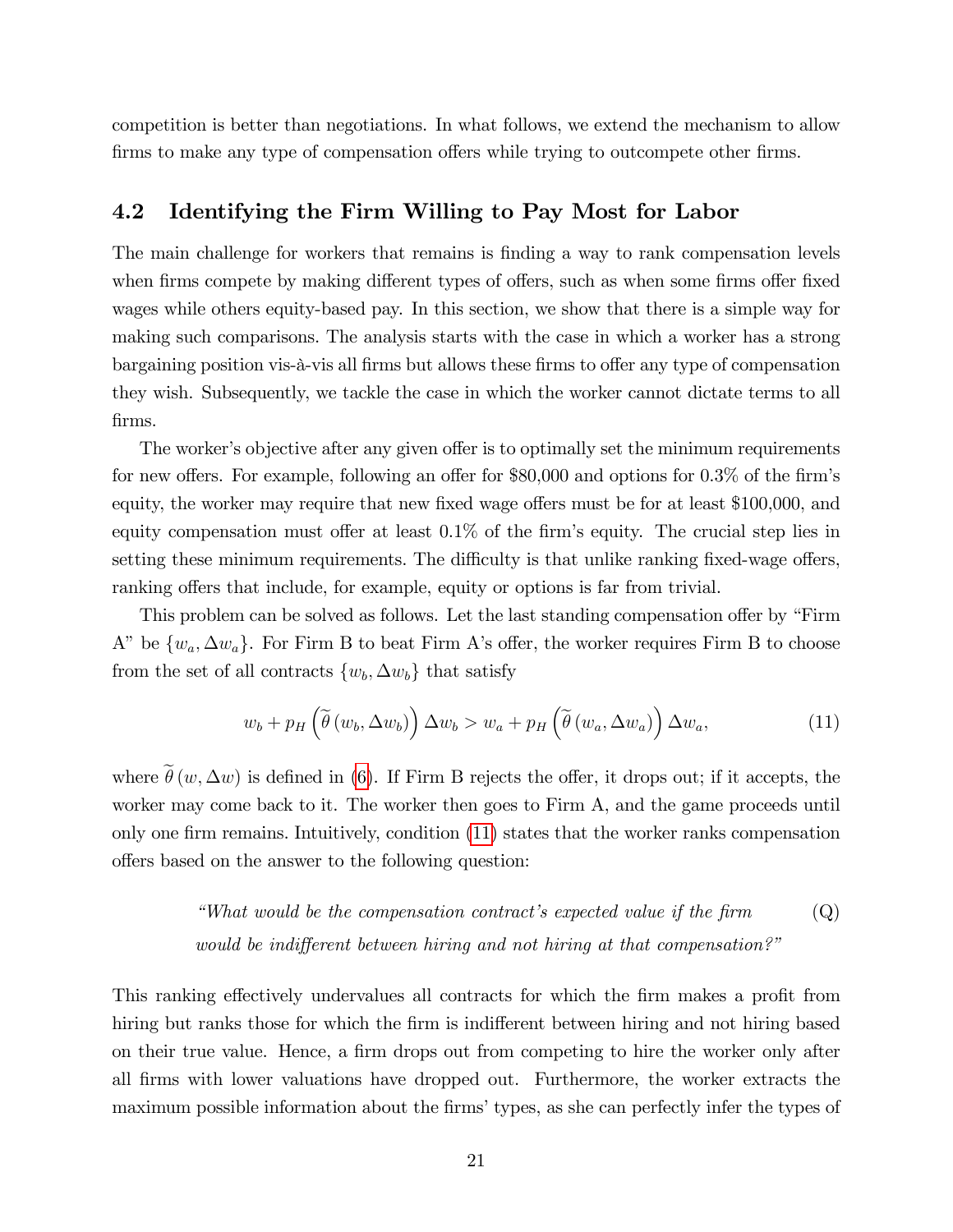all firms that drop out, knowing that the last remaining firm's type is higher. The worker's optimal final offer is, then, given by Proposition [4.](#page-19-1) Summarizing:

<span id="page-21-1"></span>**Proposition 5** The worker can identify the firm willing to pay the most for her labor, while extracting the maximum information about its valuation, by demanding that firms improve on each other's offers as dictated by condition  $(11)$ .

A key aspect of Propositions [4](#page-19-1) and [5](#page-21-1) is that they do not require the worker to have the same bargaining power with all firms. As discussed in Section [3.2,](#page-13-0) firms with strong bargaining power will compete by offering fixed wages, and competition will proceed in effectively the same way as under the optimal mechanism without the final negotiation stage between the worker and the last-remaining firm. That is, dealing with firms with differing bargaining power is simple: The optimal mechanism for the worker is the same as before, with the only difference that the worker may not be able to negotiate with the last remaining firm if that firm has strong bargaining power in the sense that it can commit not to negotiate (for reasons outside our model).

### <span id="page-21-0"></span>5 Cash Constraints and Wage Distortions

Suppose that firms have no cash at hand, which forces them to secure external financing if they want to promise a fixed wage  $w > x$ . If firm i secures external financing to guarantee its ability to pay its wage promises, it does so at competitive terms. Specifically, the firm makes a take-it-or-leave-it offer to financiers, together with the offer it makes to the worker.<sup>[13](#page-21-2)</sup> An external financing contract  $\{S_i, \Delta S_i\}$  stipulates that firm i pays the financiers  $S_i$  in the low cash flow state and  $S_i + \Delta S_i$  in the high cash flow state at  $t = 1$ .  $\{S_i, \Delta S_i\}$  are the promised payments to the financier net of the transfers needed to guarantee the worker compensation. A negative value for  $S_i$  or  $S_i + \Delta S_i$  means that there is a transfer from the financiers to the firm. The financing contract is commonly observable. As before, the subscript  $i$ , denoting the firm's identity, is dropped whenever doing so does not lead to confusion. As it is standard, we assume that all parties are protected by limited liability and that all contracts are monotone (Nachman and Noe, 1994). Formally, it should hold that  $0 \leq w+S \leq x$  and  $0 \leq \Delta w+\Delta S \leq \Delta x$ . Financiers require to break even when guaranteeing the worker' compensation:

$$
S + \int_0^1 p_H(\theta) d\widetilde{F}(\theta) \Delta S \ge 0,
$$
\n(12)

<span id="page-21-2"></span> $13A$  previous working paper version shows that the results do not qualitatively depend on whether financing is arranged before or after the firm hires the workers.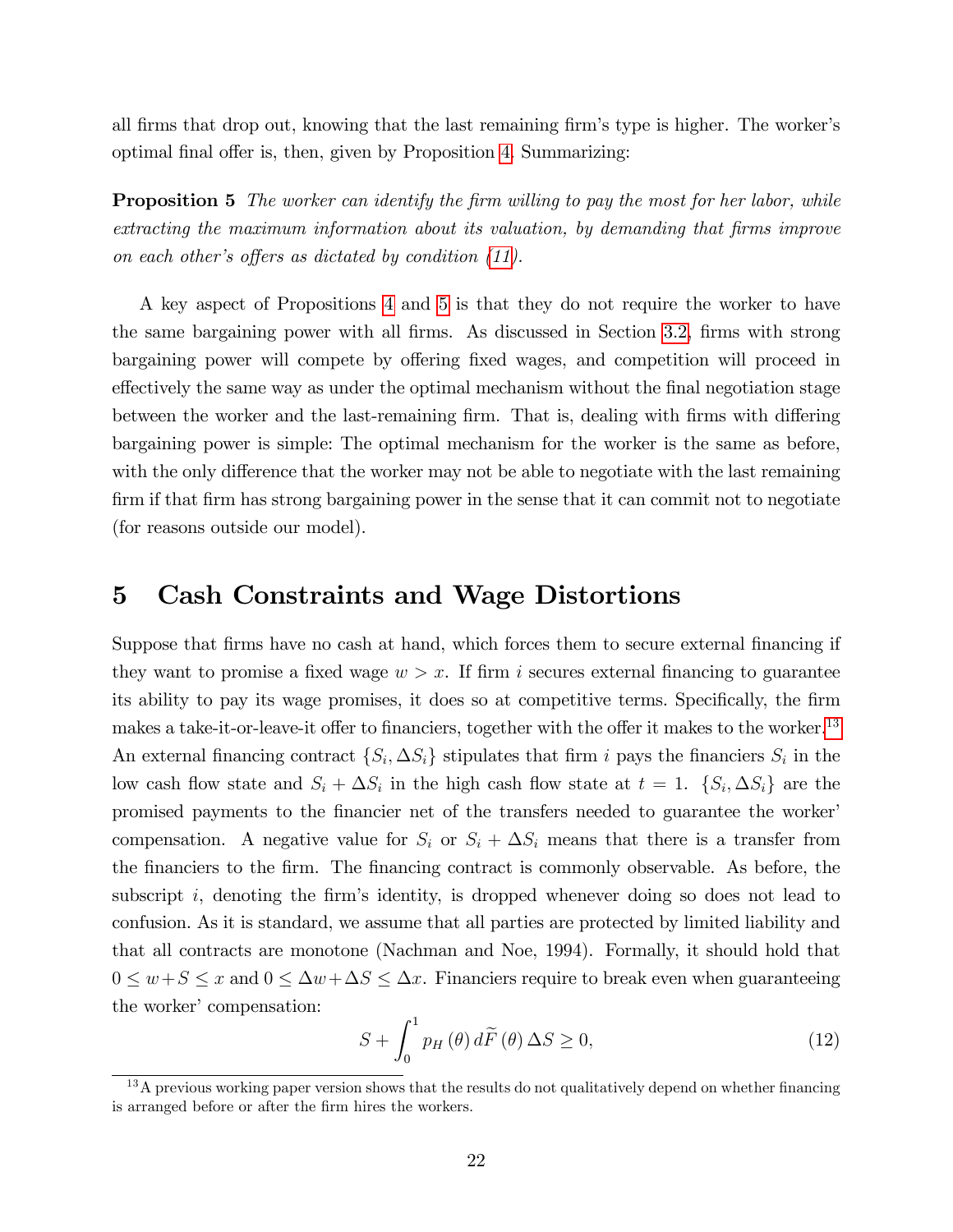where  $\widetilde{F}$  is the financiers' posterior distributions over  $\theta$  after receiving an offer  $\{S, \Delta S\}$ . Note that since financiers and the worker have the same information, they share the same posterior distribution  $F$ .

In what follows, we show that cash constraints distort the firms' willingness to pay for labor upward if capital and labor are complements but downward if they are substitutes. We limit our discussion to the case in which firms compete to hire the workers. In the case in which workers negotiate their compensation, they ask for variable compensation that does not require external Önancing if capital and labor are complements (Proposition [4\)](#page-19-1). And if capital and labor are substitutes, workers prefer searching for additional offers to negotiations (Proposition [3\)](#page-15-1).

The argument proceeds in two steps. The first is to establish that offering fixed wages secured by external financing is an equilibrium strategy for the firms. Indeed, this is the most beneficial equilibrium for the firm that can be supported. Despite the complication that there are two types of investors (external financiers and the worker who invests by forgoing her outside option), the analysis of this step is largely standard and relegated to the appendix. A sketch of the intuition is as follows. Let  $\underline{w}'$  be the minimum that the worker will accept over her outside option. The firm whose turn it is to make an offer offers the worker a fixed wage with  $w = w'$  (and  $\Delta w = 0$ ), with external financing filling the gap of  $\underline{w}' - x$ . The reason that such an equilibrium can be supported is that deviations to other types of financing or compensation are more disadvantageous to high types. Thus, when out-of-equilibrium beliefs are reÖned with the Intuitive Criterion, such deviations make the worker and financiers believe that they are facing a low type firm and are rejected. The main difference from the standard analysis (Nachman and Noe, 1994) is that the firm does not actually need to raise capital at  $t = 0$ . It can sign an insurance contract allowing it to raise capital at  $t = 1$  in the low cash flow state in return for paying a premium in the high cash flow state. One interpretation of this insurance contract is as a credit line.

We should note that there are multiple equilibria of this game, where the worker cofinances her compensation of  $\underline{w}'$ . Since the worker and financiers share the same information, the financing terms they effectively offer are the same. In practice, this means that the worker may agree to be paid a fixed wage of  $w \in [x, \underline{w'}]$  in return for a variable component paid in the high cash flow states. All that matters for our equilibrium characterization is the joint claim  $R = S + w$  and  $\Delta R = \Delta S + \Delta w$  offered to the workers and financiers, where in any equilibrium, it should hold that  $R = x$ .

The second step is to show the distortive effects of cash constraints. A firm stays in the competition to hire the worker until its final fixed wage offer,  $w(\theta)$ , exhausts its benefit from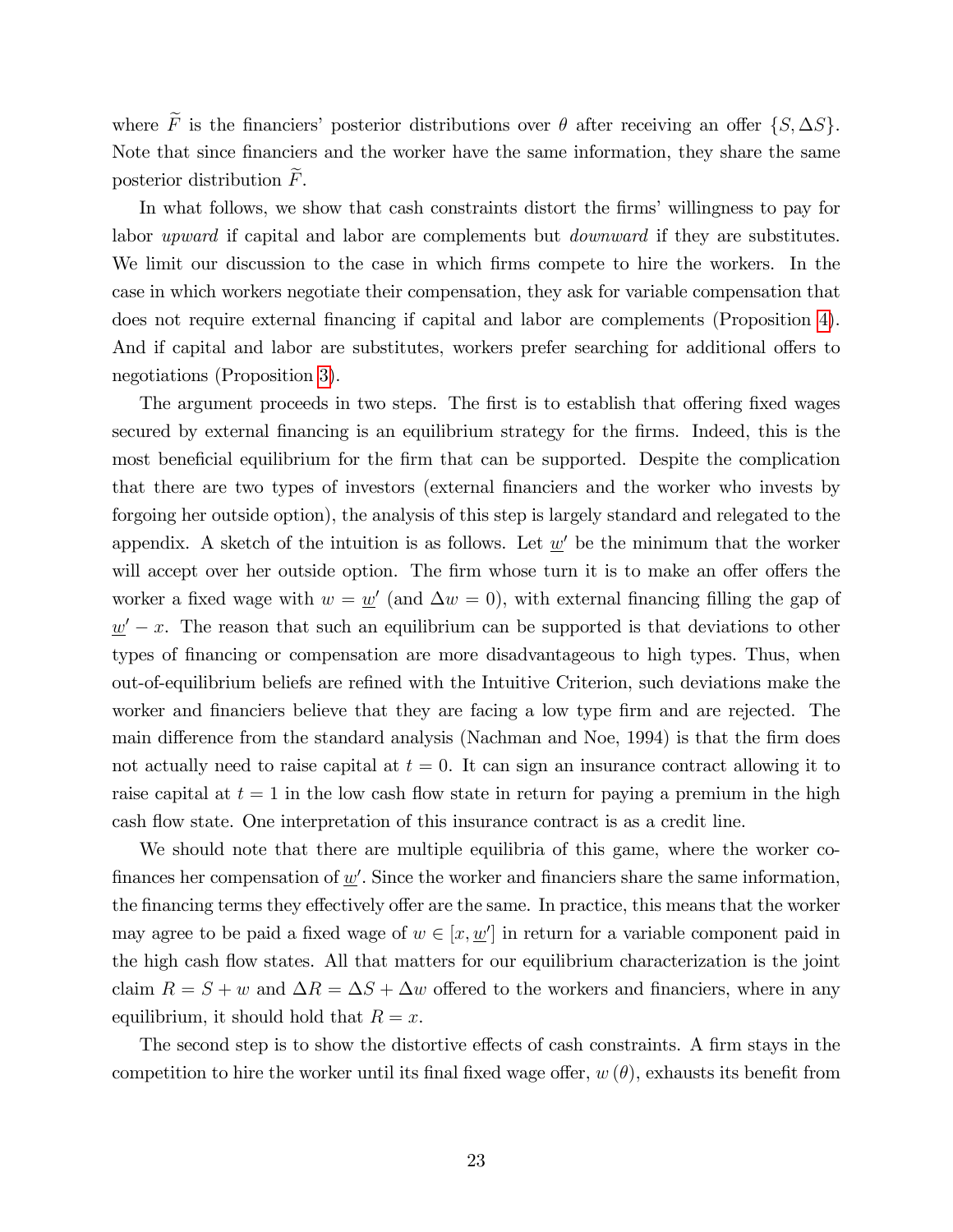hiring the high-skilled worker

<span id="page-23-1"></span>
$$
\left(p_H\left(\theta\right) - p_N\left(\theta\right)\right) \Delta x - w\left(\theta\right) - \left(S + p_H\left(\theta\right)\Delta S\right) = 0. \tag{13}
$$

Since in the discussed equilibrium, a firm seeking financing for  $w(\theta)$  cannot signal its type through its choice of contracts (since all types offer a fixed wage and seek credit lines), financing will entail cross-subsidization from high to low types.

Consider, now, the case in which capital and labor are complements. When type  $\theta^*$ makes the highest compensation offer it can afford, i.e.,  $w(\theta^*)$ , the financiers overvalue its type, as they form their expectation over all types  $\left[\theta^*, \overline{\theta}\right]$  that make a weakly positive profit from hiring at this wage. In particular, the financier's break-even condition is

<span id="page-23-0"></span>
$$
\int_{\Omega} \left( S + \theta \Delta S \right) d\tilde{F} \left( \theta \right) \ge 0,\tag{14}
$$

where  $\Omega = [\theta^*, 1]$ . As is standard, it is assumed that in a competitive capital market, condition [\(14\)](#page-23-0) is satisfied with equality, implying that  $S + \theta^* \Delta S < 0$ . Because type  $\theta^*$ 's highest compensation offer,  $w(\theta^*)$ , is cross-subsidized by higher types, this offer is higher than the expected surplus from hiring. Specifically, from  $S + \theta^* \Delta S < 0$  and expression [\(13\)](#page-23-1), it holds that  $w(\theta^*) > (p_H(\theta^*) - p_N(\theta^*)) \Delta x$ .

If capital and labor are substitutes, the argument is reversed. In this case, the set of types that can afford  $w(\theta^*)$  is  $\Omega = [0, \theta^*]$ . Hence, type  $\theta^*$  is pooled with lower types, implying that  $S + \theta^* \Delta S < 0$  and  $w(\theta^*) < (p_H(\theta^*) - p_N(\theta^*)) \Delta x$ . These distortions do not depend on whether the workers co-finance their compensation.

<span id="page-23-2"></span>**Proposition 6** Cash constraints distort the highest fixed wage that the firm is prepared to offer upward if capital and labor are complements but downward if capital and labor are substitutes.

# 6 Empirical Implications

In what follows, we summarize the main empirical predictions of our analysis and relate them to empirical evidence.

Negotiation vs. Competition. The relative importance of competition versus bargaining power for the level of workersíwages is debated in the literature, with some studies finding that competition is more important (Cahuc et al., 2006), while others finding that bargaining power plays a substantial role (Bagger et al., 2014; Di Addario et al., 2021).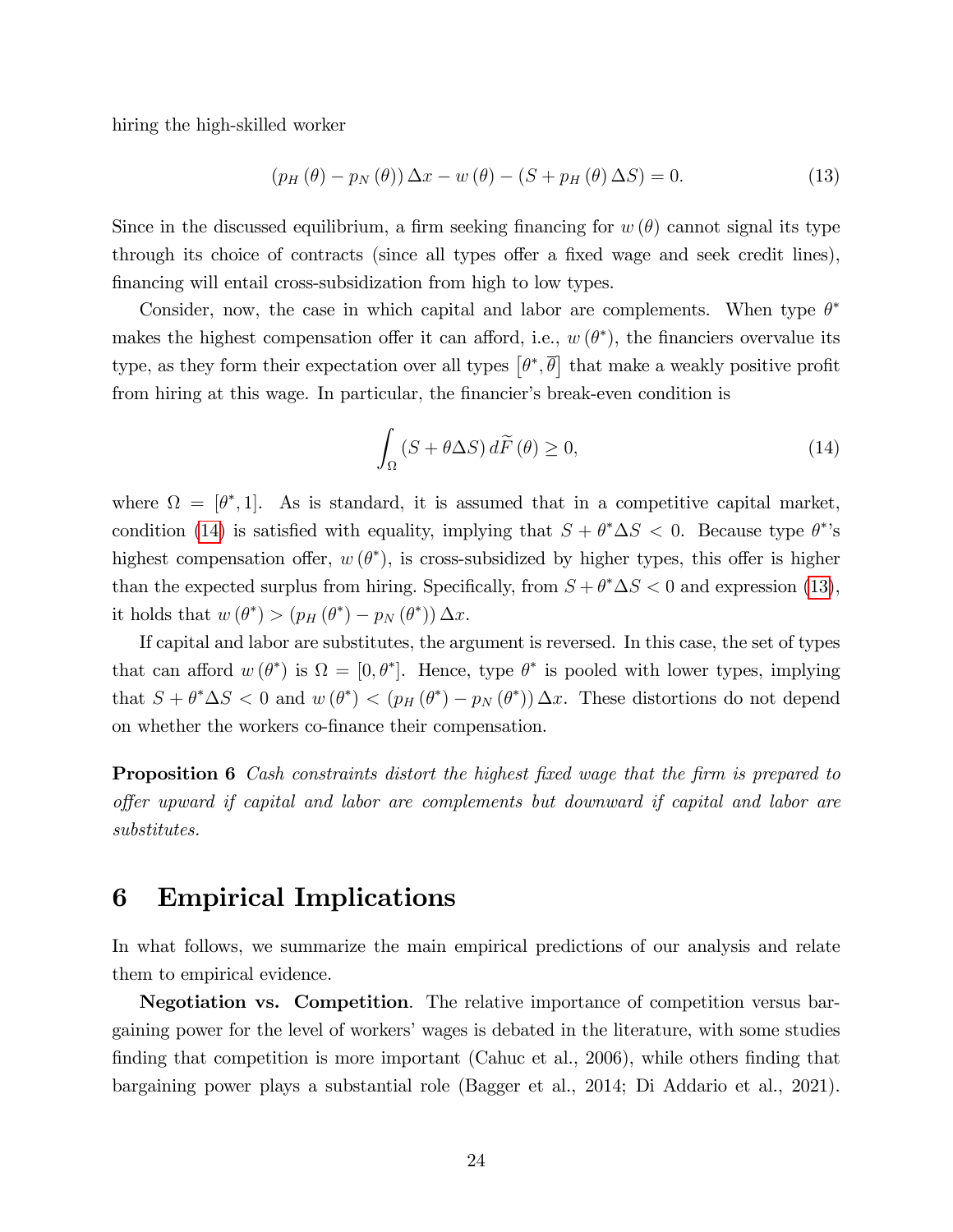Our model sheds light on such differing findings by arguing that the importance of negotiations (and, thus, bargaining power) versus competition will endogenously depend on whether capital and labor are substitutes or complements. Based on the evidence that capital and low-skilled labor are typically substitutes, while capital and high-skilled labor complements (Krusell et al., 2000; Larrain, 2015; Fonseca and van Doornik, 2022), we predict:

**Implication 1** The benefit from searching for one more job offer as opposed to negotiating with the firms that have already shown interest differs depending on whether workers are lowor high-skilled. While low-skilled workers are always better off attracting more competition, for high-skilled workers negotiations can be better.

The majority of hiring managers expect workers to negotiate their compensation, with the fraction of workers that do so steadily increasing over the last decades and presently being at over 50% (Hall and Krueger, 2012; Brenzel et al., 2014; RobertHalf, 2019). In such cases, workers are typically asked by employers about their salary expectations, and the standard advice is to respond by offering a salary range. Offering such range can be seen as the first offer made by workers to firms. A firm then typically responds with an offer, and workers can then negotiate based on this offer or use the offer to ask for higher compensation at another Örm interested in hiring them. Possibly motivated by such anecdotal evidence, the literature often models competition as sequential auctions (Cahuc et al., 2006; Bagger et al., 2014). Our results highlight that such sequential negotiations are not only practical for workers but also maximize their compensation.<sup>[14](#page-24-0)</sup> In particular, a key normative implication of our model is that the following almost details-free mechanism is optimal:

<span id="page-24-2"></span>Implication 2 The optimal way for workers to negotiate with firms is to let firms sequentially improve on each other's compensation levels and then (if capital and labor are complements) negotiate only with the last remaining firm about compensation structure.

**Compensation Structure.** Larger firms with rigid salary scales may be limited to offering compensation only within these scales. For this reason, compensation consultants advise negotiating also over types of compensation about which might have more flexibility, such as performance bonuses, equity-based pay, or signing bonuses. Our next implication is that the type of compensation that can maximize workers' compensation depends on whether capital and labor are complements or substitutes (i.e., whether labor is low- or high-skilled).

<span id="page-24-1"></span><span id="page-24-0"></span> $14$ As discussed, sequential negotiations can finish in only a handful of rounds. Especially when firms have strong bargaining power, jump offers constitute a payoff-equivalent equilibrium.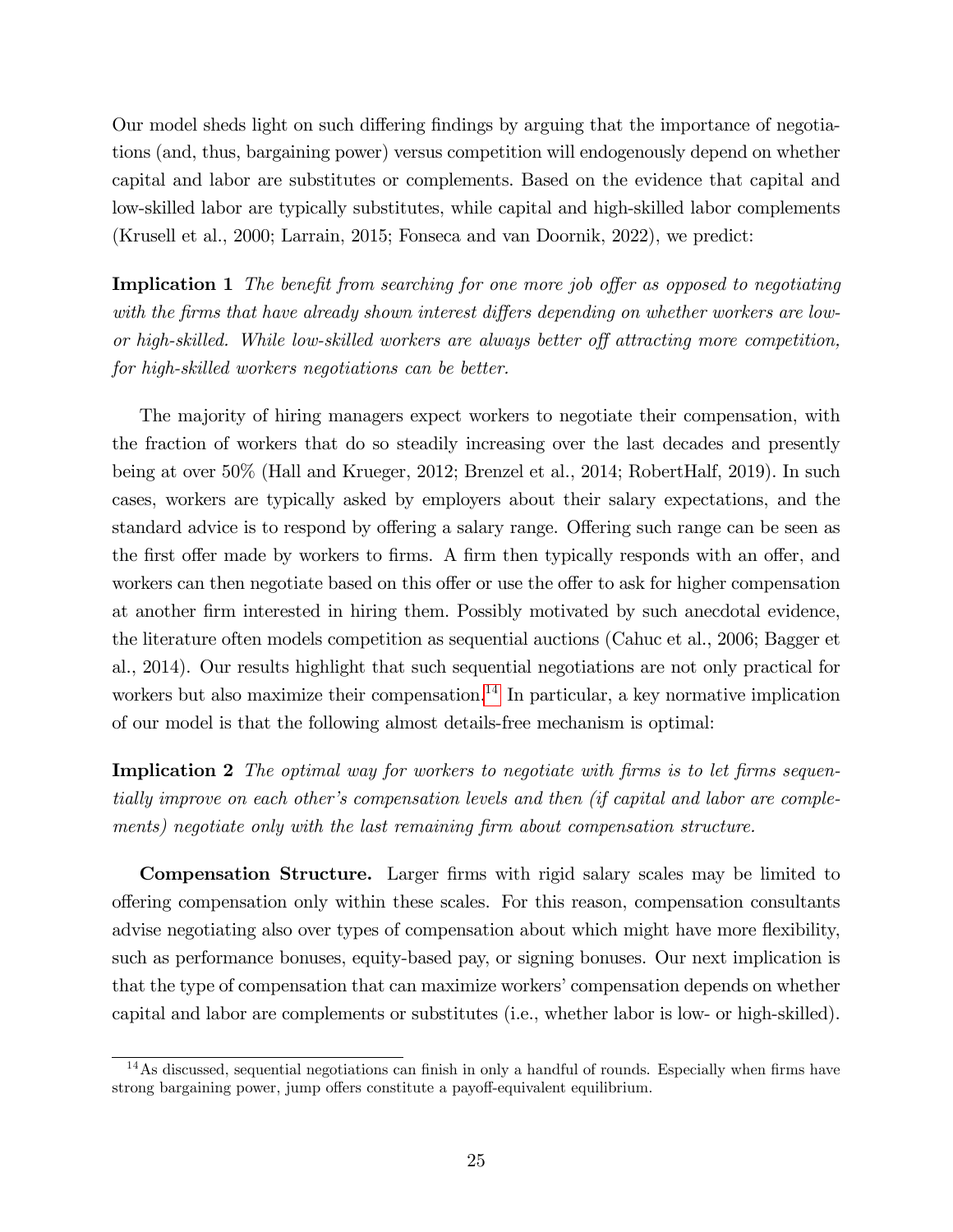Implication 3 (i) High-skilled workers can increase their compensation by negotiating for variable pay, such as equity-based pay or performance bonuses. (ii) By contrast, firms prefer increasing workers' fixed pay, such as base pay and signing bonuses, when competing for workers. For low-skilled workers, this type of compensation is also preferable when negotiating higher pay.

Implication [3](#page-24-1) is consistent with anecdotal evidence that high-skilled workers try to increase their compensation by negotiating for stock options (see, for example the New York Times article cited in the Introduction), while lower-skilled workers, such as warehouse managers, grocery store employes, or truck drivers who have seen pay increases during hot labor markets in the form of higher hourly wages and sign-on bonuses.<sup>[15](#page-25-0)</sup> Empirically isolating the effects of negotiations and competition is challenging. In practice, workers may be more likely to negotiate their pay when the level of competition for workers  $(n \text{ in our model})$  is high, as then their outside options of restarting the job search  $(w \text{ in our model})$  are better and workers may find it easier to learn how to negotiate when they can observe multiple competing offers.<sup>[16](#page-25-1)</sup> To the extent that a higher level of competition for labor makes negotiations more likely, the evidence is consistent with Implication [3.](#page-24-1) For example, Kedia and Rajgopal (2005) find that firms are more likely to offer equity-based compensation when they compete against similar nearby firms that also offer equity-based compensation  $\sim$  arguably when worker's bargaining power is stronger. Furthermore, Giannetti and Metzger (2015) find that long-term compensation in banks, which includes stock and stock options, is higher when there is more competition for talent and workers' bargaining power is stronger; and Mehran and Tracy (2001) Önd that more competition for workers in the 1990s is associated with an increase in stock-based compensation.<sup>[17](#page-25-2)</sup>

Our explanation of equity-based pay as means of attracting workers with better negotiating positions complements prior work that has discussed the retention benefits of equitybased pay (Oyer, 2004). To differentiate between the two explanations, one could test whether the evidence we cite above is stronger for firms about whose growth options there is

<span id="page-25-0"></span> $15$ See "See "Companies you'd never expect are offering signing bonuses to new employees" (CNN, June [7, 2021\),](https://edition.cnn.com/2021/06/07/business/retail-jobs-hiring-bonus/index.html)" The Guardian, September 16, 2019. Our competition-driven explanation for the use of signing bonuses complements other motivations pointed out in the literature, such as firms signaling their belief in the quality of the match with workers (Van Wesep, 2010) or compensating employees for forgoing pay at their current employers.

<span id="page-25-1"></span><sup>&</sup>lt;sup>16</sup>Our model has nothing to say about how the level of competition  $(n \text{ in our model})$  correlates with workers' willingness to negotiate. Instead, Implication [2](#page-24-2) studies whether for a *given* level of competition,  $n$ , negotiations are better than attracting interest from one more firm.

<span id="page-25-2"></span><sup>&</sup>lt;sup>17</sup> Interestingly, in a model without information frictions (which is the key friction in our model), Bova and Yang (2017) show that strong worker bargaining power will be associated with less equity-based pay and point to evidence from union negotiations. We obtain a qualitatively similar prediction to Bova and Yang for the case in which capital and labor are substitutes (part (ii) of Implication [3\)](#page-24-1).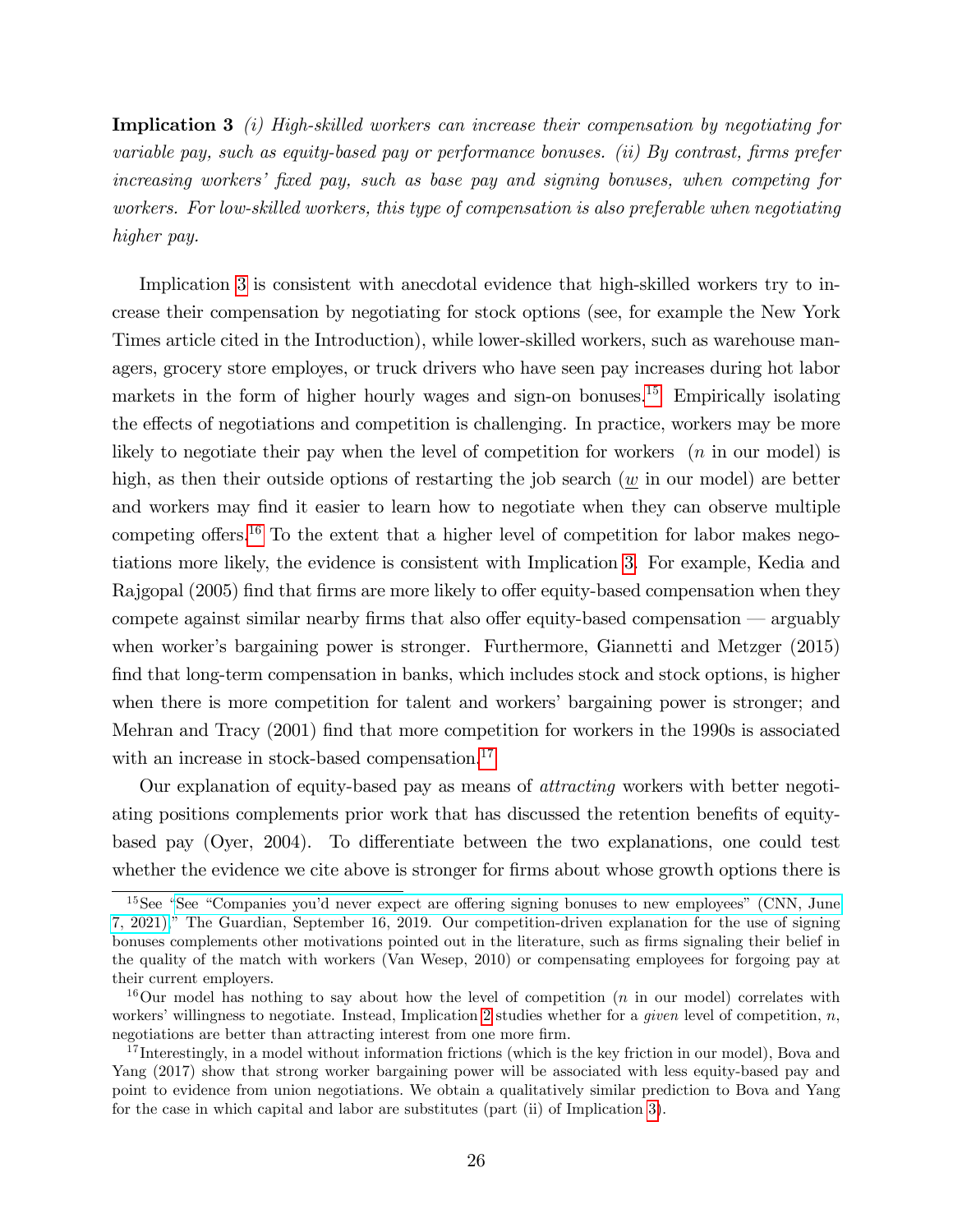more information asymmetry. Younger firms and firms about which there is more dispersion in analysts' forecasts are likely to fit this description. Notably, we show that asymmetric information should have the *opposite* effect when incorporated into models in which firms can  $dictate terms — then, information asymmetry will lead to less equity-based compensation$ (Lemma [1\)](#page-14-0). Furthermore, one could test whether Örms with decreasing stock prices also offer equity-based compensation to workers with stronger bargaining power. Such evidence would be less-consistent with alternative explanations that equity-based compensation helps retain workers when stock prices increase (Oyer, 2004). Extending Kedia and Rajgopalís  $(2005)$  empirical analysis offers support for these predictions.<sup>[18](#page-26-0)</sup>

Another prediction emerging from Implication [3](#page-24-1) is that there will be a positive association between offering equity-based pay to workers below the executive level and firm performance that is unrelated to incentive effects. Indeed, the evidence for such an association (Hochberg and Lindsey, 2010) is somewhat surprising from a theory stand point, as equity-based pay is unlikely to have strong incentive effects for rank-and-file employees (Holmström, 1982). In our model, this association arises because firms in which hiring can lead to large productivity increases (because capital and labor are complements) offer equity-based compensation to attract workers, while firms in which hiring evens out difference between more and less productive firms offer fixed pay (Corollary [1\)](#page-12-1).

Distorted Matching Between Workers and Firms. Another insight from the paper is that, when external financing for fixed wages is easily available, it distorts the firms' willingness to pay for labor upward when capital and labor are complements but downward when they are substitutes (Proposition [6\)](#page-23-2). That is, if capital and labor are complements, there is a mitigating force to concerns that compensation may be lower if external financing is hard to come by  $\sim$  as, for example, during a financial crisis. By contrast, the effects are reinforcing each other if capital and labor are substitutes.<sup>[19](#page-26-1)</sup>

Implication 4 Cash-constrained firms compete more aggressively for high-skilled workers and less aggressively for low-skilled workers than unconstrained firms.

As a secondary implication, the paper also offers new predictions for how workers' compensation structure will correlate with within-firm wage inequality. Specifically, since equity-

<span id="page-26-1"></span><span id="page-26-0"></span> $18$ The empirical analysis is contained in the paper's working paper version and is available upon request.

 $19$ Our results that competition among financially constrained firms can lead to overly aggressive or depressed compensation depending on whether capital and labor are complements or substitutes provides a new angle to the literature investigating the effect of such constraints on employment. Prior work has focused, instead, on three other aspects: that financing constraints may prevent efficient retention (Falato and Liang, 2016; Caggese et al., 2018); that higher leverage may strengthen Örmsí bargaining power in negotiations with unions (Perotti and Spier, 1993; Matsa, 2010; Chava, Danis, and Hsu, 2020); and that high labor protection may increase operating leverage, thus, crowding out financial leverage (Simintzi, Vig, and Volpin, 2018; Woods, Tan, Faff, 2019).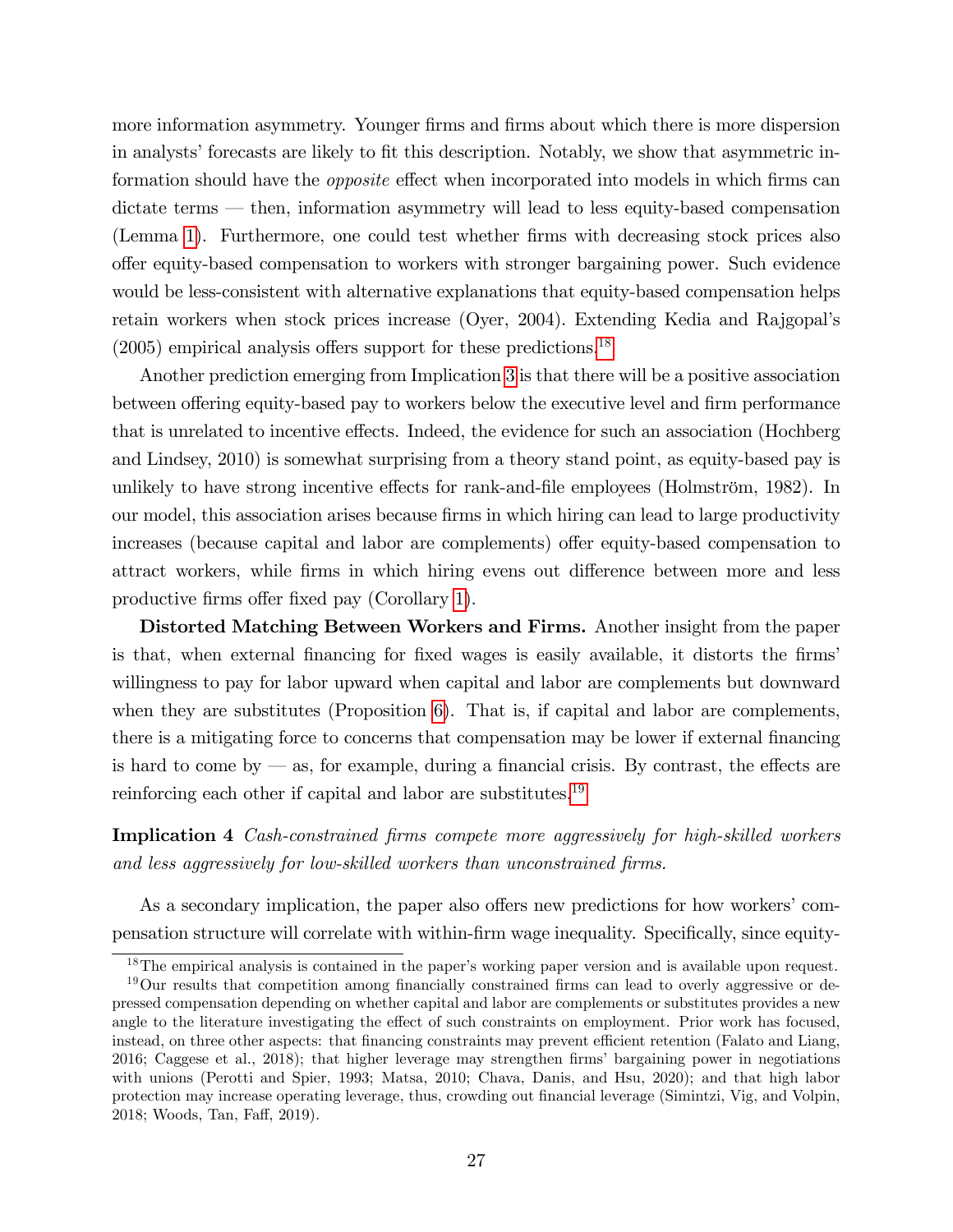based compensation allows workers to extract a higher share of the surplus generated by their labor, the compensation difference between skilled workers and management ("the firm" in the paper) will be lower. This perspective differs from that of the prior literature (Terviõ 2008; Gabaix and Landier 2008; Edmans et al., 2009). This literature has typically focused on how the manager's compensation affects within-firm wage inequality but not on how that inequality correlates with the worker' compensation structure.<sup>[20](#page-27-0)</sup>

**Implication 5** Within-firm wage inequality between skilled the worker and management will be lower in firms compensating skilled workers with more call options.

# 7 Conclusion

Workers are often in a position to compare offers from different potential employers. Yet the literature is silent on how such competition affects financing and compensation structure and how workers can negotiate to extract better compensation. This paper addresses these gaps. From a corporate finance perspective, workers' compensation structure matters because it a§ects how much external Önancing Örms need, the type of Önancing they use, and whether workers become part of the firm's investor base.

The main positive predictions in our analysis are that if capital and labor are complements (typical for high-skilled labor), workers obtain higher expected compensation by negotiating for highly-convex variable compensation, such as in call options. However, if capital and labor are substitutes (typical for low-skilled labor), workers' compensation is higher when they negotiate for fixed compensation. The degree of complementarity between capital and labor further matters for whether workers can extract higher compensation by focusing their energy on trying to attract one more job offer or negotiating with firms that have already shown interest. While increasing competition is preferable if capital and labor are substitutes, negotiations can lead to higher pay if capital and labor are complements. Whether capital and labor are complements also matters for the impact of cash constraints on compensation. We show that firms in which capital and labor are complements compete more aggressively because external financing distorts their willingness to pay for workers upward. The prediction is opposite for Örms in which capital and labor are substitutes.

A key normative prediction from our paper concerns the best way for workers to negotiate their compensation. We show that the optimal mechanism is simple and almost details free. It involves firms competing on compensation levels by sequentially improving on each

<span id="page-27-0"></span> $20$ Another strand of the literature explains within-firm wage inequality with the organization of knowledge hierarchies within firms (Garicano and Rossi-Hansberg, 2006). For recent surveys, see Edmans et al. (2017) and Garicano and Rossi-Hansberg (2015).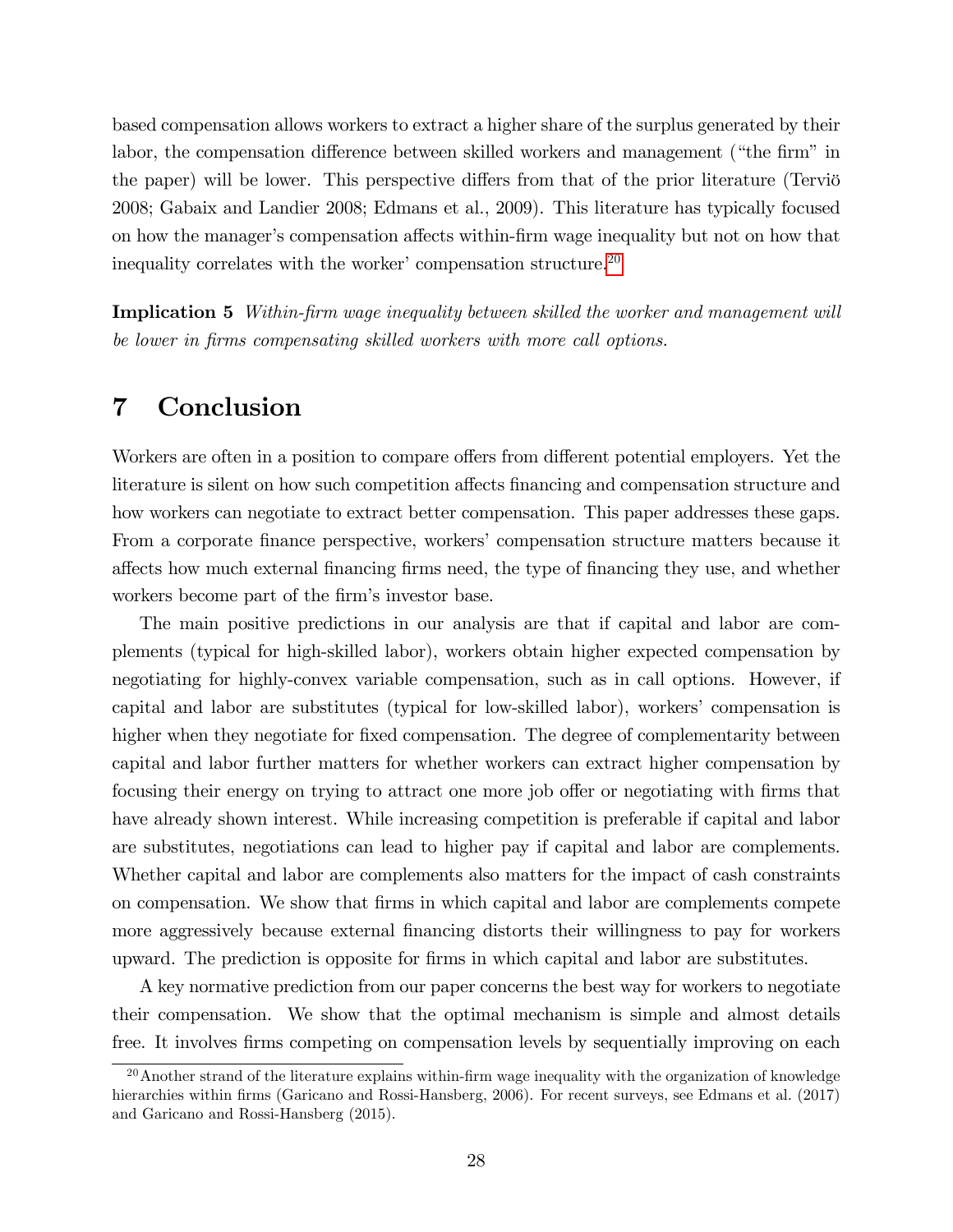other's offers, with the workers negotiating about compensation structure only with the last remaining firm. Notably, if firms have different bargaining power and make different types of offers, workers can still efficiently compare offers and successfully identify the firm willing to pay the most for their labor. Overall, the paper highlights the importance of competition and negotiations for corporate financing decisions, the structure of non-executive compensation, and the efficient matching between workers and firms.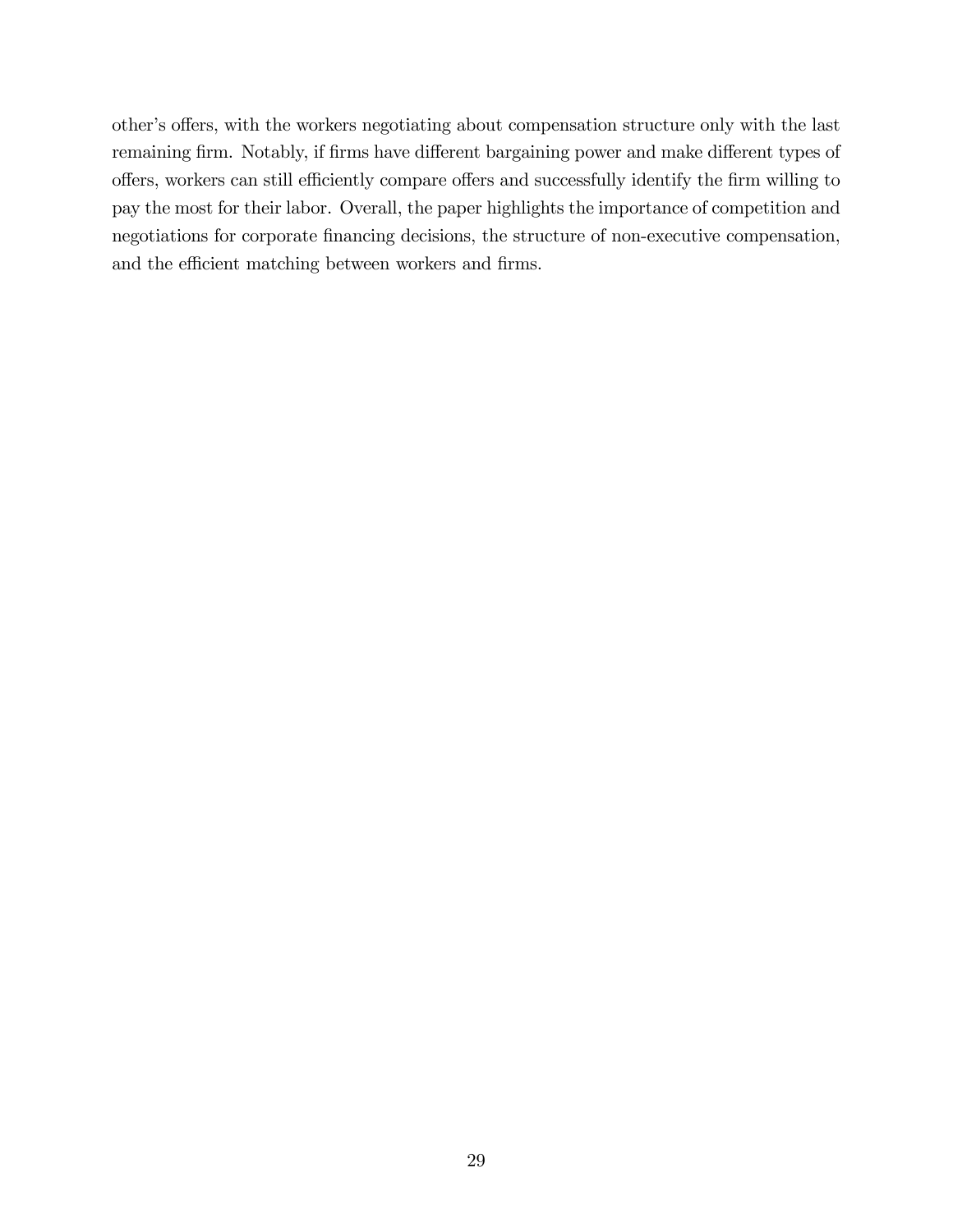# References

- [1] Bagger, Jesper, Fran Fontaine, Fabien Postel-Vinay, and Jean-Marc Robin, 2014, Tenure, experience, human capital, and wages: a tractable equilibrium search model of wage dynamics, *American Economic Review* 104(6), 1551–96.
- [2] Bergman, Nittai K., and Dirk Jenter, 2007, Employee sentiment and stock option compensation, *Journal of Financial Economics* 84(3), 667–712.
- [3] Bova, Francesco, and Liyan Yang, 2017, Employee bargaining power, inter-firm competition, and equity-based compensation, *Journal of Financial Economics*  $126(2)$ ,  $342-363$ .
- [4] Bulow, Jeremy, and Paul Klemperer, 1996, Auctions versus negotiations, American Economic Review  $68(1)$ , 180–194.
- [5] Cahuc, Pierre, Fabien Postel-Vinay, and Jean-Marc Robin, 2006, Wage bargaining with on-the-job search: theory and evidence, *Econometrica*  $74(2)$ , 323–364.
- [6] Chen, Alvin, 2020, Firm performance pay as insurance against promotion risk, Working Paper, University of Washington.
- [7] Cho, In-Koo, and David M. Kreps, 1987, Signaling games and stable equilibria, Quarterly Journal of Economics  $102$ ,  $179-221$ .
- [8] DePaul, Kristi, 2020, Negotiating a Job Offer? Here's How to Get What You Want, Harvard Business Review, retrieved from: [https://hbr.org/2020/12/negotiating-a-job](https://hbr.org/2020/12/negotiating-a-job-offer-heres-how-to-get-what-you-want)[o§er-heres-how-to-get-what-you-want.](https://hbr.org/2020/12/negotiating-a-job-offer-heres-how-to-get-what-you-want)
- [9] DeMarzo, Peter, Ilan Kremer, and Andrzei Skrzypacz, 2005, Bidding with securities: auctions and security design, *American Economic Review* 95(4), 936–959.
- [10] Di Addario, Sabrina L., Patrick M. Kline, Raffaele Saggio, and Mikkel Solvsten, 2021, It ain't where you're from, it's where you're at: hiring origins, firm heterogeneity, and wages, National Bureau of Economic Research No. w28917.
- [11] Dˆttling, Robin, Tomislav Ladika, and Enrico Perotti, 2019, Creating intangible capital, Working Paper, University of Amsterdam.
- [12] Eckbo, B. Espen, Andrey Malenko, and Karin S. Thorburn, 2020, Strategic decisions in takeover auctions: recent developments, Annual Review of Financial Economics 12,  $237 - 276.$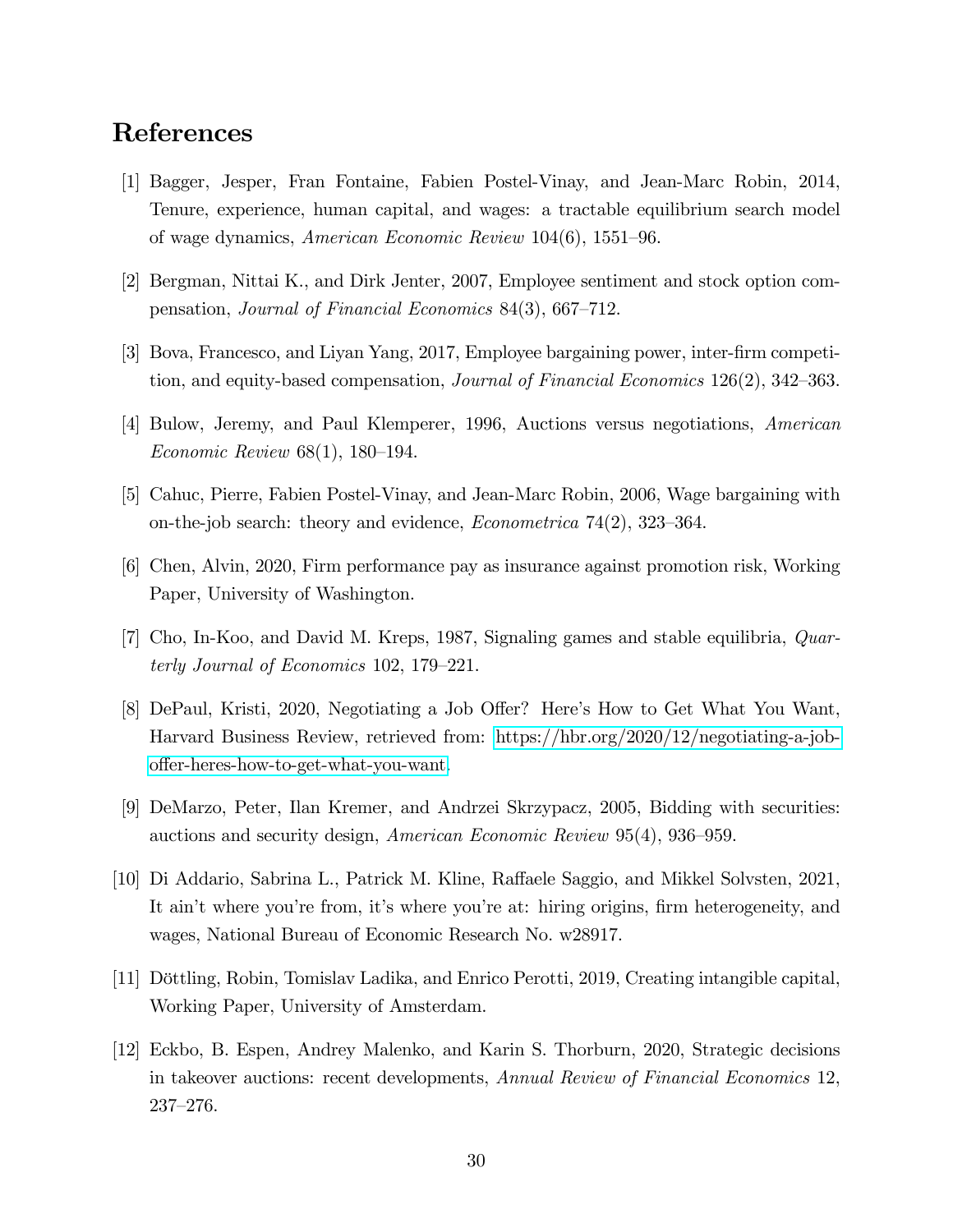- [13] Edmans, Alex, Xavier Gabaix, and Augustin Landier, 2009, A multiplicative model of optimal CEO incentives in market equilibrium, Review of Financial Studies 22(12), 4881–4917.
- [14] Edmans, Alex, Xavier Gabaix, and Dirk Jenter, 2017, Executive compensation: a survey of theory and evidence, Handbook of the Economics of Corporate Governance, eds. Benjamin Hermalin and Michael Weisbach, Elsevier, North Holland.
- [15] Ferreira, Daniel, and Radoslawa Nikolowa, 2019, Chasing lemons: competition for talent under asymmetric information, Working Paper, London School of Economics and Queen Mary University.
- [16] Fulghieri, Paolo, and David Dicks, 2019, Uncertainty and contracting: a theory of consensus and envy in organizations, Working Paper, University of North Carolina and Baylor University.
- [17] Gabaix, Xavier, and Augustin Landier, 2008, Why has CEO pay increased so much?, Quarterly Journal of Economics  $123(1)$ ,  $49-100$ .
- [18] Garicano, Luis, and Esteban Rossi-Hansberg, 2006, Organization and inequality in a knowledge economy, *Quarterly Journal of Economics*  $121(4)$ ,  $1383-1435$ .
- [19] Garicano, Luis, and Esteban Rossi-Hansberg, 2015, Knowledge-based hierarchies: using organizations to understand the economy, Annual Review of Economics  $7, 1-30$ .
- [20] Giannetti, Mariassunta, and Daniel Metzger, 2015, Compensation and competition for talent: evidence from the financial industry, *Finance Research Letters* 12, 11–16.
- [21] Grossman, Sanford. J., and Oliver. D. Hart, 1983, An analysis of the principal-agent problem, *Econometrica* 51, 7–45.
- [22] Hall, Robert E., and Alan B. Krueger, 2012, Evidence on the incidence of wage posting, wage bargaining, and on-the-job search, American Economic Journal: Macroeconomics  $4(4), 56-67.$
- [23] Hansen, Robert G., 1985, Auctions with contingent payments, American Economic  $Review 75(4), 862–865.$
- [24] Hochberg, Yael V., and Laura Lindsey, 2010, Incentives, targeting and firm performance: an analysis of non-executive stock options, *Review of Financial Studies*  $23(11)$ ,  $4148$ 4186.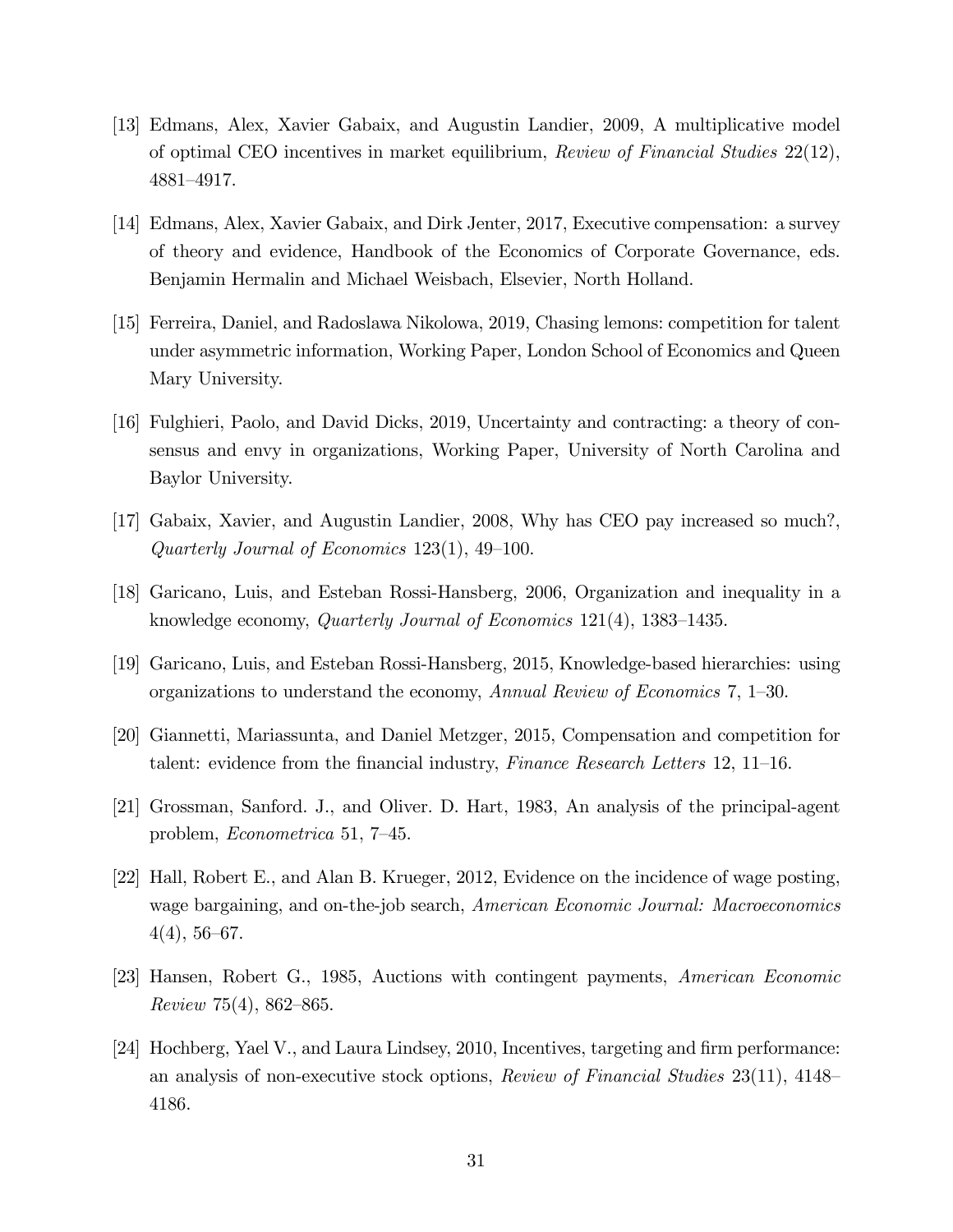- [25] Holmström, Bengt, 1982, Moral hazard in teams, *Bell Journal of Economics* 13(2), 324–340.
- [26] Innes, Robert D., 1990, Limited liability and incentive contracting with ex-ante action choices, *Journal of Economic Theory*  $52(1)$ ,  $45-67$ .
- [27] Jaggia, Priscilla Butt, and Anjan V. Thakor, 1994, Firm-specific human capital and optimal capital structure, *International Economic Review*  $35(2)$ ,  $283-308$ .
- [28] Kedia, Simi, and Shiva Rajgopal, 2009, Neighborhood matters: the impact of location on broad based stock option plans, *Journal of Financial Economics*  $92(1)$ ,  $109-127$ .
- $[29]$  Knight, Rebecca, 2017, How to evaluate, accept, reject, or negotiate a job offer, Harvard Business Review, retrieved from: [https://hbr.org/2017/04/how-to-evaluate](https://wwhttps://hbr.org/2017/04/how-to-evaluate-accept-reject-or-negotiate-a-job-offer)accept-reject-or-negotiate-a-job-offer.
- [30] Liu, Tingjun, 2016, Optimal equity auctions with heterogeneous bidders, Journal of Economic Theory 166, 94–123.
- [31] Liu, Tingjun, and Dan Bernhardt, 2019, Optimal equity auctions with two-dimensional types, Journal of Economic Theory 184, 104913.
- [32] Liu, Tingjun, and Dan Bernhardt, 2021, Rent extraction with securities plus cash, *Journal of Finance* 76(4),  $1869-1912$ .
- [33] Lopomo, Giuseppe, 2000, Optimality and robustness of the English auction, Games and Economic Behavior 36(2), 219-240.
- [34] Milgrom, Paul R., and Robert J. Weber, 1982, A theory of auctions and competitive bidding, *Econometrica* 50(5), 1089 –1122.
- [35] Milgrom, Paul Robert, 2004, Putting auction theory to work, Cambridge University Press.
- [36] Myerson, Roger B., 1981, Optimal auction design, Mathematics of Operations Research  $6(1), 58-73.$
- [37] Nachman, David C., Noe, Thomas H., 1994, Optimal design of securities under asymmetric information, *Review of Financial Studies*  $7(1)$ , 1–44.
- [38] Oyer, Paul, 2004, Why do firms use incentives that have no incentive effects?, *Journal* of Finance 59(4),  $1619-1649$ .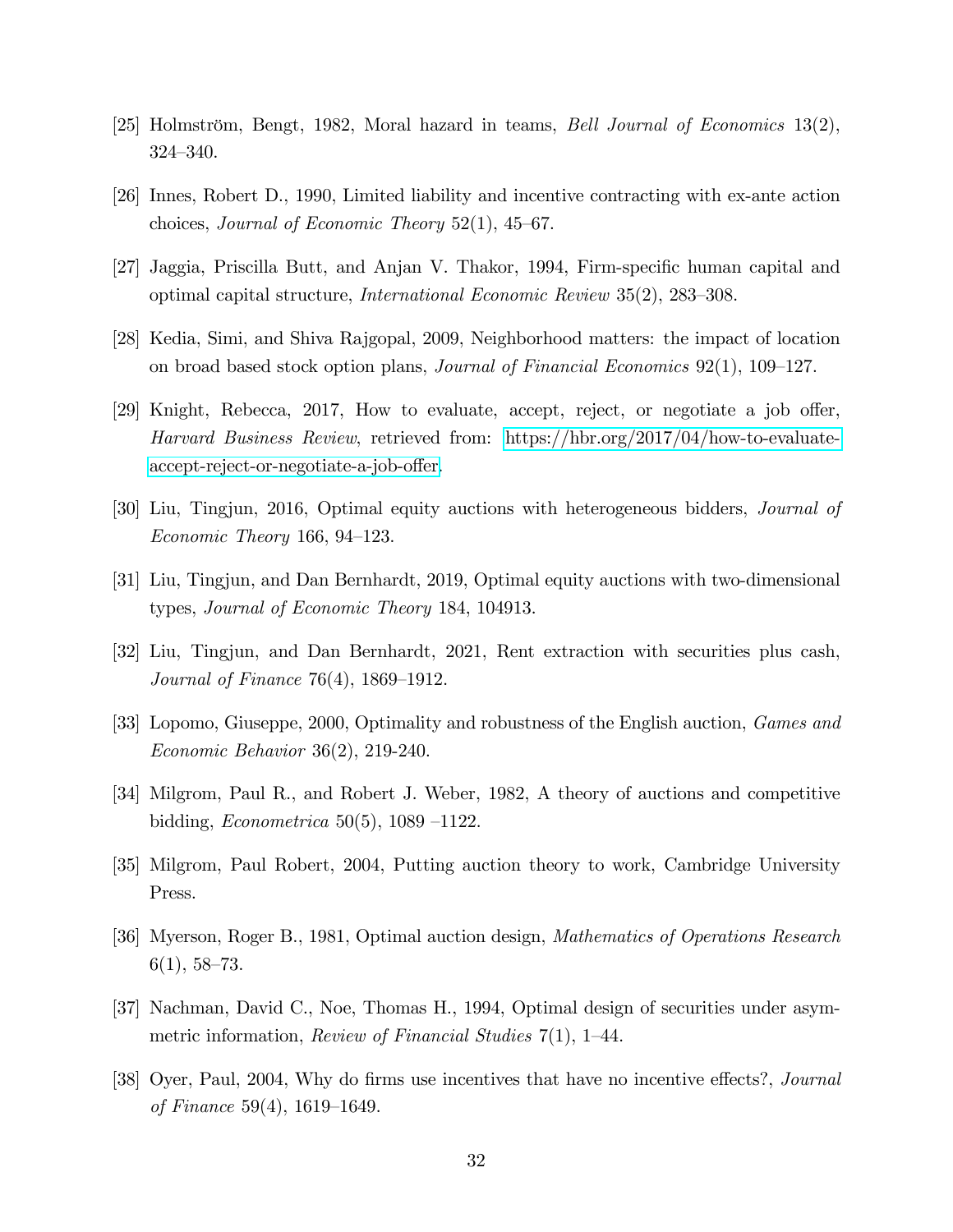- [39] Perotti, Enrico C., and Kathryn E. Spier, 1993, Capital structure as a bargaining tool: the role of leverage in contract renegotiation, American Economic Review  $85(5)$ , 1131– 1141.
- [40] Postel-Vinay, Fabien, and Jean-Marc Robin, 2002, Equilibrium wage dispersion with worker and employer heterogeneity, *Econometrica*  $70(6)$ ,  $2295-2350$ .
- [41] Qiu, Jiaping, Chi Wan, and Yan Wang, 2020, Labor-capital substitution and capital structure: evidence from automation, Working Paper.
- [42] RobertHalf, 2019, Salary Negotiations, retrieved from https://www.roberthalf.com/blog/compensation-and-benefits/salary-negotiation.
- [43] Sogo, Takeharu, Dan Bernhardt, and Tingjun Liu, 2016, Endogenous entry to securitybid auctions, American Economic Review  $106(11)$ , 3577–3589.
- [44] Terviö, Marko, 2008, The difference that CEOs make: an assignment model approach, American Economic Review  $98(3)$ , 642–668.
- [45] Van Wesep, Edward Dickersin, 2010, Pay (be) for (e) performance: the signing bonus as an incentive device, Review of Financial Studies 23(10), 3812-3848.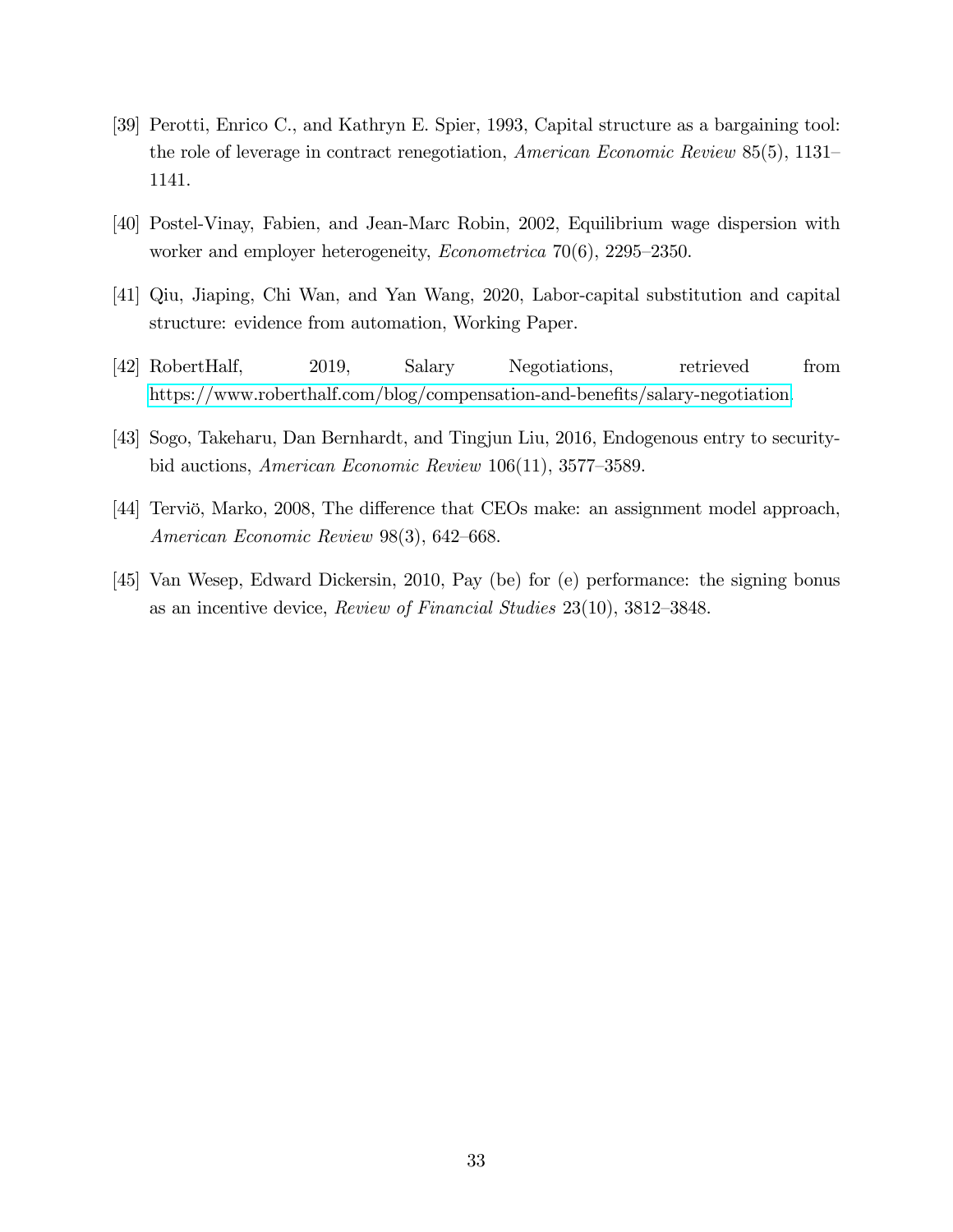# Appendix A Proofs

**Proof of Lemma [1.](#page-14-0)** In the only perfect Bayesian equilibrium, the firm offers a fixed wage. To see this, suppose that there is an equilibrium for which the worker's participation constraint is satisfied with equality and in which there is a type  $\theta'$  that offers a compensation contract with  $\Delta w > 0$ . If multiple types offer the same contract, take  $\theta'$  to be the highest type in the pool. By deviating to a fixed wage contract offering the worker  $w = \underline{w}$ , type  $\theta'$ benefits from avoiding being pooled with lower types. The worker accepts the deviation, as the deviation contract is a fixed wage (which does not depend on out-of-equilibrium beliefs) that gives her the same as their outside option.

To see that an equilibrium in which all types offer fixed wages and the worker break even can be supported, suppose that the worker observes a deviation to a compensation contract with  $\Delta \tilde{w} > 0$  and  $\tilde{w} \leq \underline{w}$ . Since the original fixed wage contract avoids misvaluation of firms, for any deviation that makes the firm better off, the worker must be worse off compared with the original contract. Thus, for any out-of-equilibrium beliefs that put positive probability only on types that can benefit from deviating, the worker rejects the deviation, and the equilibrium can be supported. Q.E.D.

Proof of Proposition [1.](#page-12-0) Suppose initially that a worker offers a single take-it-or-leave-it contract. At the end of the proof, we show that offering a menu will always be dominated. Let

$$
u(\boldsymbol{\omega},\theta) = w + p_H(\theta) \Delta w
$$
  

$$
v(\boldsymbol{\omega},\theta) = x - w + p_H(\theta) (\Delta x - \Delta w)
$$

be a worker's and the firm's gross expected payoffs when the firm hires that worker with a compensation contract  $\boldsymbol{\omega} = \{w, \Delta w\}.$ 

Claim 1: If capital and labor are complements and first-best is not feasible, the worker optimally demands a contract with variable compensation only. That is, it must be that  $w=0.$ 

**Proof.** Suppose to a contradiction that a compensation contract  $\boldsymbol{\omega} = \{w, \Delta w\}$  with  $w > 0$ were optimal and accepted by types  $\theta \geq \tilde{\theta}$ . Construct now an alternative compensation contract  $\widetilde{\boldsymbol{\omega}} =$  $\sqrt{ }$  $w - \zeta$ ,  $\Delta w + \frac{\zeta}{p_H}$  $p_H\big(\widetilde{\theta}\big)$ ٦. . By construction, the set of types that would be better off accepting than rejecting the deviation offer is unchanged. For the deviating worker, it holds  $u(\widetilde{\boldsymbol{\omega}}, \theta) - u(\boldsymbol{\omega}, \theta) = -\zeta + p_H(\theta) \frac{\zeta}{p_H(\theta)}$  $\frac{\zeta}{p_H(\tilde{\theta})}$ . This expression is positive if and only if  $\theta > \theta$ ,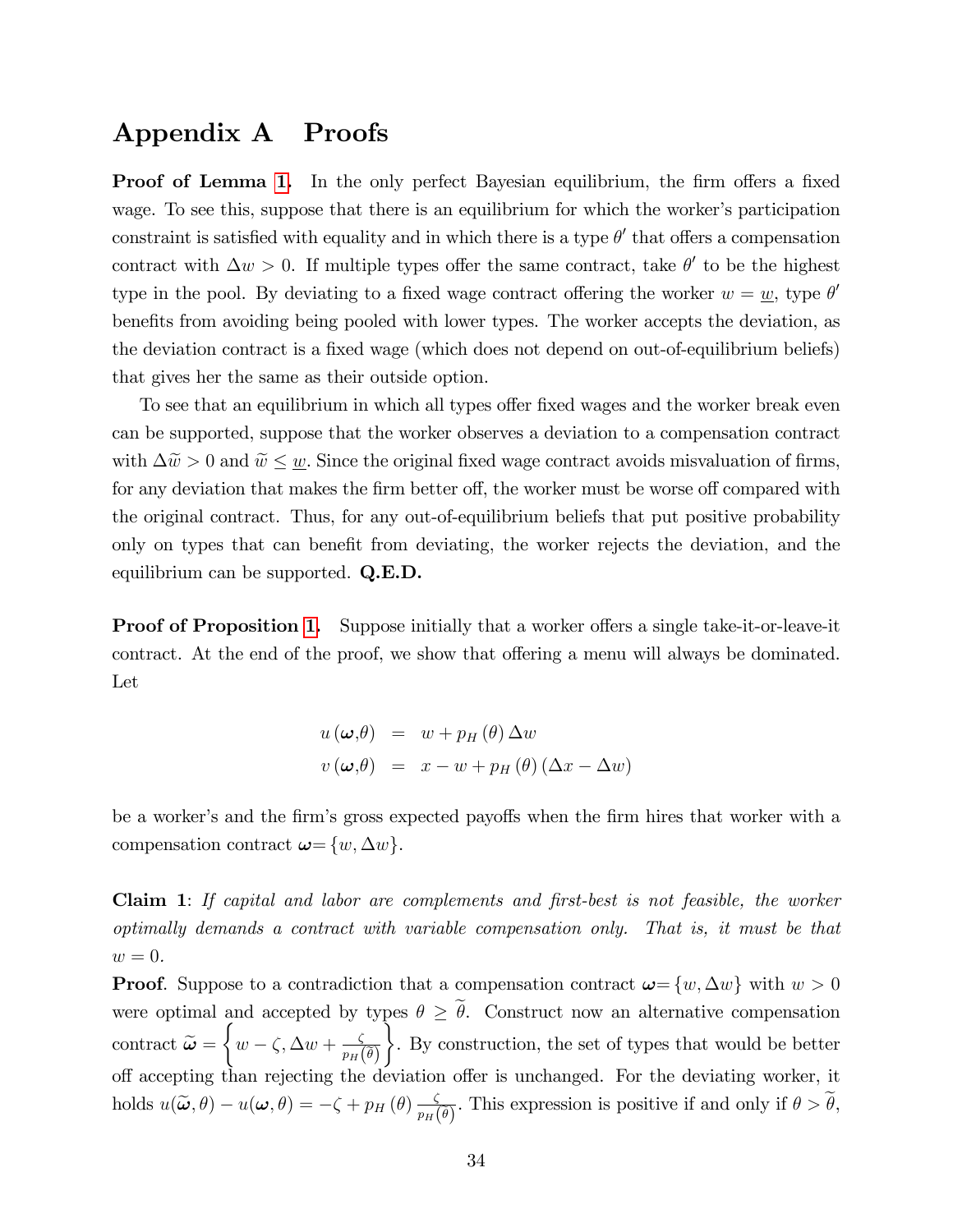which coincides with the set of types that accept the worker's deviation offer. Since this is the same set of types that accepts the original offer, the worker is better off with the proposed deviation. To guarantee that  $\tilde{\omega}$  is feasible, we only need to choose  $\zeta$  small enough that  $\tilde{w} \geq 0$ .

For completeness, observe that by expressing  $\Delta w = \frac{(p_H(\tilde{\theta}) - p_N(\tilde{\theta}))\Delta x - w}{n\tilde{\phi}}$  $\frac{p_N(\nu_f)^{\Delta x - \omega}}{p_H(\tilde{\theta})}$  (using expression [\(6\)](#page-10-1), the optimal choice of  $\widetilde{\theta}$ 

$$
\arg \max_{\widetilde{\theta} \ge y} \int_{y}^{\widetilde{\theta}} \frac{dF(\theta)}{1 - F(y)} + \int_{\widetilde{\theta}}^{1} \left( w + p_{H}(\theta) \frac{\left( p_{H}\left(\widetilde{\theta}\right) - p_{N}\left(\widetilde{\theta}\right) \right) \Delta x - w}{p_{H}\left(\widetilde{\theta}\right)} \right) \frac{dF(\theta)}{1 - F(y)}
$$

is increasing in  $w$ , where  $y$  is the lowest feasible type of the firm. In the baseline model,  $y = 0$  (in later sections, y is the type of the firm with the second highest willingness to pay for labor). The cross partial of the above expression with respect to w and  $\tilde{\theta}$  is

$$
\frac{1}{1-F\left(y\right)}\left(\int_{\widetilde{\theta}}^{1}p_{H}\left(\theta\right)\frac{\Delta_{H}}{\left(p_{H}(\widetilde{\theta})\right)^{2}}dF\left(\theta\right)+f\left(\widetilde{\theta}\right)\right)>0.
$$

Hence, by monotonic selection arguments, the (interior) optimum  $\tilde{\theta}$  increases in w. Thus, choosing a call options contract (for which  $w = 0$ ) leads to the lowest cutoff  $\tilde{\theta}$  as claimed in the main text. Q.E.D.

Claim 2: If capital and labor are substitutes, the worker optimally demands a fixed wage. **Proof.** Suppose to a contradiction that a compensation contract  $\boldsymbol{\omega} = \{w, \Delta w\}$  with  $\Delta w >$ 0 were optimal. The firm accepts this contract if  $\theta \leq \tilde{\theta}$ . Construct now an alternative compensation contract  $\tilde{\omega} =$  $\sqrt{ }$  $w + \zeta$ ,  $\Delta w - \frac{\zeta}{p_H}$  $p_H\big(\widetilde{\theta}\big)$  $\mathcal{L}$ . By construction, the set of types that accepts this alternative contract is unchanged. For the worker, it holds  $u(\tilde{\boldsymbol{\omega}}, \theta) - u(\boldsymbol{\omega}, \theta) =$  $\zeta - p_H(\theta) \frac{\zeta}{p_H(\theta)}$  $\frac{\zeta}{p_H(\tilde{\theta})}$ . This expression is positive if and only if  $\theta < \theta$ , which coincides with the types that accept the worker's deviation offer. Since this is the same set of types that accepts the original offer, the worker is better off with the proposed deviation. To guarantee that  $\tilde{\omega}$ is feasible, we only need to choose  $\zeta$  small enough that  $\Delta \tilde{w} \geq 0$ . Q.E.D.

#### Claim 3: Offering a menu is not optimal.

**Proof.** Consider any non-degenerate menu W. Let  $\tilde{\omega} \in W$  be the contract chosen by the (i) lowest type,  $\tilde{\theta}$ , that accepts the worker's offer if capital and labor are complements; or (ii) the highest type  $\tilde{\theta}$  that accepts the worker's offer if capital and labor are substitutes.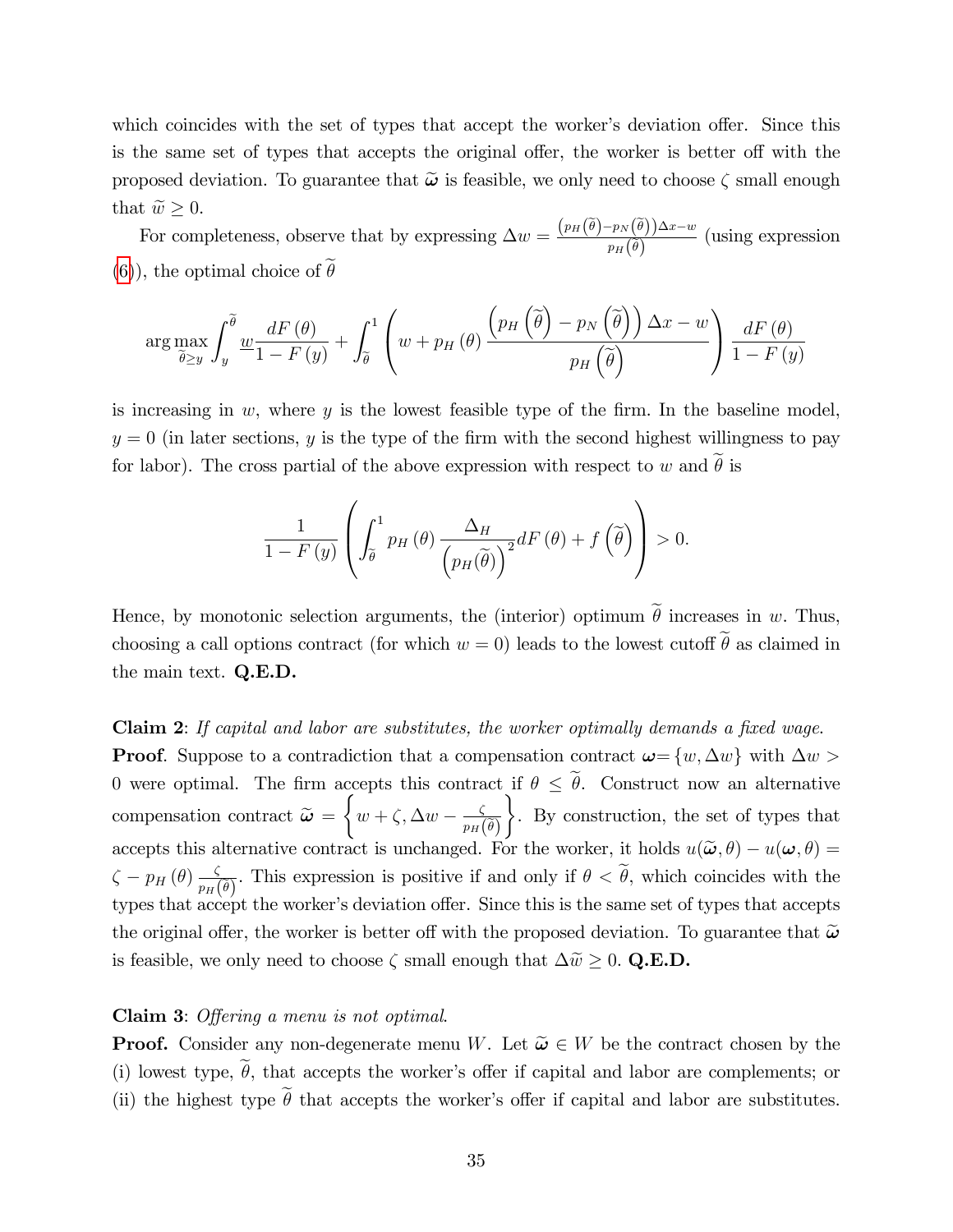Consider now a deviation that drops all other contracts except  $\tilde{\omega}$  from the menu. Note that if a type prefers  $\tilde{\omega}$  over to its outside option of not hiring, the same holds for all: (i) higher types if capital and labor are complements; (ii) lower types if capital and labor are substitutes. Thus, the set of types,  $\Omega_W$ , that accepts the worker's offer remains unchanged. But then, by revealed preference of the firm for contracts other than  $\tilde{\omega}$ , the worker must be better off dropping these contracts. In particular, if there existed a contract  $\omega \in W$ such that  $v(\omega, \theta) > v(\tilde{\omega}, \theta)$  for one of the types that accepts the worker's offer, this would necessarily imply that  $u(\omega, \theta) < u(\tilde{\omega}, \theta)$ . Thus, the worker is better off offering only contract  $\tilde{\omega}$ . Q.E.D.

Proof of Proposition [3.](#page-15-1) We show the proof for the general case in which the worker needs to choose between negotiating with  $n$  firms or attracting competition from one more firm. The optimal negotiation mechanism is the one from Proposition [4.](#page-19-1) For the case with  $n = 2$ , negotiations are as dictated by Proposition [1.](#page-12-0)

(i) Consider, first, the workers' expected payoff when  $n + 1$  firms compete to hire the workers by incrementally increasing their fixed-wage offers until only one firm remains. In such competition, the workers' expected payoff is equal to the expected valuation of the firm with the second-highest productivity:

$$
U_{comp} = \int_0^1 (p_H(\theta) - p_N(\theta)) \Delta x dF_2(\theta)
$$
  
= 
$$
\int_0^1 (p_H(\theta) - p_N(\theta)) \Delta x (n+1) n (1 - F(\theta)) F(\theta)^{n-1} f(\theta) d\theta,
$$
 (A.1)

where we use that the distribution of the second-highest-order statistics with  $n + 1$  firms is

$$
F_{2,n+1}(y) = F(y)^{n+1} + (n+1) F(y)^{n} (1 - F(y)).
$$
  
\n
$$
f_{2,n+1}(y) = (n+1) n (1 - F(y)) f(y) F(y)^{n-1}
$$

Since values are private and independent, and firms are symmetric, it holds that the worker's expected payoff would be the same in any alternative mechanism in which the highestproductivity Örm hires the worker and makes Öxed payments (Myerson, 1981).

Consider, next, the worker's expected payoff when she negotiates with n firms. If  $\frac{\Delta_H}{\Delta_N}$   $\in$  $\left[1, \frac{p_H}{n_H}\right]$  $p_N$ , the worker can extract all surplus created by her labor. The distribution of the highest order statistics with n firms is  $F_{1,n}(y) = F(y)^n$ . Hence, when n firms compete to hire the worker, the worker' expected compensation when that compensation extracts the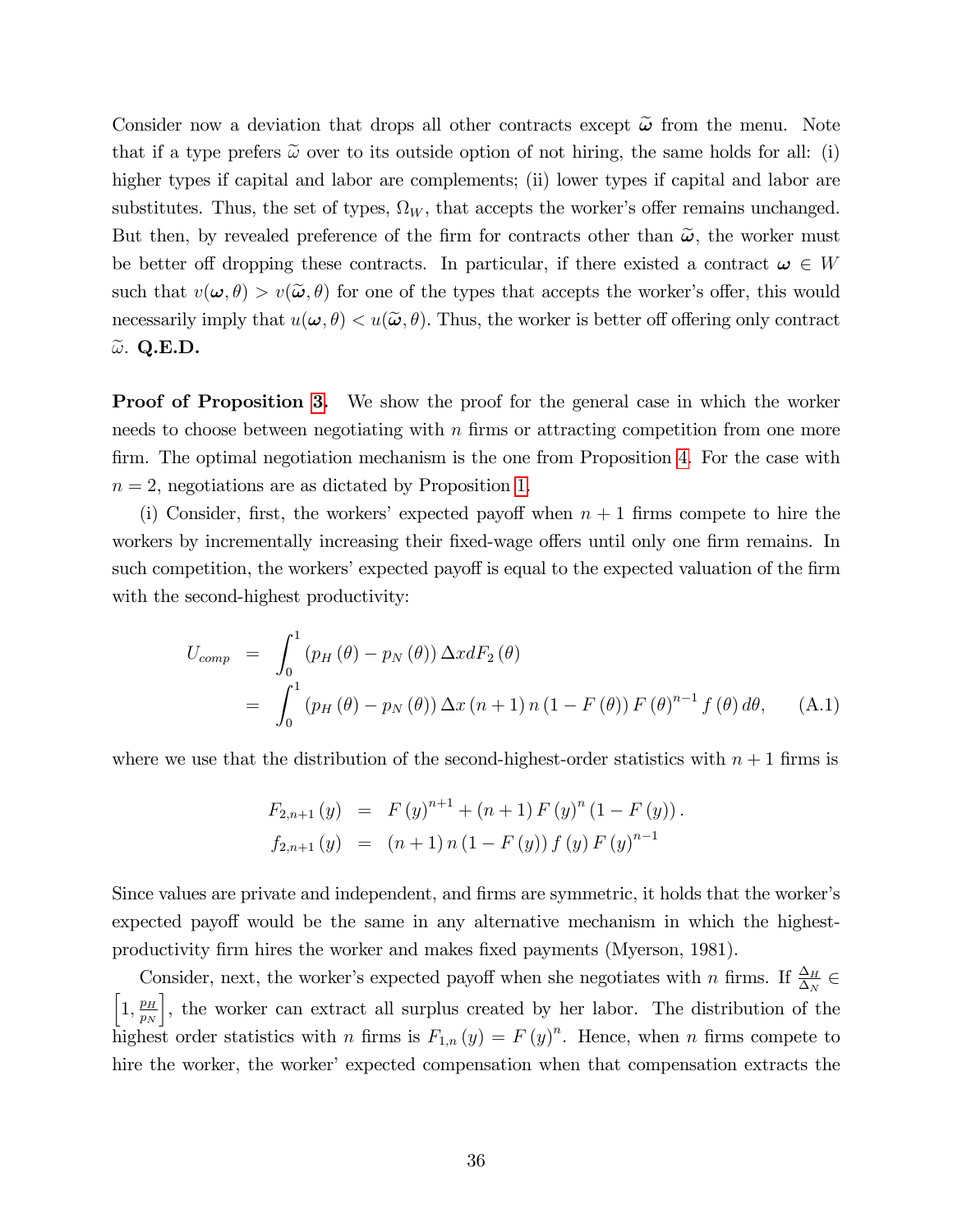full surplus from the firm willing to pay for labor the most is

$$
U_{neg} = \int_0^1 (p_H(\theta) - p_N(\theta)) \Delta x n F^{n-1}(\theta) f(\theta) d\theta
$$
 (A.2)

Let  $\widehat{\theta}$  be defined by  $F(\widehat{\theta}) = \frac{n}{n+1}$ . The difference  $U_{neg} - U_{comp}$  is

$$
D_1 \equiv \int_0^1 (p_H(\theta) - p_N(\theta)) \Delta x F^{n-1}(\theta) (1 - (n+1) (1 - F(\theta))) n f(\theta) d\theta
$$
  

$$
= n (n+1) \left( \int_0^{\widehat{\theta}} (p_H(\theta) - p_N(\theta)) \Delta x F^{n-1}(\theta) \underbrace{\left( F(\theta) - \frac{n}{n+1} \right)}_{-} f(\theta) d\theta \right)
$$
  

$$
+ \int_{\widehat{\theta}}^1 (p_H(\theta) - p_N(\theta)) \Delta x F^{n-1}(\theta) \underbrace{\left( F(\theta) - \frac{n}{n+1} \right)}_{+} f(\theta) d\theta
$$
  

$$
> n (n+1) \left( p_H(\widehat{\theta}) - p_N(\widehat{\theta}) \right) \Delta x \int_0^1 F^{n-1}(\theta) \left( F(\theta) - \frac{n}{n+1} \right) f(\theta) d\theta
$$
  

$$
= n (n+1) \left( p_H(\widehat{\theta}) - p_N(\widehat{\theta}) \right) \frac{1}{n} \left( \frac{1}{n+1} - \int_0^1 F^n(\theta) f(\theta) d\theta \right) = 0
$$

where we the inequality follows from the fact that capital and labor are complements, i.e.,  $(p_H(\theta) - p_N(\theta)) \Delta x$  increases in  $\theta$ . The equalities in the last line follow from integration by parts, as

$$
\int_0^1 F^{n-1}(\theta) \left( F(\theta) - \frac{n}{n+1} \right) f(\theta) d\theta
$$

$$
= \frac{1}{n+1} - \int_0^1 \left( nF^n(\theta) - \frac{n}{n+1} (n-1) F^{n-1}(\theta) \right) f(\theta) d\theta
$$

and

$$
\int_0^1 F^n(\theta) f(\theta) d\theta = 1 - n \int_0^1 F^n(\theta) f(\theta) d\theta.
$$

Observe, now, that for  $\frac{\Delta_H}{\Delta_N} = \frac{p_H}{p_N}$  $\frac{p_H}{p_N}$ , the first best contract is  $\left\{w^{fb}, \Delta w^{fb}\right\} = \left\{0, \left(1 - \frac{\Delta_N}{\Delta_H}\right)\right\}$  $\Delta_H$  $\big\} \Delta x \big\},\$ implying that the transitioning to a contract that pays only in the high cash flow state (as dictated by Proposition [1\)](#page-12-0) is smooth. In particular, for  $\frac{\Delta_H}{\Delta_N} \geq \frac{p_H}{p_N}$  $\frac{p_H}{p_N}$ , we obtain that the difference in the worker's expected payoff between negotiations with  $n$  firms and competition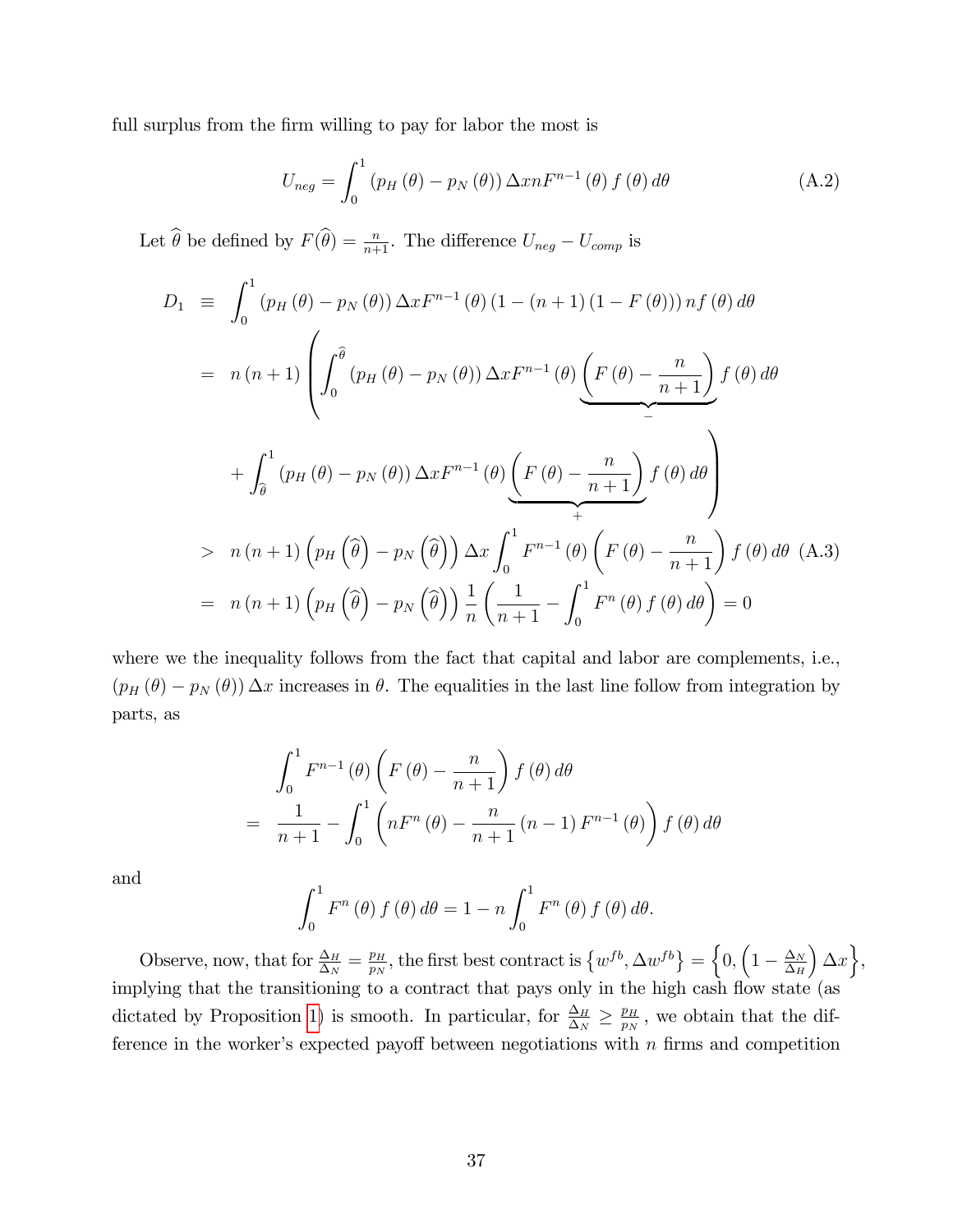among  $n + 1$  firms is

$$
D_2 \equiv \int_0^1 \left( \left( \int_y^{\tilde{\theta}} \underline{w} dF \left( \theta | \theta \ge y \right) + \int_{\tilde{\theta}}^1 p_H \left( \theta \right) \Delta w \Delta x dF \left( \theta | \theta \ge y \right) \right) dF_{2,n} \left( \theta \right) \quad \text{(A.4)}
$$

$$
- \int_0^1 \left( p_H \left( y \right) - p_N \left( y \right) \right) \Delta x dF_{2,n+1} \left( y \right) \right)
$$

where  $\Delta w$  and  $\tilde{\theta}$  are defined as in Proposition [1](#page-12-0) and it holds that  $D_2 = D_1 > 0$  for  $\frac{\Delta_H}{\Delta_N} = \frac{p_H}{p_N}$  $\frac{p_H}{p_N}$  . But then by continuity of  $D_2$  in  $\Delta_H$  and  $\Delta_N$ , it must be that if  $D_2 \leq 0$  then this must be above some threshold T for  $\frac{\Delta_H}{\Delta_N}$ , for which it holds that  $T > \frac{p_H}{p_N}$ .

(ii) If capital and labor are substitutes, the worker optimally demands Öxed compensation. Since the firm's payments are then in cash both when the firm negotiates and when it searches for one more offer, the analysis is the same as in Bulow and Klemperer (1996).  $Q.E.D.$ 

**Proof of Proposition [4.](#page-19-1)** In Proposition [1,](#page-12-0) we have shown that the mechanism is optimal for  $n = 1$ . Consider the case with  $n > 1$  and let  $q(\theta_i, \theta_{-i})$  denote the probability that type  $\theta_i$  hires the workers when the other  $n-1$  firms' type realizations are  $\theta_{-i}$ . Since there are  $n$  firms with independent types, we can state the worker's problem as finding the optimal menu  $W = \{q(\theta_i, \theta_{-i}), w(\theta_i, \theta_{-i}), \Delta w(\theta_i, \theta_{-i})\}$  that maximizes the expected payment by each Örm

$$
\max_{W} \sum_{i=1}^{n} \int_{[0,1]^{n}} q(\theta_{i}, \boldsymbol{\theta}_{-i}) \left( w(\theta_{i}, \boldsymbol{\theta}_{-i}) + p_{H}(\theta_{i}) \Delta w(\theta_{i}, \boldsymbol{\theta}_{-i}) \right) dF(\theta_{i}, \boldsymbol{\theta}_{-i}), \tag{A.5}
$$

subject to the ex ante incentive constraints

<span id="page-37-0"></span>
$$
\int_{[0,1]^{n-1}} \left( q(\theta_i, \boldsymbol{\theta}_{-i}) (x - w(\theta_i, \boldsymbol{\theta}_{-i}) + p_H(\theta_i) (\Delta x - \Delta w(\theta_i, \boldsymbol{\theta}_{-i}))) \right) \qquad (A.6)
$$
  
+ 
$$
(1 - q(\theta_i, \boldsymbol{\theta}_{-i})) p_N(\theta_i) \Delta x \right) dF(\boldsymbol{\theta}_{-i})
$$
  

$$
\geq \int_{[0,1]^{n-1}} \left( q(z_i, \boldsymbol{\theta}_{-i}) (x - w(z_i, \boldsymbol{\theta}_{-i}) + p_H(\theta_i) (\Delta x - \Delta w(z_i, \boldsymbol{\theta}_{-i})))
$$
  
+ 
$$
(1 - q(z_i, \boldsymbol{\theta}_{-i})) (x + p_N(\theta_i) \Delta x) \right) dF(\boldsymbol{\theta}_{-i})
$$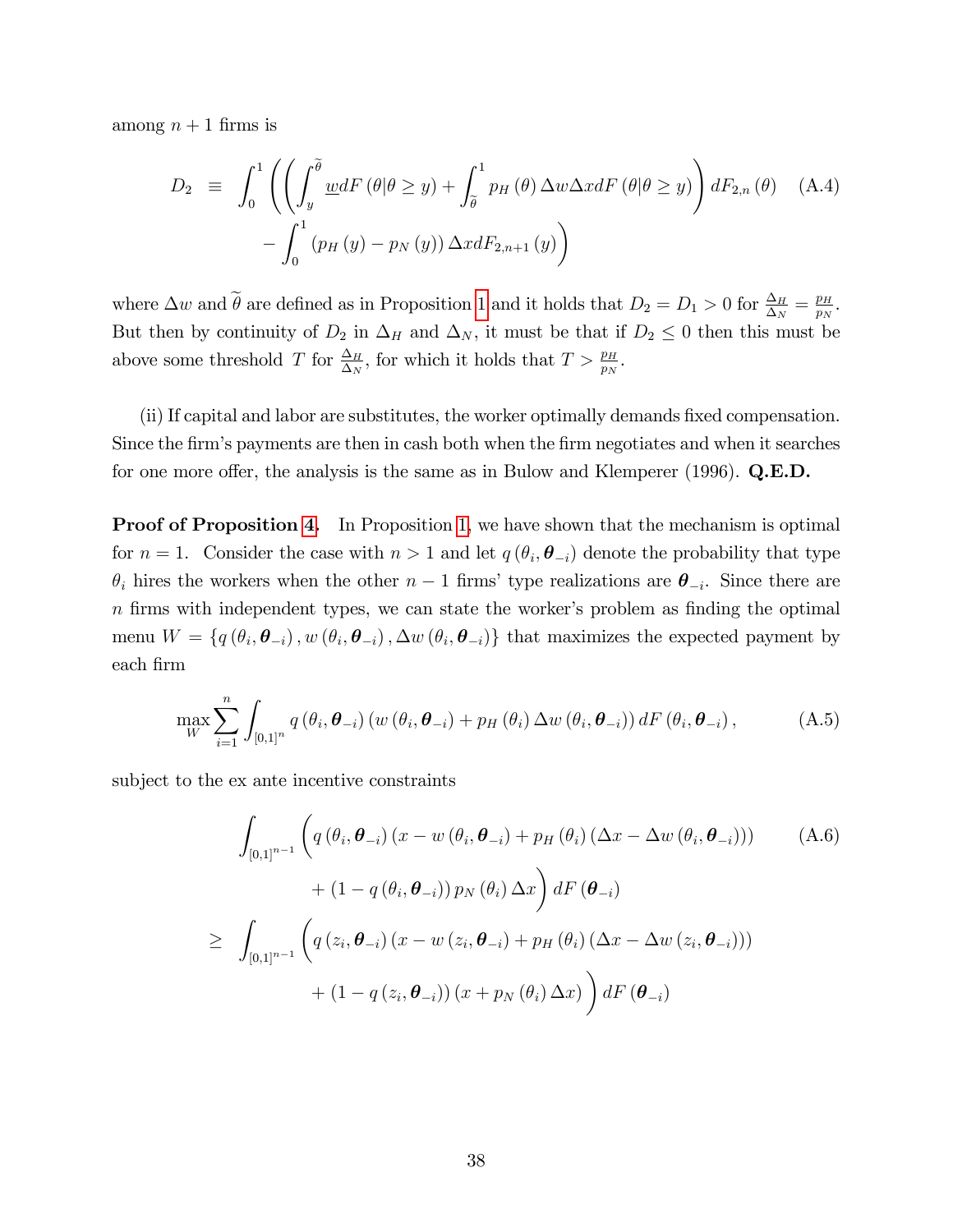for each firm and  $w, \Delta w \geq 0$ . Next to these conditions, we further impose the no-regret participation and incentive constraints that for a *given* realization of  $\theta_{-i}$ , for type  $\theta_i$  it holds

<span id="page-38-1"></span>
$$
w(\theta_i, \boldsymbol{\theta}_{-i}) + p_H(\theta_i) \Delta w(\theta_i, \boldsymbol{\theta}_{-i}) \le (p_H(\theta_i) - p_N(\theta_i)) \Delta x \tag{A.7}
$$

and

<span id="page-38-0"></span>
$$
\left(q\left(\theta_{i}, \boldsymbol{\theta}_{-i}\right)\left(x - w\left(\theta_{i}, \boldsymbol{\theta}_{-i}\right) + p_{H}\left(\theta_{i}\right)\left(\Delta x - \Delta w\left(\theta_{i}, \boldsymbol{\theta}_{-i}\right)\right)\right) \right)
$$
\n
$$
+ \left(1 - q\left(\theta_{i}, \boldsymbol{\theta}_{-i}\right)\right) p_{N}\left(\theta_{i}\right) \Delta x\right) dF\left(\boldsymbol{\theta}_{-i}\right)
$$
\n
$$
\geq \left(q\left(z_{i}, \boldsymbol{\theta}_{-i}\right)\left(x - w\left(z_{i}, \boldsymbol{\theta}_{-i}\right) + p_{H}\left(\theta_{i}\right)\left(\Delta x - \Delta w\left(z_{i}, \boldsymbol{\theta}_{-i}\right)\right)\right)
$$
\n
$$
+ \left(1 - q\left(z_{i}, \boldsymbol{\theta}_{-i}\right)\right)\left(x + p_{N}\left(\theta_{i}\right) \Delta x\right)\right) dF\left(\boldsymbol{\theta}_{-i}\right).
$$
\n(A.8)

Clearly, the ex post incentive constraints [\(A.8\)](#page-38-0) imply the ex ante incentive constraints [\(A.6\)](#page-37-0). Furthermore, we require that only the firm with the highest valuation (if any) hires and pays the worker

<span id="page-38-2"></span>
$$
q(\theta_i, \boldsymbol{\theta}_{-i}) = 0 \text{ and } \{ w(\theta_i, \boldsymbol{\theta}_{-i}), \Delta w(\theta_i, \boldsymbol{\theta}_{-i}) \} = \{0, 0\}
$$
  
if  $(p_H(\theta_i) - p_N(\theta_i)) \Delta x < \max_{\theta_j \in \boldsymbol{\theta}_{-i}} (p_H(\theta_j) - p_N(\theta_j)) \Delta x.$  (A.9)

Without loss of generality, we assume that ties are resolved with a coin toss.

Observe, now, that conditions  $(A.7)$ ,  $(A.8)$ , and  $(A.9)$  imply that the worker's program when capital and labor are complements can be restated as

<span id="page-38-3"></span>
$$
\int_{[0,1]^{n-1}} \max_{W} \left( \int_{[0,1]} \left( w(\theta_i, \boldsymbol{\theta}_{-i}) + p_H(\theta_i) \Delta w(\theta_i, \boldsymbol{\theta}_{-i}) \right) dF(\theta_i | \theta_i \ge \max \boldsymbol{\theta}_{-i}) \right) dF(\boldsymbol{\theta}_{-i}),
$$
\n(A.10)

subject to [\(A.7\)](#page-38-1), [\(A.8\)](#page-38-0) and  $w, \Delta w \geq 0$ . If capital and labor are substitutes, we need to replace the conditional distribution with  $F(\theta_i|\theta_i \leq \min \theta_{-i})$ . Conditional on knowing  $\theta_{-i}$ , solving for the optimal offer follows the same steps as Proposition [1,](#page-12-0) where we only need to replace the worker's prior in that proposition with the conditional distribution from program  $(A.10).$  $(A.10).$ 

Finally, we argue that the mechanism stated in the proposition satisfies the incentive constraints [\(A.8\)](#page-38-0). In particular, we argue that the proposed mechanism can be represented as a message game in which (i) each firm reports its type,  $\theta_i$ ; (ii) the worker selects the player that reports the type with the highest willingness to pay:  $(p_H(\theta_i) - p_N(\theta_i)) \Delta x >$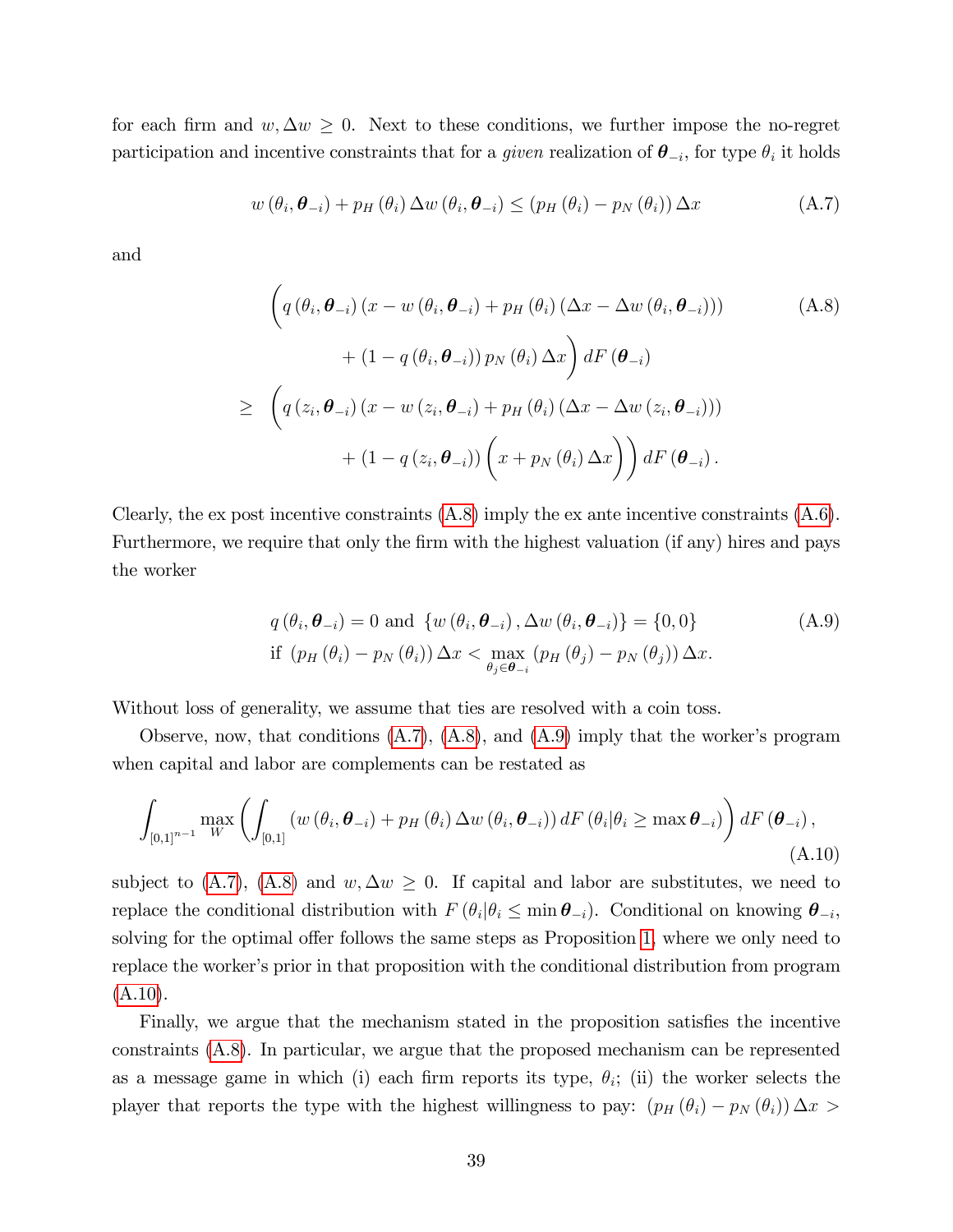$\max_{\theta_j \in \theta_{-i}} (p_H(\theta_j) - p_N(\theta_j)) \Delta x$ ; (iii) the worker commits to demand compensation  $\{w(y), \Delta w(y)\}\$ from that firm as prescribed by Proposition [1.](#page-12-0)

To see that the proposed mechanism is incentive compatible, observe that, conditional on hiring the worker, no firm has a strict incentive to misreport her type to affect the compensation she pays to the worker, since that compensation does not depend on her report. Furthermore, no firm has an incentive to misreport her type to affect her probability of hiring the worker. Consider the case in which capital and labor are complements. Reporting  $z_i < \theta_i$ is suboptimal, as it reduces the firm's probability of hiring without affecting its compensation it will have to pay the worker if it hires her. Reporting  $z_i > \theta_i$  is also suboptimal. Such a report matters only if it increases the firm's probability of hiring. This occurs if there is a firm with type  $\theta_i > \theta_i$  that would have otherwise hired the worker. But then, for  $\theta_i$  to outcompete  $\theta_j$  it must offer compensation for which it holds that  $\theta_i \ge \theta_j$  (where  $\theta_i$  is defined by  $(6)$ , violating the firm's participation constraint  $(A.7)$ . The argument for the case in which capital and labor are substitutes is analogous. **Q.E.D.** 

**Proof of Proposition [5.](#page-21-1)** We show the proof for the case in which capital and labor are complements. The proof for the case of substitutes follows similar steps.

To see that the ranking proposed in the proposition identifies the firm willing to pay most for labor, while extracting the maximum information about its valuation, start by considering the firms' perspective. A firm is willing to stay in the race to hire the worker as long as the compensation it needs to offer does not exhaust all surplus from hiring. It is suboptimal for the firm to refuse to choose a contract from  $W_b$  if there is a contract in this menu for which it holds

<span id="page-39-0"></span>
$$
x - w_b + p_H(\theta) (\Delta x - \Delta w_b) \ge x + p_N(\theta) \Delta x, \tag{A.11}
$$

as the Örm would lose the possibility of hiring at a compensation for which it is still better off compared to not hiring. Conversely, choosing a contract from  $W_b$  even though there is no contract in this set for which condition  $(A.11)$  is satisfied is also suboptimal, as the firm only retains the option to hire the worker at a compensation for which hiring leads to a negative net present value.

Observe that, for any menu of contracts  $W_b$ , the firm (Firm B) prefers to choose only among the contracts for which  $\hat{\theta}(w_b, \Delta w_b)$  is lowest. This is because if the other firm (Firm A) drops out on the next move, Firm B would otherwise unnecessarily give away that its type is higher than  $\tilde{\theta}(w_b, \Delta w_b)$ . This would allow the worker to extract more surplus with her final take-it-or-leave-it offer. Firm B is indifferent among all offers that have the same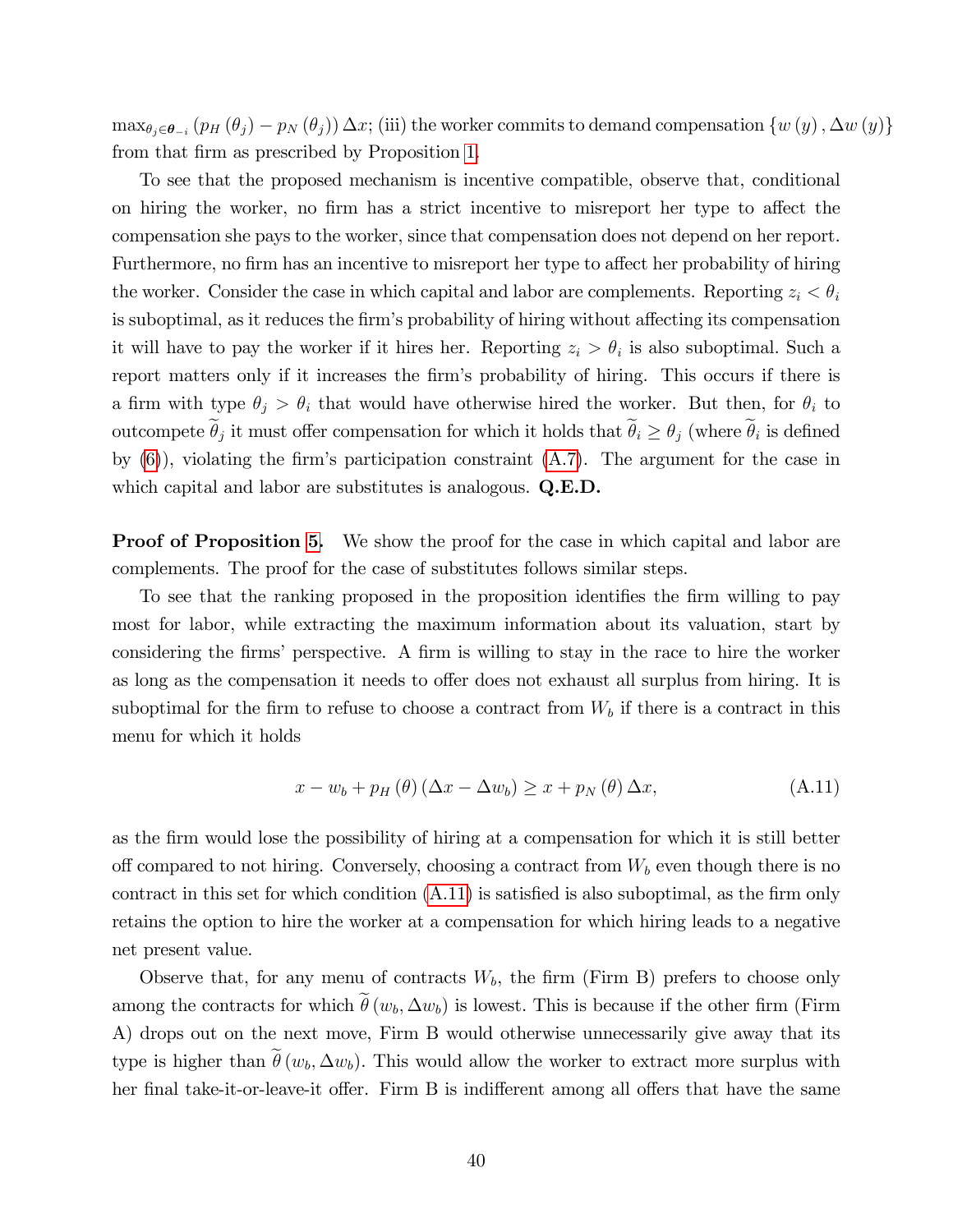cutoff  $\hat{\theta}(w_b, \Delta w_b)$ , since all these offers communicate the same information to the worker (i.e., that  $\theta \geq \widetilde{\theta}(w_b, \Delta w_b)$ ).

Consider now the worker' perspective. It is shown in what follows that there is no other way of ranking offers (compared to that proposed in the Proposition) that allows the worker to extract higher compensation with her final take-it-or-leave-it offer. Without loss of generality, restrict attention to two firms – Firm A whose type is  $\theta_A$  and Firm B whose type is  $\theta_B$ , where  $\theta_B > \theta_A$ . With the proposed strategy, the worker can infer Firm A's type  $\theta_A$  and makes Firm B a final take-it-or-leave-it offer  $\{0, \Delta w\}$  that maximizes

<span id="page-40-0"></span>
$$
\max_{\Delta w} \frac{1}{1 - F(\theta_A)} \left( \int_{\theta_A}^{\theta^*} \underline{w} dF(\theta) + \int_{\theta^*}^1 p_H(\theta) \Delta w dF(\theta) \right)
$$
\n
$$
s.t. \quad x + p_H(\theta^*) \left( \Delta x - \Delta w \right) = x + p_N(\theta^*) \Delta x \text{ and } \theta^* \ge \theta_A
$$
\n(A.12)

where the worker's posterior beliefs are formed using Bayes rule over  $[\theta_A, 1]$ .

Consider now the possibility that a worker pursues alternative ways to rank the firms offers. Clearly, if for such alternatives, Firm B drops out before Firm A, the worker is worse off, as  $\theta_B > \theta_A$ . The worker is also worse off if Firm A drops out before Firm B, but the worker is only able to learn that Firm A's type is at least  $\theta'$  where  $\theta' < \theta_A$  (instead of at least  $\theta_A$ ), as then the worker's final offer is based on less information. Thus, it only remains to consider the case in which there is a strategy that allows the worker to extract from Firm B that its type is at least  $\theta' > \theta_A$  (instead of at least  $\theta_A$ ). Extracting this information from Firm B requires that the worker ranks one of Firm A's offers relative to the new offer $(s)$ picked by Firm B in a way that firm B stays only if its type is above  $\theta'$ . To see that this strategy cannot make a worker better off, consider an idealized scenario for the worker in which she knows that Firm A's type is  $\theta_A$  and only has to deal with the problem that she does not know Firm B's type. In this idealized scenario, let  $\{w_a, \Delta w_a\}$  be the highest offer that Firm A would choose before dropping out. By ranking  $\{w_b, \Delta w_b\}$  the same as  $\{w_a, \Delta w_a\}$ even though

$$
w_b + p_H\left(\widetilde{\theta}\left(w_b, \Delta w_b\right)\right) \Delta w_b > w_a + p_H\left(\widetilde{\theta}\left(w_a, \Delta w_a\right)\right) \Delta w_a,
$$

the worker can "test" whether Firm B's type is at least  $\theta' = \theta(w_b, \Delta w_b)$ . The worker optimally chooses  $\{w_b, \Delta w_b\}$ , trading off the risk that Firm B drops out if its type is below  $\theta'$  against the benefit that the worker can subsequently make a more-informed take-it-or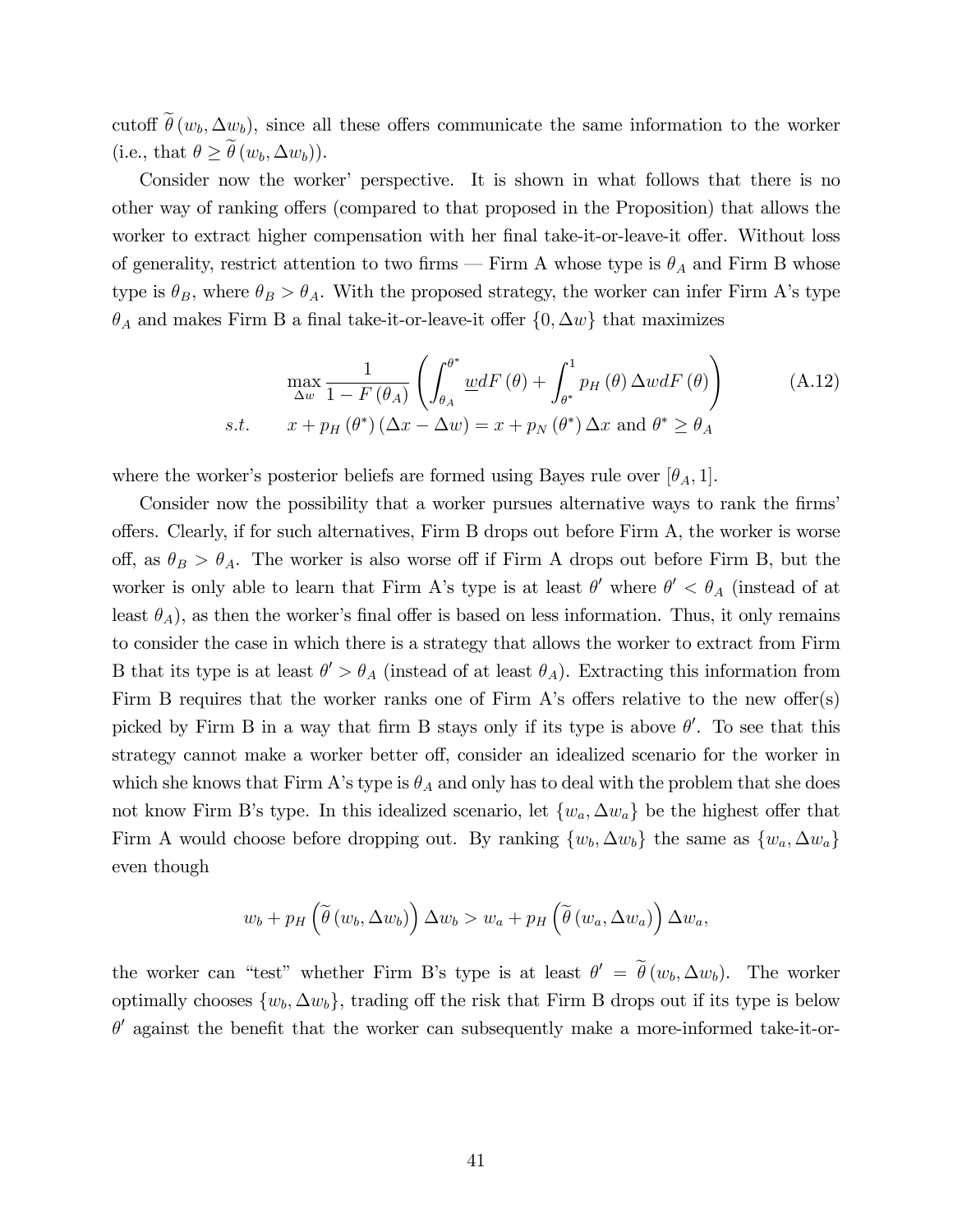leave-it final offer  $\{0, \Delta w\}$  to Firm B if it does not drop out

$$
\max_{w_b, \Delta w_b, \Delta w} \frac{1}{1 - F(\theta_A)} \left( \int_{\theta_A}^{\theta'} \underline{w} dF(\theta) + \int_{\theta'}^1 \left( \int_{\theta'}^{\theta^*} \underline{w} \frac{f(\theta)}{1 - F(\theta')} d\theta \right) \right. \\
\left. + \int_{\theta^*}^1 p_H(\theta) \Delta w \frac{f(\theta)}{1 - F(\theta')} d\theta \right) dF(\theta) \\
\text{s.t.} \quad x - w_b + p_H(\theta') (\Delta x - \Delta w_b) = x + p_N(\theta') \Delta x \text{ and } \theta' \ge \theta_A \\
x + p_H(\theta^*) (\Delta x - \Delta w) = x + p_N(\theta^*) \Delta x \text{ and } \theta^* \ge \theta'.
$$

This problem reduces to program [\(A.12\)](#page-40-0), proving that the worker cannot do better than with the proposed strategy. **Q.E.D.** 

**Proof of Proposition [6.](#page-23-2)** The proof proceeds in two steps. Step 1 shows that the proposed equilibrium can be supported. Step 2 shows that cash constraints distort the highest fixed wage the firm is prepared to offer. The proof that no other equilibrium survives is relegated to Appendix B.

**Claim 1:** There is a perfect Bayesian equilibrium with a compensation contract  $\{w, \Delta w\}$ and financing contract  $\{S, \Delta S\}$  for which it holds that  $S + w = x$ . This equilibrium survives refining out-of-equilibrium beliefs with the Intuitive Criterion.

**Proof.** Suppose that  $\{w, \Delta w\}$  and  $\{S, \Delta S\}$  are such that the worker's and financiers participation constraints are satisfied. Define  $R = w + S$  and  $\Delta R = \Delta w + \Delta S$  as the sum of the claims offered to the worker and the financiers. Note that the Intuitive Criterion has no bite for deviations that benefit all types. In such cases, we can assume that the worker's and financiers' out-of-equilibrium beliefs place probability one on the lowest type, prompting the worker and financiers to reject the deviation. It remains to consider deviations that benefit only some types. Since  $R = x$  (and feasibility dictates that  $R \leq x$ ), consider a deviation to  $\widetilde{R}=R-\zeta$  and  $\Delta\widetilde{R}=\Delta R+\delta$   $(\zeta,\delta>0).$  Define the threshold type  $\widehat{\theta}$  as

$$
x - \widetilde{R} + p_H(\widehat{\theta})(\Delta x - \Delta \widetilde{R}) - x + R - p_H(\widehat{\theta})(\Delta x - \Delta R) = 0.
$$

If the firm deviates to  $\{\widetilde{R}, \Delta \widetilde{R}\}\)$ , the difference in expected payoffs between the equilibrium and deviation contract for the firm is

<span id="page-41-0"></span>
$$
\zeta + p_H(\theta) (\Delta x - \Delta \widetilde{R}) - p_H(\theta) (\Delta x - \Delta R)
$$
  
= -\left(p\_H(\theta) - p\_H(\widehat{\theta})\right) \delta. \tag{A.13}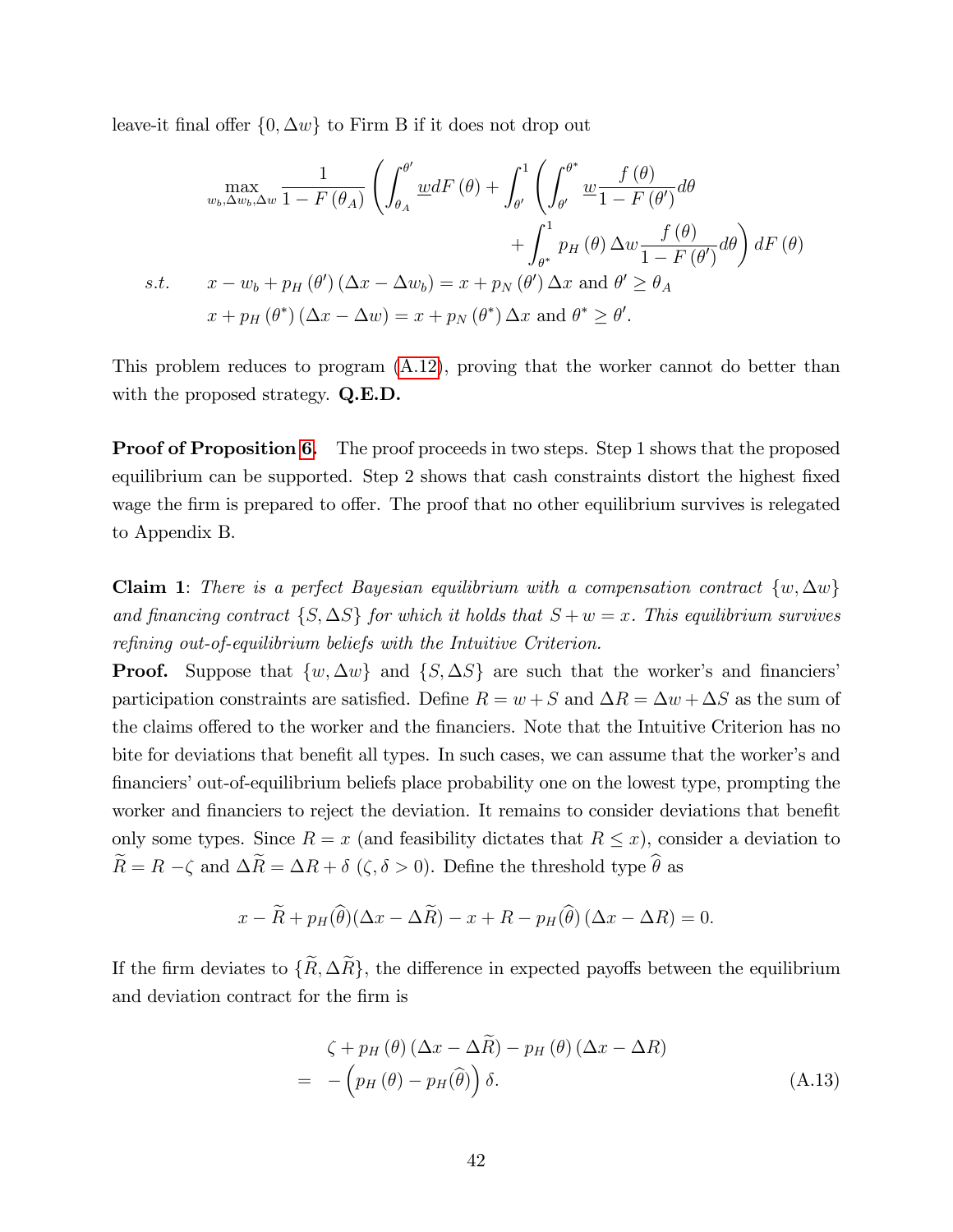Expression [\(A.13\)](#page-41-0) is positive for any  $\theta < \hat{\theta}$  and negative otherwise. Suppose that at least some types benefit from this deviation (otherwise, it can be discarded). Expression  $(A.13)$ is then positive for the lowest type for which hiring with the original contract is better than not hiring. Hence, it is consistent with the Intuitive Criterion to assume that outsiders place probability one on the deviation coming from that type. Given that the worker and financiers just break even with the original contracts (which pool that type with higher types), they are strictly better of rejecting the deviation for such out-of-equilibrium beliefs. Hence, there is no profitable deviation to  $R < x$ , and the proposed equilibrium candidate with  $R = x$  can be supported. Furthermore, it survives refining out-of-equilibrium beliefs with the Intuitive Criterion. Q.E.D.

**Claim 2.** The external financing contract from Step 1 distorts the highest fixed wage that the firm is prepared to offer upward if capital and labor are complements; the distortion is downward if capital and labor are substitutes.

**Proof.** Consider the case in which capital and labor are complements. Let  $w(\theta)$  be the fixed wage at which type  $\theta$  is indifferent between hiring and not hiring, and let  $v(\theta^*) \equiv$  $x + p_N(\theta^*) \Delta x$ . Using that  $S = x - w$  and  $\Delta S = \frac{w - x}{\int_{\theta^*}^1 p_H(\theta) \frac{f(\theta)}{1 - F(\theta^*)} d\theta}$  to plug into [\(13\)](#page-23-1) and rearranging terms, it holds

$$
w(\theta^*) = x + \int_{\theta^*}^1 \frac{p_H(\theta)}{p_H(\theta^*)} \frac{f(\theta)}{1 - F(\theta^*)} d\theta (p_H(\theta^*) \Delta x - v(\theta^*))
$$
  
 
$$
\geq x + p_H(\theta^*) \Delta x - v(\theta^*).
$$

The inequality follows from the fact that  $p_H(\theta^*) \Delta x - v(\theta^*)$  must be positive whenever external financing is needed, i.e.,  $w(\theta^*) > x$ . Furthermore, the inequality is strict for any  $\theta^* < 1$ .

Next, consider the case in which capital and labor are substitutes. Since  $\Omega = [0, \theta^*]$ , it holds that  $\Delta S = \frac{w-x}{\int_0^{\theta^*} p_H(\theta) \frac{f(\theta)}{F(\theta^*)} d\theta}$  and we have

$$
w(\theta^*) = x + \int_0^{\theta^*} \frac{p_H(\theta)}{p_H(\theta^*)} \frac{f(\theta)}{F(\theta^*)} d\theta (p_H(\theta^*) \Delta x - v(\theta^*))
$$
  
 
$$
\leq x + p_H(\theta^*) \Delta x - v(\theta^*).
$$

The last inequality is strict for any  $\theta^* > 0$ . Q.E.D.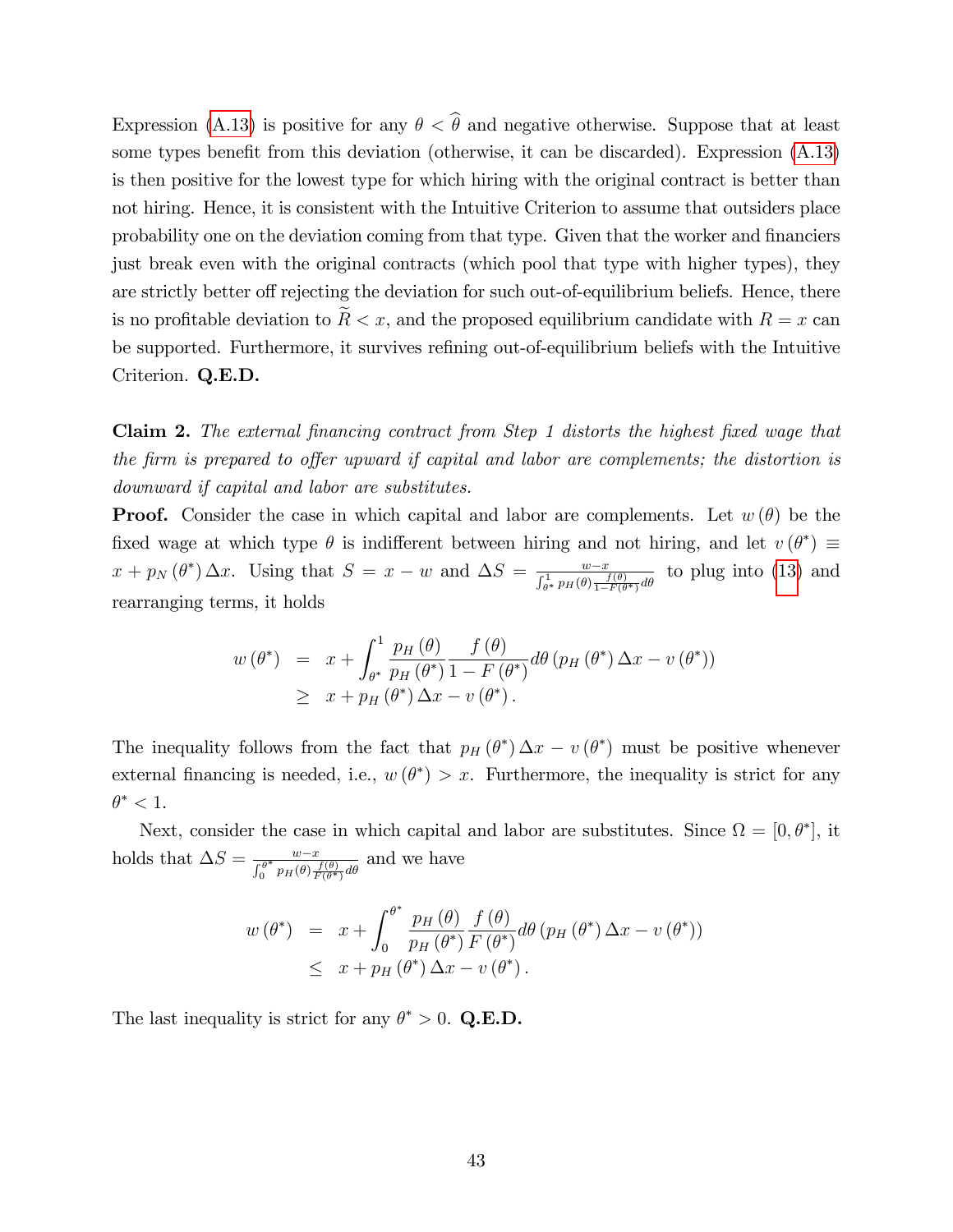# Appendix B Internet Appendix

# <span id="page-43-1"></span>B.1 Robustness of Proposition [1:](#page-12-0) It Does Not Matter Who Has Private Information

If capital and labor are complements, the privately informed worker will offer an information insensitive claim to the uninformed Örm and demand the most information sensitive claim (i.e., call options). The intuition is that a worker who knows that the quality of the match between her and the firm is high wants to minimize the cost coming from the firm's uncertainty about that match  $\sim$  this uncertainty causes the firm to treat the match with the worker as average, leading it to reject aggressive compensation demands. The best way for the worker to minimize the "undervaluation" cost arising from this concern is by offering to be paid with variable compensation only, as such compensation exposes the worker most (and the Örm least) to the true worker-Örm match quality. No other type of compensation (involving Öxed and variable pay) can survive in equilibrium, as a worker matching with a more productive firm will deviate by offering to be paid with variable pay only and, thus, convincingly indicate (when refining beliefs using the Intuitive Criterion) the high quality of the match.

The key difference when labor and capital are substitutes is that low-productivity firms are willing to pay more to hire the worker. Thus, the strongest incentive to deviate from equilibria pooling high and low types is now for a worker that has matched with a low (rather than high) productivity firm. Such a worker can do so by offering a fixed wage contract that benefits workers facing a low type more those facing higher types. Intuitively, workers that are matched with a high-productivity firm have more to lose from giving up variable pay,  $\Delta w$ . Thus, contracts offering variable pay cannot be sustained in equilibrium, as workers facing lower-productivity firms will deviate by offering fixed wage contracts that are more valuable to the worker when she has matched with a low productivity compared to high productivity Örm. Such deviations will be successful, as they convince the Örm (using the Intuitive Criterion as refinement) of its low capital productivity and, thus, the high value of hiring.

<span id="page-43-0"></span>**Proposition B.1** Suppose that the worker is privately informed about the firm's productivity and can make a take-it-or-leave-it offer to the firm. (i) If capital and labor are complements, the worker still demands compensation in call options; (ii) If capital and labor are substitutes, the worker demands compensation in fixed wages.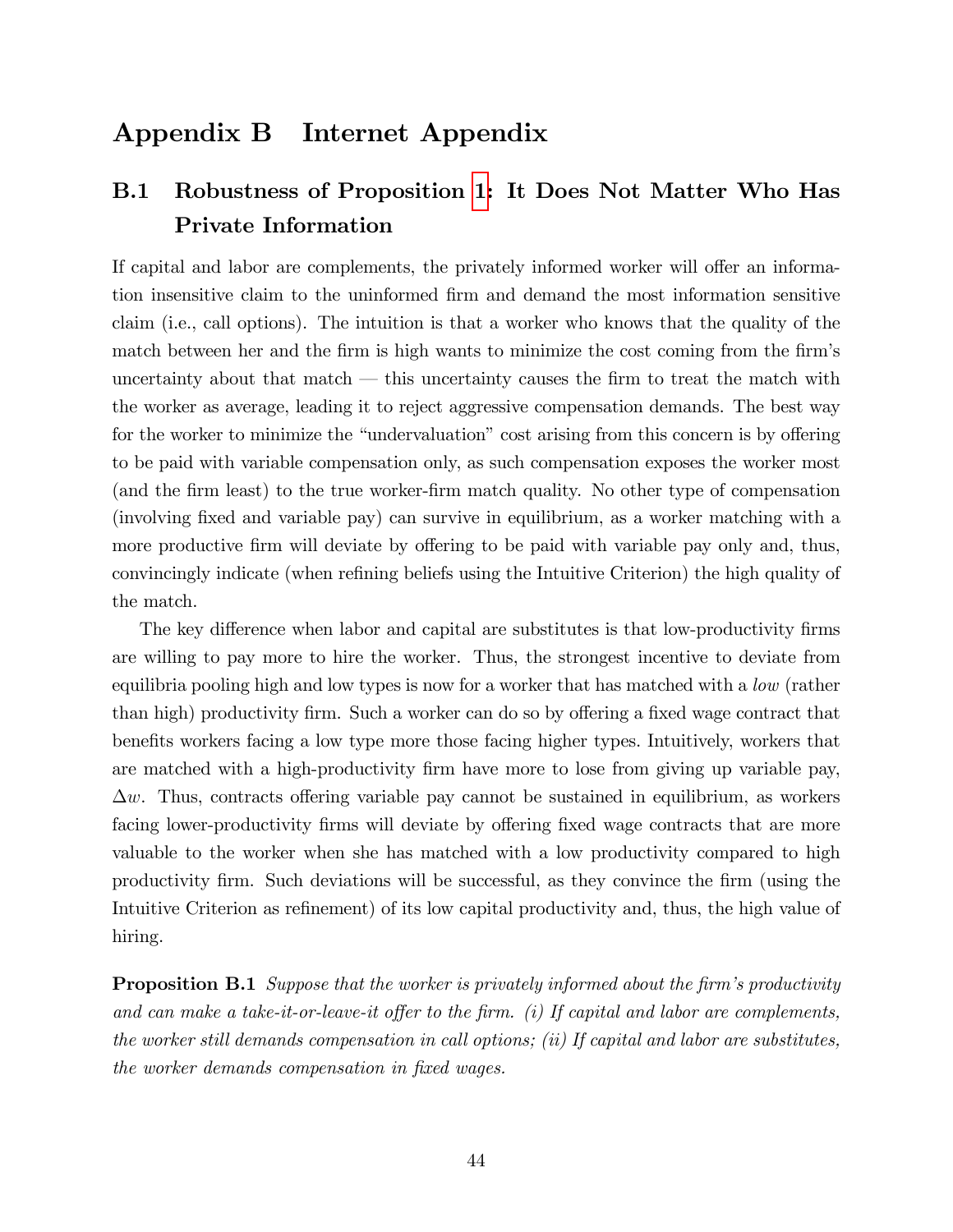Proof of Proposition [B.1.](#page-43-0) We prove the Proposition in three steps. **Claim 1**: In any candidate equilibrium in which types  $\theta', \theta'' \in [0,1]$ , where  $\theta'' > \theta'$ , offer different compensation contracts, it must be that  $\Delta w_{\theta}$   $\geq \Delta w_{\theta}$ . **Proof.** From incentive compatibility, it must be that

$$
w_{\theta'} + p_H(\theta') \Delta w_{\theta'} \geq w_{\theta''} + p_H(\theta') \Delta w_{\theta''}
$$
  

$$
w_{\theta''} + p_H(\theta'') \Delta w_{\theta''} \geq w_{\theta'} + p_H(\theta'') \Delta w_{\theta'},
$$

from which we obtain that

$$
(p_H(\theta'')-p_H(\theta'))\Delta w_{\theta''}\geq (p_H(\theta'')-p_H(\theta'))\Delta w_{\theta'},
$$

proving the claim. Note that there can be no separating equilibrium in which two types offer a contract with the same  $\Delta w$  but different w, as such contracts are not incentive compatible. Hence, if there is a type  $\underline{\theta}$  that makes the same contract offer as  $\theta''$ , then all types in  $[\underline{\theta}, \theta'']$ make the same offer.  $Q.E.D.$ 

**Claim 2**: Let  $\theta'$  and  $\theta''$  be the lowest and highest type that get hired and suppose that these types offer different compensation contracts. If capital and labor are substitutes, there is no equilibrium, satisfying the Intuitive Criterion, in which types  $[\theta', \theta'']$  offer to be paid in a contract that is different from a fixed wage.

**Proof.** Let  $\{w_{\theta'}, \Delta w_{\theta'}\}$  and  $\{w_{\theta''}, \Delta w_{\theta''}\}\$  be the contracts offered by types  $\theta'$  and  $\theta''$ , respectively. First, we show that type  $\theta'$  must offer a contract with  $\Delta w_{\theta'} = 0$ . Extending the argument to all types  $\theta < \theta''$  is then straightforward.

If there is a type that makes the same offer as  $\theta''$ , let  $\underline{\theta}$  be the lowest among these types. By Claim 1, it holds then that all types in  $[\underline{\theta}, \theta'']$  make the same offer  $(\underline{\theta} = \theta''$  corresponds to the case in which type  $\theta''$  fully separates). Let  $\theta^* \in [\underline{\theta}, \theta'']$  be the highest type that offers  $\{w_{\theta''}, \Delta w_{\theta''}\}\$ for which it holds that

$$
x - w_{\theta''} + p_H(\theta^*) \left(\Delta x - \Delta w_{\theta''}\right) \geq x + p_N(\theta^*) \Delta x.
$$

Such a type always exists, as the Örm must at least break even in equilibrium.

Suppose to a contradiction that  $\Delta w_{\theta} > 0$ , which (by Claim 1) also implies that all contracts offered in equilibrium have a strictly positive variable component. Construct a deviation contract  $\{\tilde{w}, \Delta \tilde{w}\}\$  with  $\Delta \tilde{w} = 0$  such that

$$
\widetilde{w}=w_{\theta^{\prime\prime}}+p_H(\theta^*)\,\Delta w_{\theta^{\prime\prime}}.
$$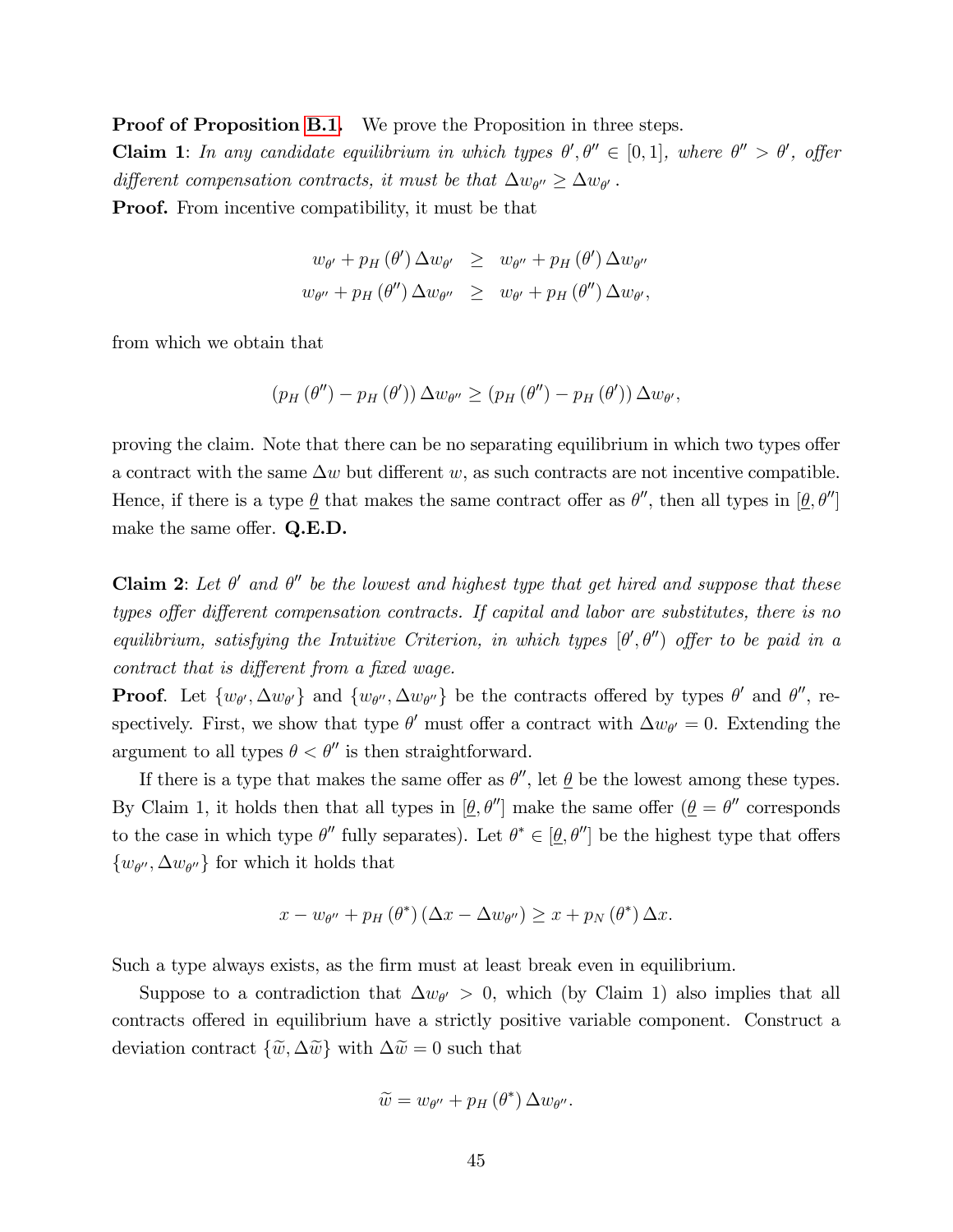By incentive compatibility for type  $\theta^*$ , it further holds that

$$
\widetilde{w} = w_{\theta''} + p_H(\theta^*) \Delta w_{\theta''} \ge w_{\theta} + p_H(\theta^*) \Delta w_{\theta}
$$

for any contract  $\{w_{\theta}, \Delta w_{\theta}\}\$  offered by types  $\theta \neq \theta^*$  in equilibrium (if all types offer the same contract, the inequality is weak). But since  $p_H(\theta)$  is increasing in  $\theta$  and  $\Delta w_{\theta} > 0$  for all contracts offered in equilibrium, it holds that  $\tilde{w} > w_{\theta} + p_H(\theta) \Delta w_{\theta}$  for all types  $\theta < \theta^*$ , with the inequality being reversed for types  $\theta > \theta^*$ . Hence, any out-of-equilibrium beliefs satisfying the Intuitive Criterion should put a positive mass only on types  $\theta \leq \theta^*$ .

Consider, now, the firm's expected payoff. By construction, it holds that

<span id="page-45-0"></span>
$$
x - \widetilde{w} + p_H(\theta) \Delta x \ge x + p_N(\theta) \Delta x \text{ for } \theta = \theta^*
$$
 (B.1)

Since capital and labor are substitutes (i.e.,  $\frac{\partial}{\partial \theta} (p_H(\theta) - p_N(\theta)) < 0$ ), the inequality in [\(B.1\)](#page-45-0) is strict for all types  $\theta \leq \theta^*$ . Hence, we obtain that for any out of equilibrium beliefs satisfying the Intuitive Criterion, the firm is better off hiring with the deviation contract than not hiring and accepts the deviation. Hence, we obtain a contradiction, and it must be that  $\Delta w_{\theta'} = 0$ .

Suppose, next, that there is some type  $\hat{\theta} > \theta'$  that offers a contract  $\{w_{\hat{\theta}}, \Delta w_{\hat{\theta}}\}$  with  $\Delta w_{\hat{\theta}} > 0$  and let  $\theta$  be the lowest such type. By Claim 1, it must be that all types  $[\theta', \theta)$  offer the same contract with  $\Delta w_{\theta} = 0$ . We can construct now a profitable deviation for type  $\hat{\theta}$ following the same steps as above to show that there is a profitable deviation from  $\Delta w_{\hat{\theta}}$  to a contract with  $\Delta \tilde{w} = 0$  that will be accepted by the firm. We can proceed iteratively to show that all contracts offered in equilibrium by types  $\theta < \theta''$  must have  $\Delta w = 0$ . Q.E.D.

Claim 3: If capital and labor are substitutes, there is an equilibrium in which all worker types offer to be paid a fixed wage offer.

**Proof.** A fixed wage offer for which the firm at least breaks from hiring

<span id="page-45-1"></span>
$$
\int_0^1 (x + p_H(\theta) \Delta x - (x + p_N(\theta) \Delta x)) dF(\theta) = w
$$
 (B.2)

can be supported as an equilibrium. Clearly, the worker cannot deviate to an alternative fixed wage offer for which she is better off, as then all types will benefit (note that the Intuitive Criterion has then no bite). Thus, for out-of-equilibrium beliefs placing probability one on the highest type, the Örm would be making a loss from hiring and will not accept. This follows from the assumption that capital and labor are substitutes, implying from [\(B.2\)](#page-45-1) that  $x + p_H(\theta) \Delta x - (x + p_N(\theta) \Delta x) < w$  for  $\theta = 1$ .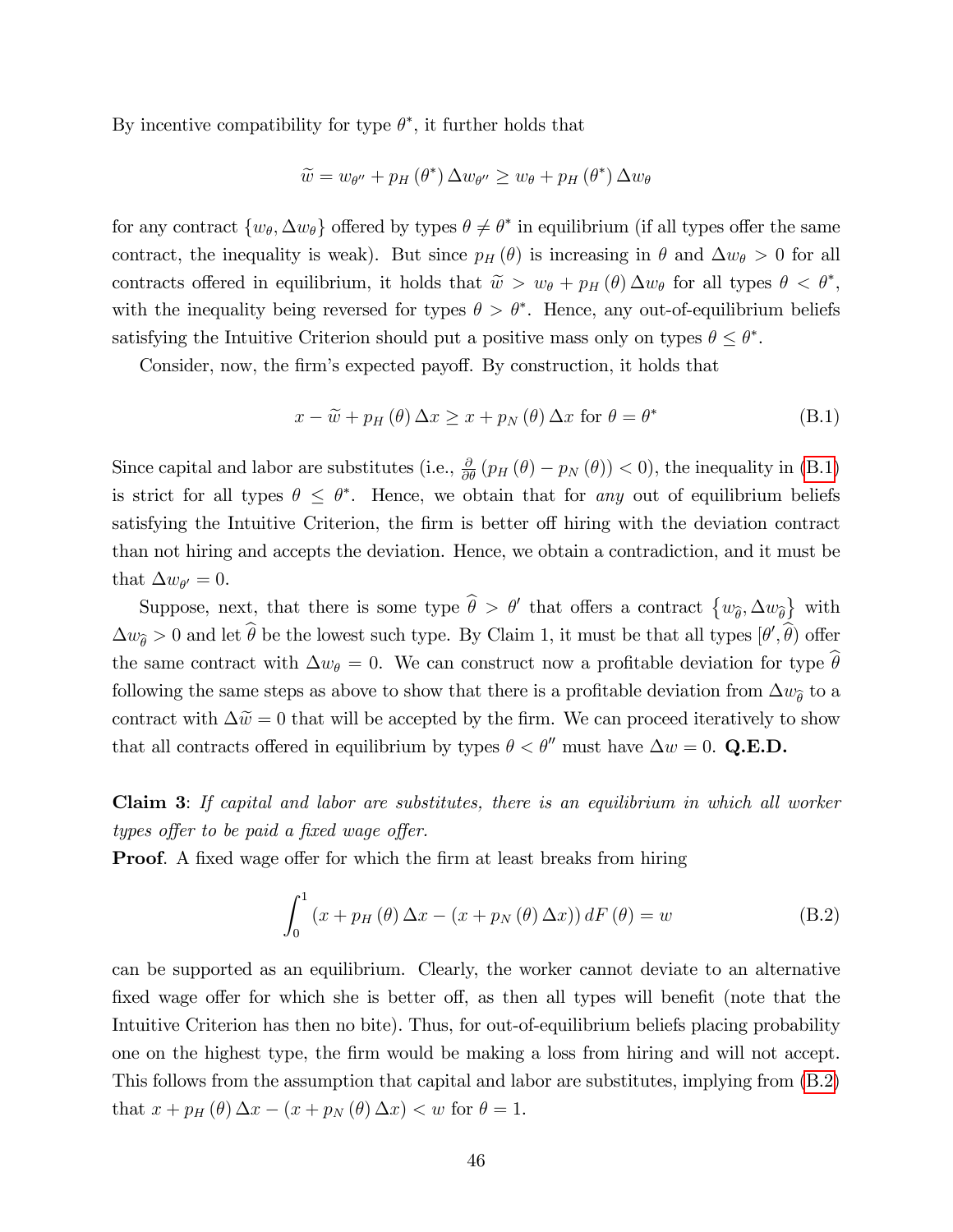Consider a deviation to a contract with  $\Delta \tilde{w} > 0$ . If there is at least one type  $\theta^*$  that weakly benefits from this deviation, then it must be that all  $\theta > \theta^*$  benefit as well, implying that the firm is worse off with the deviation contract for all these types. Hence, for out-ofequilibrium beliefs placing probability one on the highest type,  $\theta = 1$ , the firm will reject the deviation, as it will hold that

$$
x + p_H(\theta) \Delta x - (x + p_N(\theta) \Delta x) < w < \widetilde{w} + p_H(\theta) \Delta \widetilde{w} \quad \text{ for } \theta = 1.
$$

#### Q.E.D.

We omit the case in which capital and labor are complement and first-best is not attainable, as it follows from a straightforward modification of Claims 2 and 3 above. In Claim 2, this modification requires constructing a deviation to a contract with  $w = 0$  for which higher (instead of lower) types benefit from deviating. For a very similar game with continuous cash flows, we refer the reader to Nachman and Noe  $(1994)$ . Q.E.D.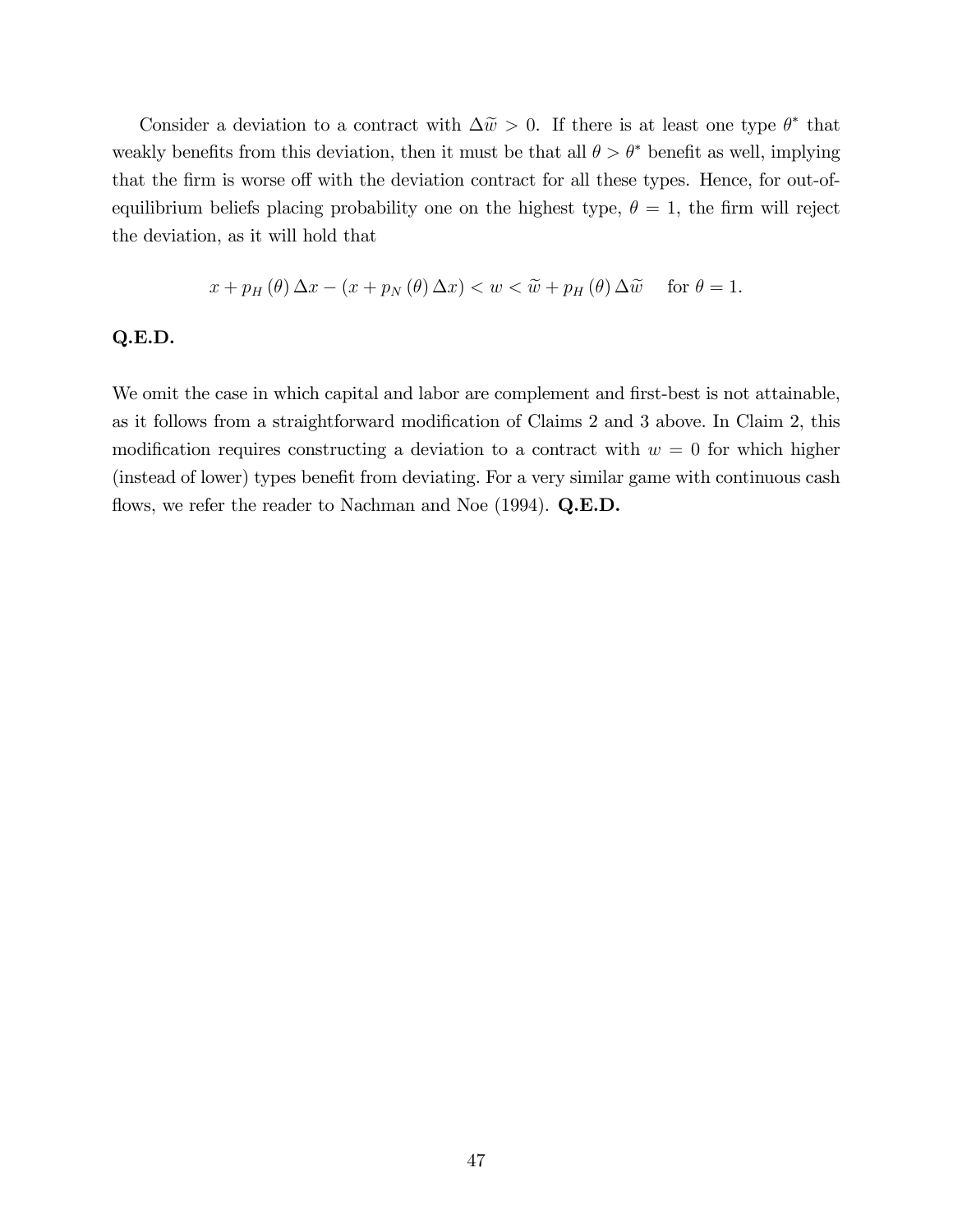#### B.2 Equilibria With External Financing

**Claim:** In any equilibrium of the hiring and financing game in Proposition  $6$ , it must hold that  $w + S = x$ .

**Proof.** We argue to a contradiction. Suppose that there is an equilibrium in which type  $\theta'$ hires the worker and raises financing with contracts  $\{w_{\theta'}, \Delta w_{\theta'}\}$  and  $\{S_{\theta'}, \Delta S_{\theta'}\}$  for which it holds that  $R_{\theta'} = w_{\theta'} + S_{\theta'} < x$  and  $\Delta R_{\theta} = \Delta S_{\theta'} + \Delta w_{\theta'} > 0$ . For any two types  $\theta'' > \theta'$ offering contracts  $\{S_{\theta''}, \Delta S_{\theta''}\}\$  and  $\{w_{\theta''}, \Delta w_{\theta''}\}\$ , respectively, incentive compatibility requires that

$$
x - R_{\theta''} + p_H(\theta'') (\Delta x - \Delta R_{\theta''}) \geq x - R_{\theta'} + p_H(\theta'') (\Delta x - \Delta R_{\theta'})
$$
  

$$
x - R_{\theta''} + p_H(\theta') (\Delta x - \Delta R_{\theta''}) \leq x - R_{\theta'} + p_H(\theta') (\Delta x - \Delta R_{\theta'}),
$$

which implies that  $\Delta R_{\theta''} < \Delta R_{\theta'}$  and  $R_{\theta''} > R_{\theta'}$  (where the inequalities are weak if the two types offer the same contract).

Note that the only thing that matters for incentive compatibility is the joint claim offered to the worker and financiers. Thus, we consider contracts that have the same R and  $\Delta R$  as equivalent for the firm. Furthermore, note that there can be no separating equilibrium in which two types offer contracts with the same  $\Delta R$  but different R, as such contracts are not incentive compatible. Hence, if there is a type  $\theta$  that makes the same contract offer as  $\theta'$ , then all types in  $\left[\theta', \overline{\theta}\right]$  make the same offer.

Consider the case in which there is a type  $\theta \ge \theta'$  that makes the same offer as  $\theta'$  and let  $\overline{\theta}$  be the highest among these types. From above, it holds then that all types in  $[\theta', \overline{\theta}]$  make the same offer. Let  $\theta^* \in [\theta', \overline{\theta}]$  be the lowest type in this set for which it holds that

<span id="page-47-0"></span>
$$
w_{\theta'} + p_H(\theta) \Delta w_{\theta'} \geq w \tag{B.3}
$$

$$
S_{\theta'} + p_H(\theta) \Delta S_{\theta'} \geq 0. \tag{B.4}
$$

Such a type always exists, as the investor and the worker must at least break even in equi-librium. Crucially, note that the inequalities [\(B.3\)](#page-47-0) and [\(B.4\)](#page-47-0) hold for all types  $\theta > \theta^*$ , as  $\frac{\partial}{\partial \theta} p_H(\theta) > 0$  and  $\Delta w_{\theta'} \ge 0$  and  $\Delta S_{\theta'} > 0$ .

Construct a deviation contract  $\left\{ \widetilde{R}, \Delta \widetilde{R} \right\}$  with  $\widetilde{R} = x > R_{\theta'}$  and  $\Delta \widetilde{R} < \Delta R_{\theta'}$  (where  $\Delta \tilde{w} \le \Delta w_{\theta'}$  and  $\Delta S < \Delta S_{\theta'}$ ) such that

$$
\widetilde{w} + p_H(\theta^*) \Delta \widetilde{w} = w_{\theta'} + p_H(\theta^*) \Delta w_{\theta'}
$$
  

$$
\widetilde{S} + p_H(\theta^*) \Delta \widetilde{S} = S_{\theta'} + p_H(\theta^*) \Delta S_{\theta'}.
$$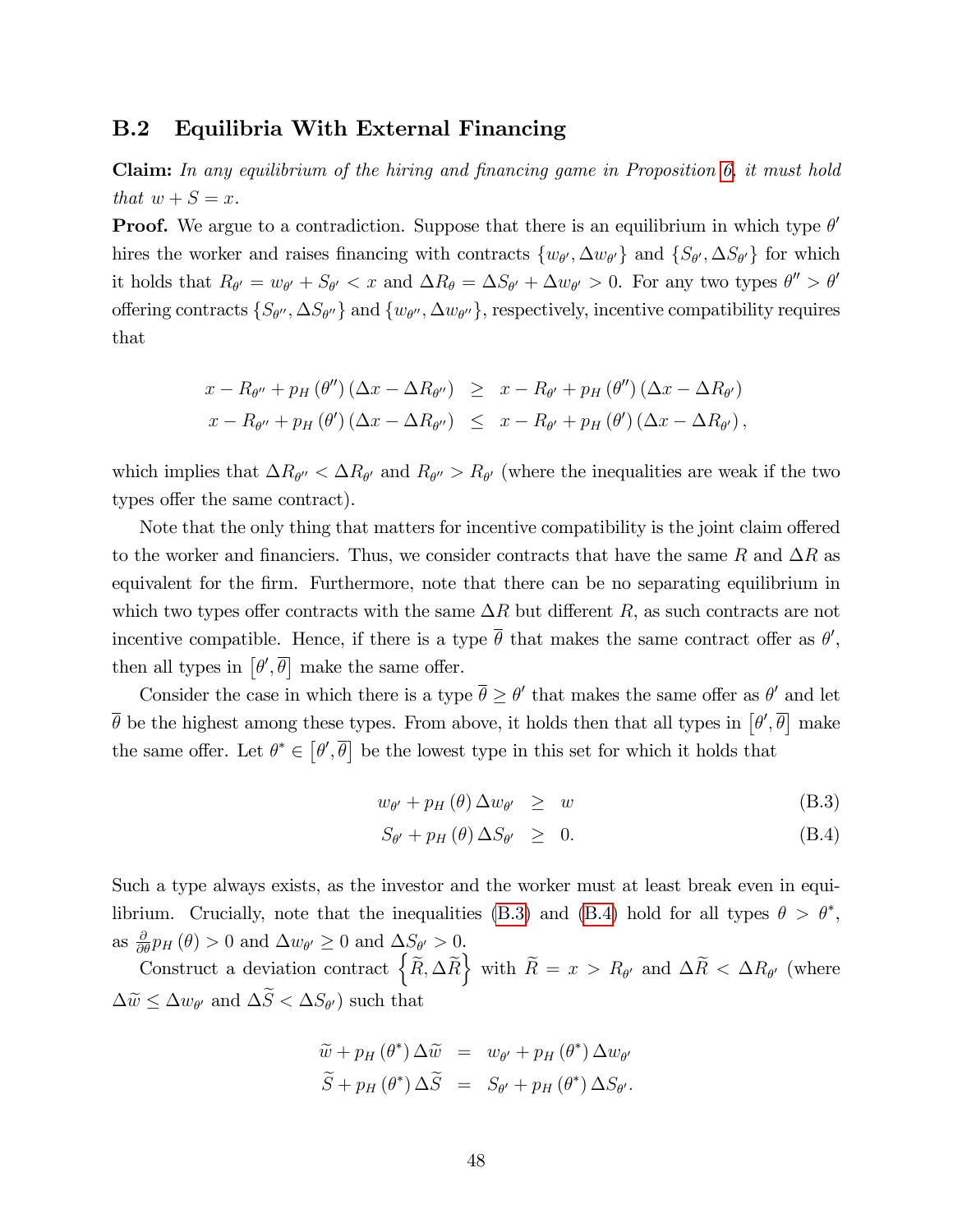Note that by continuity of the worker's and investor's payoffs in  $w, \Delta w$  and  $S, \Delta S$ , respectively, the deviation can be constructed such that it continues to hold that

$$
\begin{aligned}\n\widetilde{w} + p_H(\theta) \Delta \widetilde{w} &\geq w \\
\widetilde{S} + p_H(\theta) \Delta \widetilde{S} &\geq 0.\n\end{aligned}
$$

for all types  $\theta > \theta^*$ . Thus, for the deviation to be successful (i.e., accepted by the worker and the financier), it is sufficient to argue that the worker and investor will place probability zero on the deviation coming from types  $\theta < \theta^*$ . To see that this is the case, observe that by construction of  $\left\{ \widetilde{R}, \Delta \widetilde{R} \right\}$  and incentive compatibility, it holds that

$$
x - \widetilde{R} + p_H(\theta^*) \left( \Delta x - \Delta \widetilde{R} \right) = x - R_{\theta'} + p_H(\theta^*) \left( \Delta x - \Delta R_{\theta'} \right) \ge x - R_{\theta} + p_H(\theta^*) \left( \Delta x - \Delta R_{\theta} \right)
$$

for all contracts  $\{R_{\theta}, \Delta R_{\theta}\}$  offered in equilibrium by types  $\theta \ge \theta^*$  (where the last inequality is weak in case these types offer the same contracts). But then for any such contracts, for which  $R_{\theta} < x$ , it holds that  $x - \widetilde{R} + p_H(\theta) \left(\Delta x - \Delta \widetilde{R}\right) > x - R_{\theta} + p_H(\theta) \left(\Delta x - \Delta R_{\theta}\right)$  for  $\theta > \theta^*$ , as  $\Delta \widetilde{R} < \Delta R_{\theta'} \leq \Delta R_{\theta}$ , and  $x - \widetilde{R} + p_H(\theta^*) \left( \Delta x - \Delta \widetilde{R} \right) < x - R_{\theta'} + p_H(\theta^*) \left( \Delta x - \Delta R_{\theta'} \right)$ for  $\theta < \theta^*$ . Hence, for any beliefs satisfying the Intuitive Criterion, the worker and the financier should place positive probability only on types  $\theta > \theta^*$ . Hence, the deviation is accepted, leading to the desired contradiction. Since this deviation can be constructed for any equilibrium in which types  $\theta < 1$  do not offer  $R = x$ , all types  $\theta < 1$  must offer  $R = x$ . Q.E.D.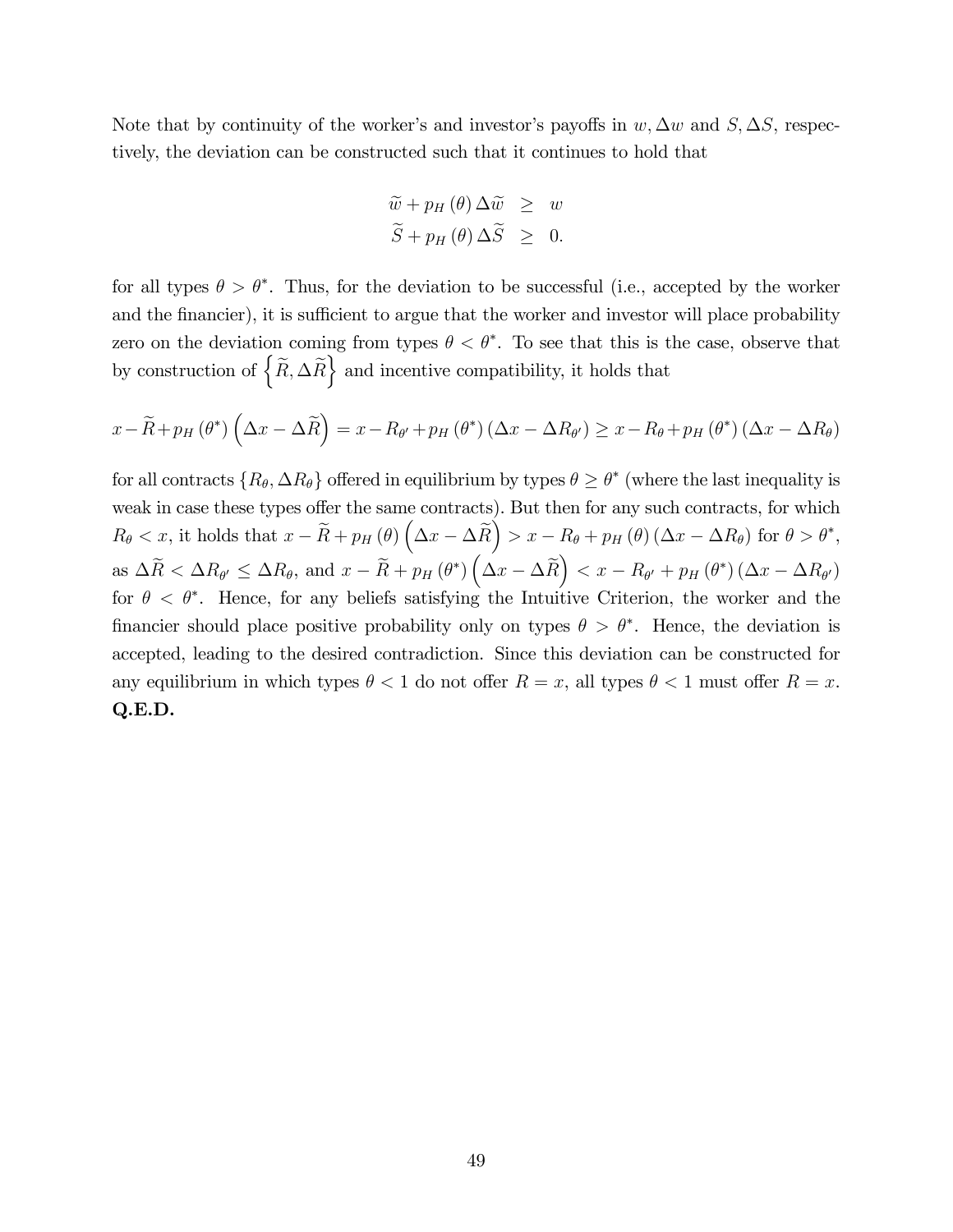#### <span id="page-49-0"></span>B.3 Derivation of Optimal Strategies in Example 2

In this Appendix, we derive the optimal strategies for the worker and the firms for the four different mechanisms discussed in Section [4.](#page-16-0) In the calculations of all examples, we assume that  $c = 0.7$ .

#### **B.3.1** Sequential Offers

**Fixed wage:** If firms sequentially improve on each other's offers until only one firm remains, it is a weakly dominating strategy for each firm to continue increasing its offers until the final compensation it offers extracts all surplus from hiring,  $(p_H(\theta) - p_N(\theta)) \Delta x = \frac{\theta}{c+1} \Delta x$ . Hence, the worker's expected compensation will be equal to the expected surplus it creates at the Örm with the second-highest willingness to pay for labor. If the Örms compete by offering fixed compensation, the worker's expected payoff is

$$
\begin{aligned} \mathcal{E}\left[\min\left(\theta_{1},\theta_{2}\right)\right] \frac{\Delta x}{c+1} &= \int_{0}^{1} \left(y \frac{\Delta x}{c+1}\right) \left(2\left(1-y\right)\right) dy \\ &= \frac{\Delta x}{3\left(c+1\right)} = 0.196\Delta x. \end{aligned}
$$

Call options: If the firms compete by offering call options, their maximum offer will be  $\Delta w^s = \frac{\theta}{c+\theta} \Delta x$ . Hence, the worker's expected compensation

$$
\mathcal{E}\left[p_H(\theta)\min\left(\frac{\theta_1}{c+\theta_1},\frac{\theta_2}{c+\theta_2}\right)|\theta > \min(\theta_1,\theta_2)\right]\Delta x
$$

$$
= \int_0^1 \int_y^1 \left(\frac{c+\theta}{c+1}\right) \frac{1}{1-y} d\theta \left(\frac{y}{c+y}\right) (2(1-y)) dy \Delta x = 0.242 \Delta x
$$

#### B.3.2 Sequential Offers, Followed by TIOLI Offer

We consider now a final take-it-or-leave-it offer made by the worker to the last remaining firm. If the firm rejects, the workers take their initial outside option of  $w$ . We compute the examples with  $\underline{w} = 0$ .

Fixed wage: Note that if the worker offers a fixed wage contract, which corresponds to type  $\theta$ 's maximum willingness to pay,  $\frac{\theta}{c+1}\Delta x$ , this offer's probability of acceptance is  $rac{1-\theta}{1-\theta}$  $\frac{1-\theta}{1-y}$ , where y is the type of the firm with the lower willingness to pay. Hence, the worker maximizes

$$
\max_{\theta} \frac{\theta}{c+1} \Delta x \min\left(\frac{1-\theta}{1-y}, 1\right) + \theta \underline{w},
$$

where the min-operator indicates that the minimum  $\theta$  that the worker will choose is y, in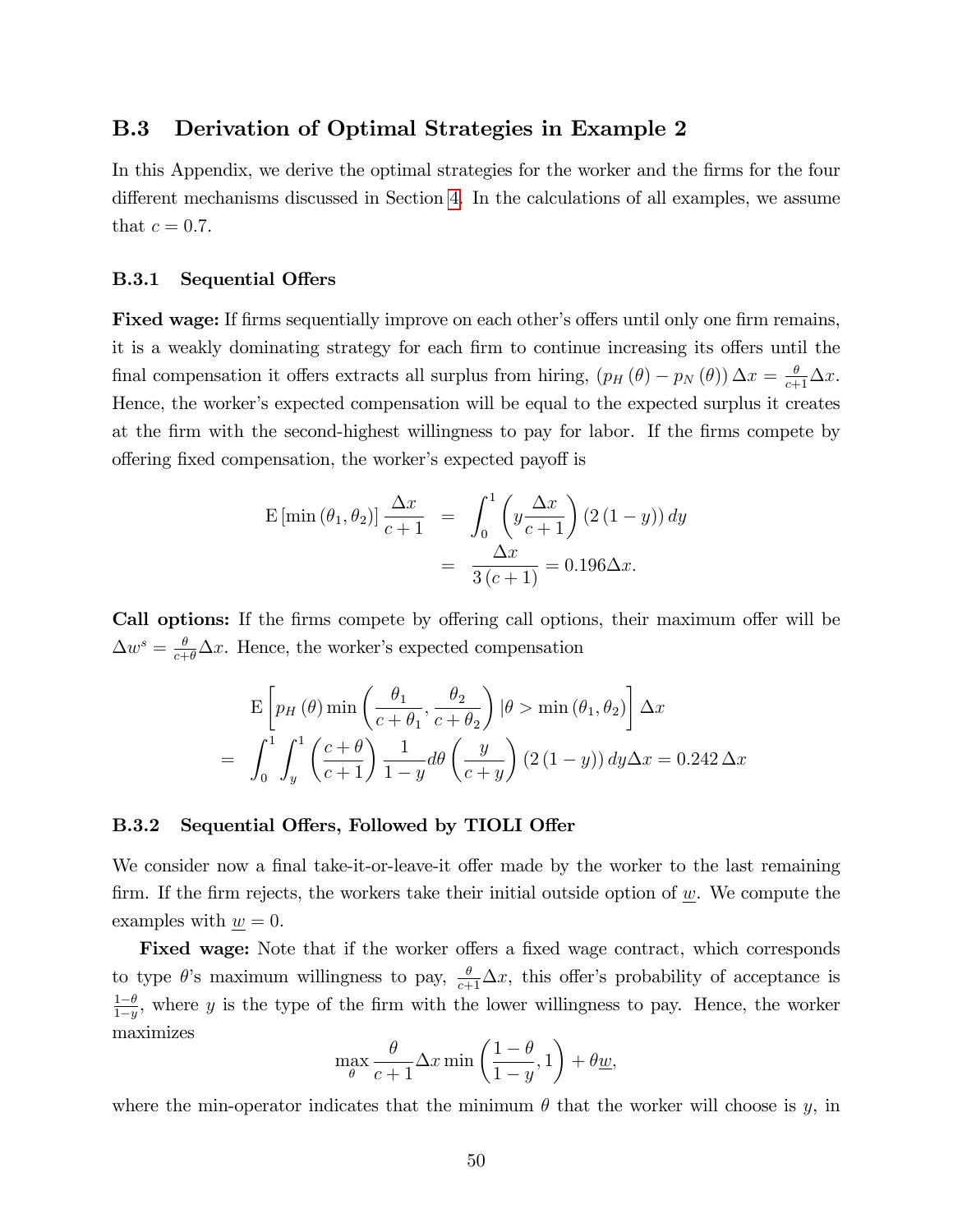which case the firm's probability of acceptance is one. Hence, the worker's optimal choice will be  $\theta^* = \max\left(y, \frac{1}{2} + \frac{w}{2}\right)$  $rac{w}{2} \frac{(c+1)(1-y)}{\Delta x}$ ). Let  $\widehat{y}$  be the value of y for which the two terms in the max operator are equal. The worker's ex ante expected payoff (before  $y$  is revealed) becomes

$$
\int_0^{\widehat{y}} \frac{\left(w\left(c+1\right)\left(1-y\right) + \Delta x\right)^2}{4\left(c+1\right)\left(1-y\right)\Delta x} \left(2\left(1-y\right)\right) dy + \int_{\widehat{y}}^1 y\left(\frac{\Delta x}{c+1} + \underline{w}\right) \left(2\left(1-y\right)\right) dy
$$

and for  $w = 0$ , we have

$$
\left(\int_0^{0.5} \frac{1}{4(c+1)(1-y)} \left(2(1-y)\right) dy + \int_{0.5}^1 \frac{y}{c+1} \left(2(1-y)\right) dy\right) \Delta x = \frac{5}{12} \frac{\Delta x}{c+1} = 0.245 \Delta x.
$$

**Call options:** Note that if the worker offers a call options contract  $\{0, \Delta w^s\} = \{0, \frac{\theta}{c+\theta}\Delta x\},\$ which corresponds to type  $\theta$ 's maximum willingness to pay, this offer has a probability of acceptance  $\frac{1-\theta}{1-y}$ , where y is the type of the firm with the lower willingness to pay. Hence, the worker maximizes

$$
\max_{\theta} \int_{\theta}^{1} \frac{c+z}{c+1} \left( \frac{\theta}{c+\theta} \Delta x \right) \frac{1}{1-y} dz + \theta \underline{w}
$$

$$
= \frac{1}{2} \frac{(\theta - \theta^2) (2c + \theta + 1)}{(c+\theta) (c+1) (1-y)} \Delta x + \theta \underline{w}
$$

and for the case where  $\underline{w} = 0$ , we have  $\theta^* = \max(y, \frac{1}{3})$  $\sqrt{4c^2 + 6c + 3} - \frac{2}{3}$  $(\frac{2}{3}c)$ . And the ex ante expected payoff is

$$
\int_0^{\hat{y}} \left( \frac{1}{2} \frac{\left(\theta^* - \theta^2\right) (2c + \theta^* + 1)}{(c + \theta^*) (1 - y)} \right) (2 (1 - y)) dy \frac{\Delta x}{c + 1}
$$

$$
+ \quad \int_{\hat{y}}^1 \left( \frac{1}{2} \frac{\left(\hat{y} - \theta^2\right) (2c + \hat{y} + 1)}{(c + \hat{y}) (1 - y)} \right) (2 (1 - y)) dy \frac{\Delta x}{c + 1} = 0.282 \Delta x
$$

#### B.3.3 First Price Auction

**Fixed wage:** If the firms offer fixed wages, the workers' expected compensation is the same as with sequential offers.

**Call options:** If the offers call options, let  $\beta(\theta)$  denote the equilibrium payment in the high cash flow state offered by type  $\theta$ . We restrict attention to symmetric equilibria in which the highest type wins. That is, type  $\theta$ 's probability of hiring is  $\theta$ . Each firm maximizes

$$
\max_{b} \left( \frac{c+\theta}{c+1} (\Delta x - b) - \frac{c}{c+1} \Delta x \right) \beta^{-1} (b)
$$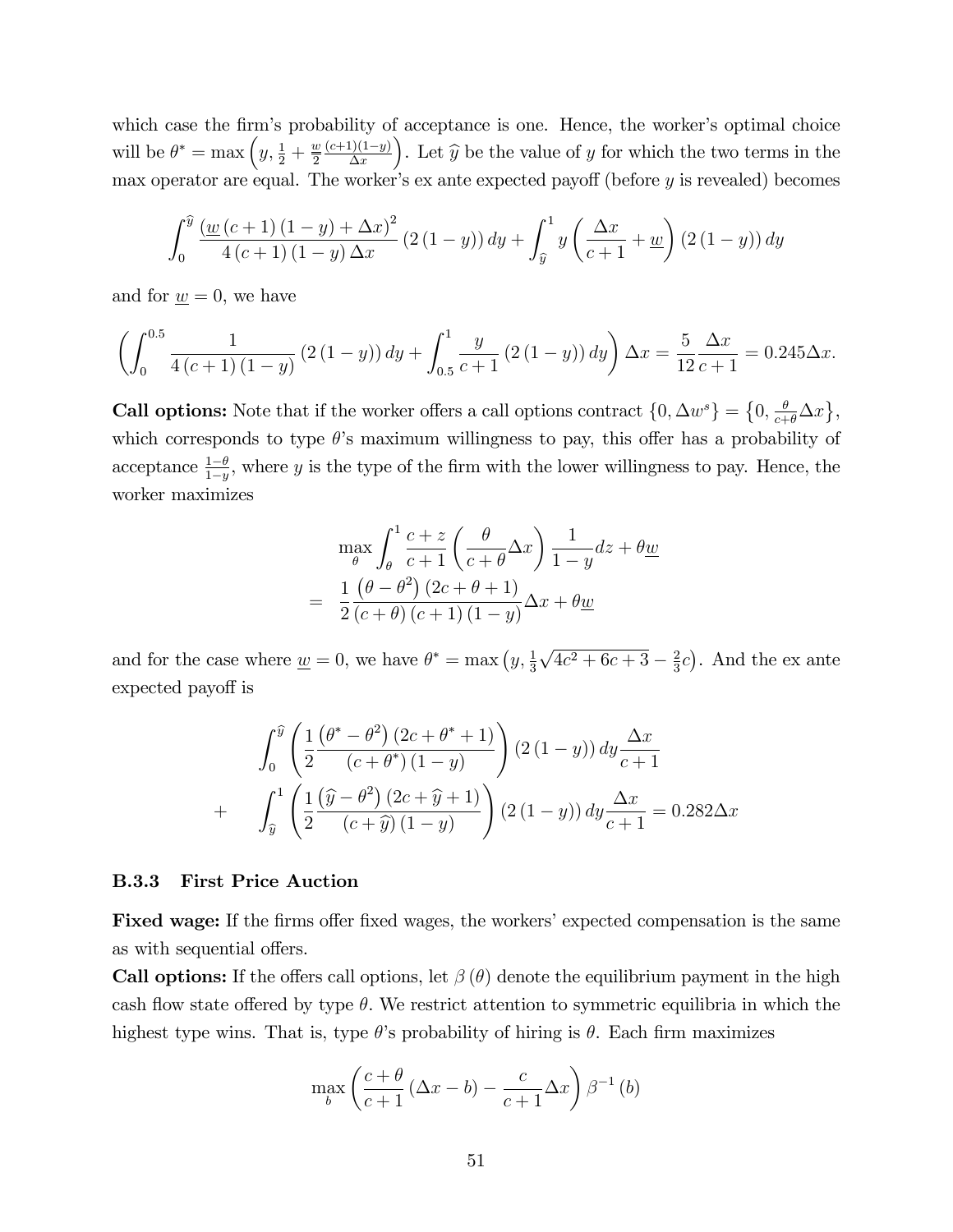By optimality, it needs to hold that

$$
-p_{H}(\theta)\beta^{-1}(b) + (p_{H}(\theta)(\Delta x - b) - p_{N}\Delta x)\frac{1}{\beta'\left(\beta^{-1}(b)\right)} = 0
$$

Furthermore, in a symmetric equilibrium, it must hold that  $b = \beta(\theta)$ . Using that  $\frac{\partial}{\partial \theta}(\theta \beta(\theta)) =$  $\beta(\theta) + \theta \beta'(\theta)$ , we obtain

$$
\frac{\partial}{\partial \theta} \left( \theta \beta \left( \theta \right) \right) = \frac{p_H \left( \theta \right) - p_N}{p_H \left( \theta \right)} \Delta x
$$

and so

$$
\beta(\theta) = \beta(0) + \frac{1}{\theta} \int_0^{\theta} \left(1 - \frac{p_N}{p_H(y)}\right) \Delta x dy
$$

$$
= \left(1 - \frac{c}{\theta} \ln\left(\frac{\theta + c}{c}\right)\right) \Delta x.
$$

where we use that it is weakly optimal for the lowest type to bid  $\beta(0) = \frac{p_H(0) - p_N}{p_H(0)} \Delta x = 0.21$  $\beta(0) = \frac{p_H(0) - p_N}{p_H(0)} \Delta x = 0.21$ Since there are two firms, the worker' expected compensation is twice the ex ante expected payment made by any given Örm

$$
2\int_0^1 p(\theta)\beta(\theta)\theta d\theta = 2\int_0^1 \left(\frac{c+\theta}{c+1}\left(1-\frac{c}{\theta}\ln\left(\frac{\theta+c}{c}\right)\right)\Delta x\theta\right)d\theta
$$
  
= 
$$
\left(\frac{2}{3}+\frac{3}{2}c+c^2-c\left(c+1\right)^2\ln\frac{c+1}{c}\right)\frac{\Delta x}{c+1} = 0.242\,\Delta x.
$$

#### B.3.4 Two Sequential TIOLI Offers

Finally, we consider a mechanism in which the worker makes a take-it-or-leave-it offer to the first firm, followed by a take-it-or-leave-it-offer to the second firm. If the second firm rejects, the worker goes to work for the first firm if that firm had accepted its original offer. Otherwise, the worker takes its initial outside option of  $\underline{w} = 0$ .

**Fixed wage:** The worker's TIOLI offer (which is to demand the valuation of some type  $\theta^*$ , i.e.,  $x + p(\theta) \Delta x - \underline{v} = \theta^* \frac{\Delta x}{c+1}$  to the second firm, given an outside option of  $\underline{w}_1$  is

$$
\max \frac{\theta_2^*}{c+1} \Delta x \left(1 - \theta_2^*\right) + \underline{w}_1 \theta_2^*.
$$

<span id="page-51-0"></span> $^{21}$ Note that we present only a heuristic sketch of the argument. For a more-complete derivation of the optimal strategies in first-price auctions, see for example DeMarzo et al. (2005).